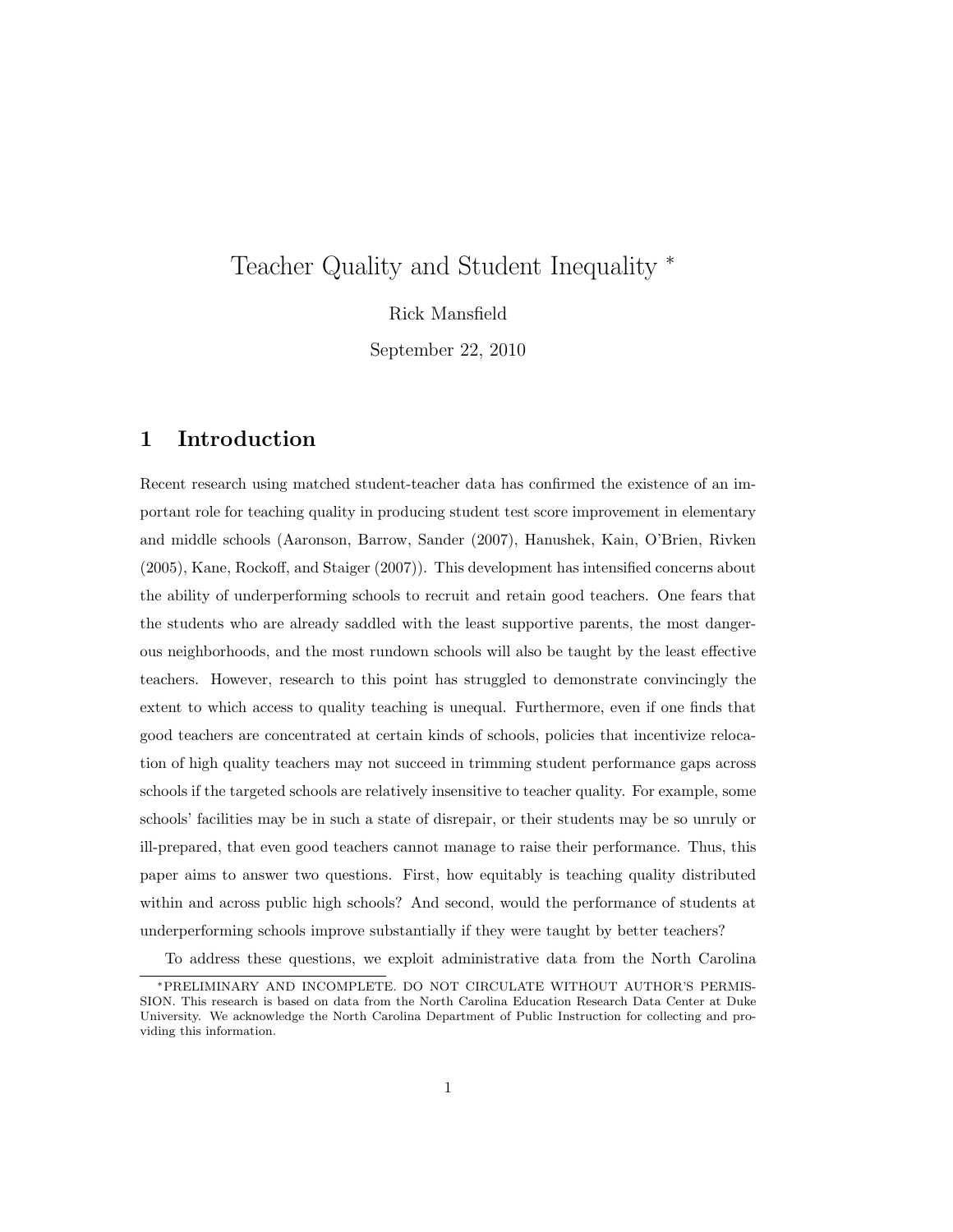Education Research Data Center that permits high school students in the universe of North Carolina public high schools to be matched to their teachers and test scores in up to ten high school courses from 1997-2006. Such rich data permits identification and estimation via nonlinear least squares of a flexible education production function that features both school- and teacher-specific intercepts as well as school-specific sensitivity parameters that interact with a teacher's quality. This specification allows a teacher's true teaching talent to remain onedimensional (enabling a meaningful discussion about teacher quality), but his/her effective ability to raise test scores to vary across schools. Allowing such complementarity between school and teacher quality creates scope for efficiency gains from incentive schemes that reallocate teachers. Separate identification of teacher quality from two dimensions of school quality stems from a large network of teacher transfers, coupled with a testable exogenous mobility assumption.

To this point, nearly all of the attempts to recover within-school teacher fixed effects involve elementary or middle school test scores.<sup>1</sup> This may be largely attributed to data inavailability; in many states, standardized exams at the high school level are either not mandated or are not closely linked to course curricula. One might also argue, though, that since high school teachers only interact with each class of students for about one hour each day, they are likely to have smaller effects on student test scores. Furthermore, if one believes that the true education production function involves complementarities between current and past inputs, then high school may already be too late to help students who have not received proper support in earlier years. However, there are a number of distinct advantages to using high school data. First, we have very little sense of how much the quality of teaching matters at the high school level. Second, teacher shortages tend to be far more severe at the high school level than the elementary school level, and the subjectspecific knowledge needed to be an effective teacher is greater. Thus, we have more reason to be concerned about positive assortative matching, and with it the possibility that the worst schools with the least-supported students are also receiving inferior teaching. Third, high school teachers often teach four or five different classrooms each year, so that teachers may teach over 100 students a year, and over 1000 students in 10 years. Hence, although

<sup>&</sup>lt;sup>1</sup>These include Aaronson et al  $(2007)$ , Boyd et al  $(2007)$ , Hanushek, Rivken, and Kain  $(2005)$ , Kane and Staiger (2008), Kane et al. (2007), Goldhaber(2007) and Rothstein(2010).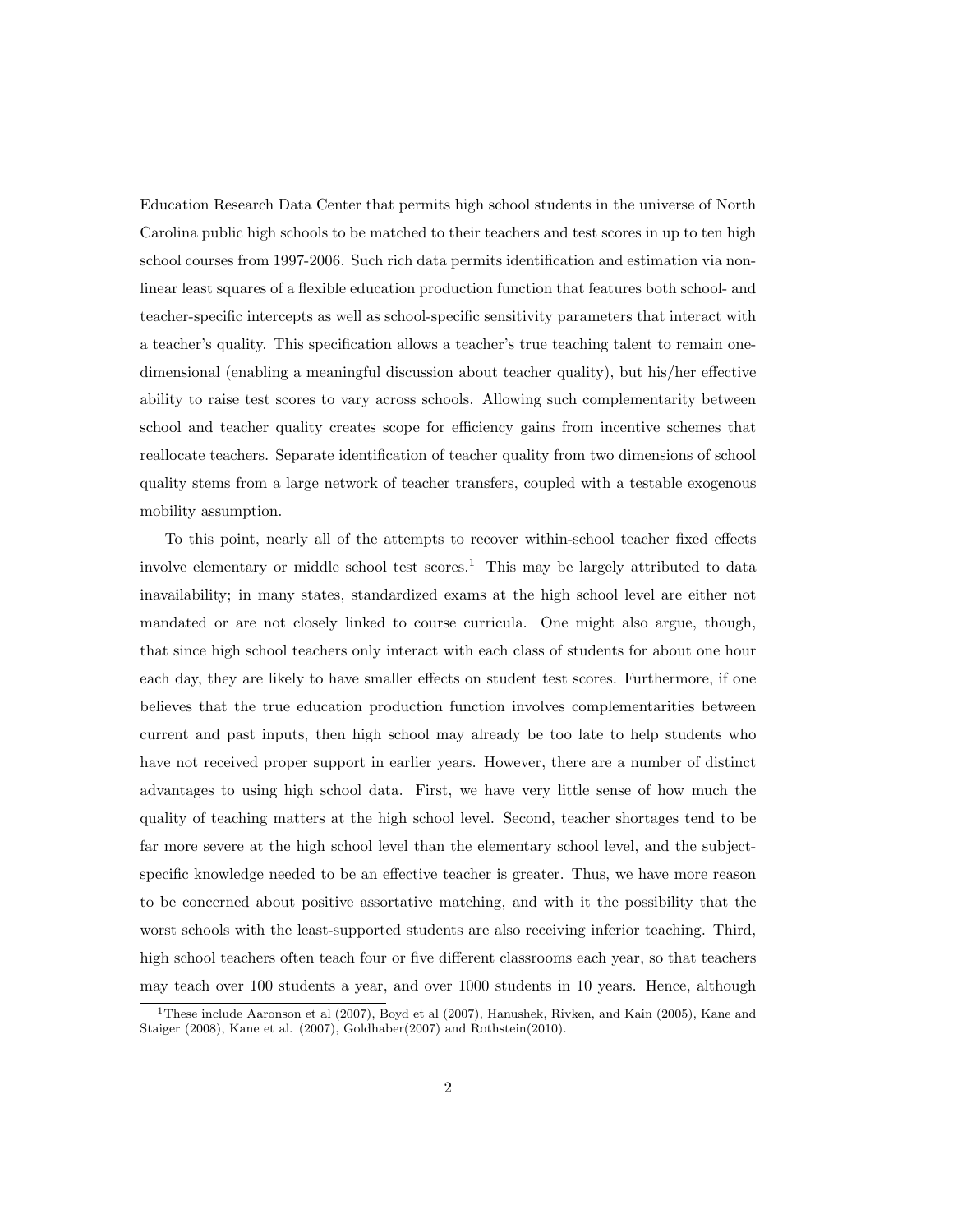the effect sizes may be smaller, they can be more precisely estimated.

Consistent with previous studies, we find considerable variation in teacher quality among North Carolina public high school teachers: a one standard deviation increase in teacher quality increases a student's expected test scores by .17 student test score standard deviations, enough to move an average student from the 50th test score percentile to the 57th percentile. However, while 9% of the variation in student test scores is between schools, only about 1% is explained by variation across schools in either school quality or average teacher quality. In fact, attending a school whose average teacher quality is one standard deviation better than the average school only increases expected test scores by .061 student test score standard deviations, holding other school-level inputs fixed. This is only enough to move an average student from the 50th test score percentile to the 52nd percentile. Furthermore, variation in teacher experience across schools contributes almost nothing to across-school test score gaps.

Schools do seem to have significantly different sensitivities to teacher quality, and interestingly, schools whose students are less academically prepared entering high school tend to be among the more sensitive schools. This implies that incentives to reallocate teachers would involve no efficiency-equality tradeoff: simulations indicate that the optimal allocation of the best teachers to the schools most sensitive to teacher quality would increase average test scores by .09 student level standard deviations and decrease test score variance by about 5%.

The rest of the paper is structured as follows. Section 2 presents the model to be estimated, which consists of an educational achievement production function along with the assumptions required to justify its simple form. Section 3 discusses identification of the model. Section 4 presents the estimation strategy. Section 5 discusses the treatment of measurement error in test scores. Section 6 describes the data. Section 7 presents the estimated distributions of teacher quality and school sensitivity to teacher quality, followed by a detailed look at which kinds of schools seem to be attracting the best teachers, and which kinds are most sensitive to teacher quality. In Section 8 we use these estimated distributions to examine the impact of three counterfactual market interventions. First, we explore the impact of implementing the efficient allocation of teachers to schools on both the level and variance of student test scores. Second, we examine the potential impact of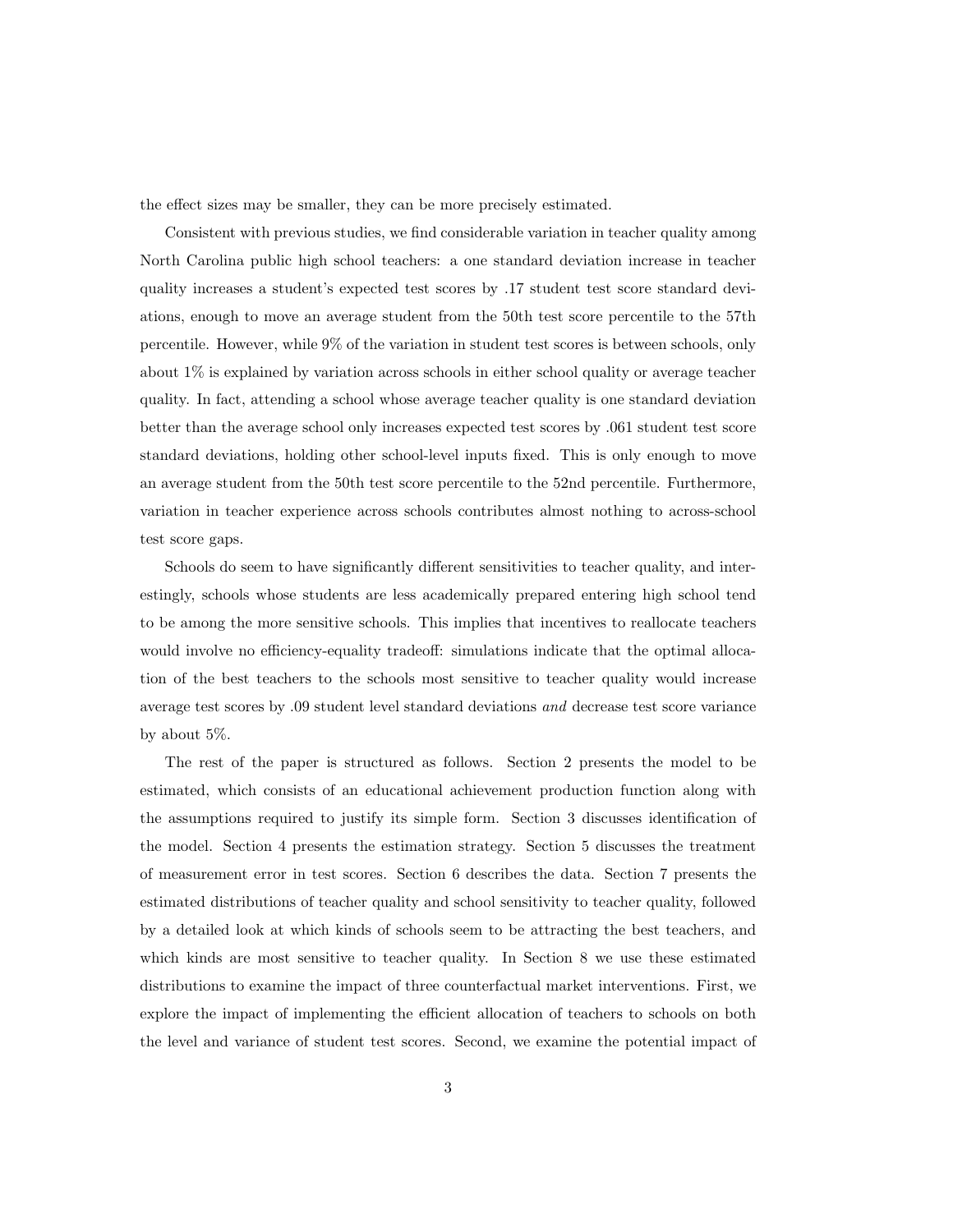an intervention proposed in the popular media: using noisy estimates of teacher quality based on student test score performance to make teacher tenure decisions. Briefly, we find that the predicted efficacy and fairness of such a policy depends critically on the chosen specification of the education production function. Finally, given the sizable within-school variation in teacher quality, we also examine the extent to which the average quality of teaching received over a high school career varies across students, and how this student-level variation in teacher quality would change if students were randomly assigned to teachers within schools. Section 9 examines the nature of teacher mobility, with an eye to its impact on the validity of the estimates. A surprising result emerges: teacher transfer patterns do not reveal any discernable job ladder among public high schools. Section 10 interprets the findings and concludes.

### 2 The Education Production Function

Following Todd and Wolpin  $(2003)$ , we assume that the test score performance of student i at time t,  $Y_{it}$  is produced using a combination of current and past inputs of students  $\{A_i^t\}$ , family  $\{F_i^t\}$ , peers  $\{P_i^t\}$ , teachers  $\{R_i^t\}$ , and schools  $\{S_i^t\}$ , subject to measurement error  $e_{it}$ . To make the model tractable, we assume that current and past inputs are additively separable.<sup>2</sup> We also assume that current teacher and school inputs are additively separable from current student, family, and peer inputs, and from the measurement error.<sup>3</sup> We obtain:

$$
Y_{ict} = f(\mathbf{F}_{i}^{t-1}, \mathbf{A}_{i}^{t-1}, \mathbf{P}_{i}^{t-1}, \mathbf{R}_{i}^{t-1}, \mathbf{S}_{i}^{t-1}) + g(\mathbf{F}_{it}, \mathbf{A}_{it}, \mathbf{P}_{it}) + h(\mathbf{R}_{it}, \mathbf{S}_{it}) + e_{it} \tag{1}
$$

Let the school and teacher associated with student i at year t be denoted by  $s(i, t)$  and  $r(i, t)$ , respectively. We assume that school and teacher inputs enter the production function as a

<sup>&</sup>lt;sup>2</sup>This restricts the form of path dependence; while the effects of past inputs are allowed to persist, they do not affect the sensitivity of the student to his current inputs. For example, the model cannot capture the notion that some teachers only teach topics, while others teach children how to learn for themselves or pay attention (skills that may affect a student's ability to learn from his next teacher). One might also imagine that who a student's peers were in previous classes partly determined his current friends, which might affect his sensitivity to current inputs (particularly current peer inputs). This also cannot be captured by the model.

<sup>3</sup>For example, this rules out the possibility that teachers have comparative advantages in working with certain kinds of students or parents. While this assumption may seem restrictive, the limited existing research suggests that specialization in teaching to particular parts of the student ability distribution is of secondary importance relative to vertical differences in teacher skill (Hanushek et. al. (2005), Lockwood and McCaffrey (2007)). This assumption also does not permit the sensitivity of students' scores to teacher or school inputs to depend on their parents or their own aptitude. In other words, family, individual, and peer inputs are assumed to be substitutes for teacher and school inputs.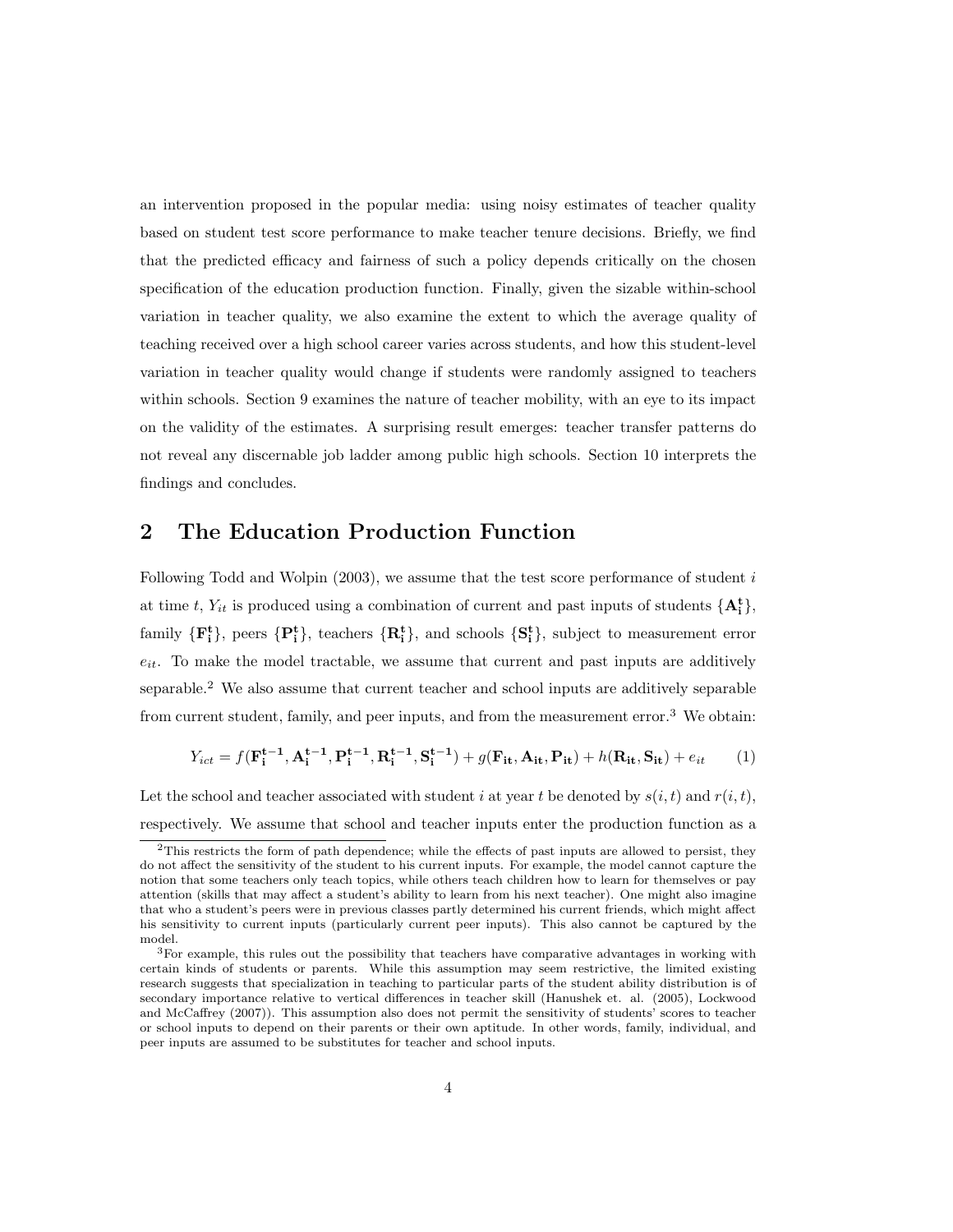linear combination of current school quality  $q_{s(i,t)}$  and current teacher quality  $q_{r(i,t)}$ :

$$
h(\mathbf{R}_{it}, \mathbf{S}_{it}) = q_{s(i,t)} + q_{r(i,t)}
$$
\n<sup>(2)</sup>

We decompose current school quality into a permanent component,  $\delta_{s(i,t)}$ , and a transient component,  $\omega_{s(i,t)t}$ . The  $\delta_{s(i,t)}$  parameters capture all school level conditions that affect student learning independently of teacher quality. These include principal quality, safety of the neighborhood, and quality of school facilities. The transient component  $\phi_{s(i,t)t}$  captures fluctuations in principal quality, crime waves, captures renovations of school facilities, etc.

Current teacher quality, on the other hand, is assumed to reflect five components. First, in recognition of research indicating considerable persistent unobserved heterogeneity in teachers' performance, each teacher is assumed to have his/her own baseline ability to increase test scores,  $\mu_{r(i,t)}$ .

Second, other research indicates that a teacher's effectiveness increases substantially with at least the first few years of experience (Clotfelter et. al. (2007)). Thus,  $d(ex_{r(i,t)t})$  captures predictable growth in teacher effectiveness with experience,  $ex_{r(i,t)t}$ , which is assumed to be common across teachers.

Third, idiosyncratic deviations in a teacher's performance from the path defined by his/her baseline ability and experience are captured by  $\nu_{r(i,t)t}$ . Such deviations might be caused by fluctuations in teacher health, personal obligations, or even the extent to which the standardized test in a given year happens to focus on the content the teacher teaches most effectively or intensively.

Fourth,  $\kappa_{r(i,t)s(i,t)}$  captures the possibility that teachers may be idiosyncratically more or less effective at teaching at particular schools. For example, such a match component might reflect the extent to which a teacher's teaching strengths correspond coincide with how the principal wants lesson plans to be organized, or classrooms to be managed.

Finally, the extent to which a school's students respond to the quality of teaching they receive is captured by a school-specific scaling factor,  $\gamma_{s(i,t)}$ . The intuition behind the school sensitivity parameter is that some schools may offer such a poor learning environment (due to disruptive students, crowded classrooms, or inadequate supplies) that even a very good teacher cannot raise test scores substantially; no one is learning regardless of who teaches them. Alternatively, one might imagine a high achieving school with pre-designed lesson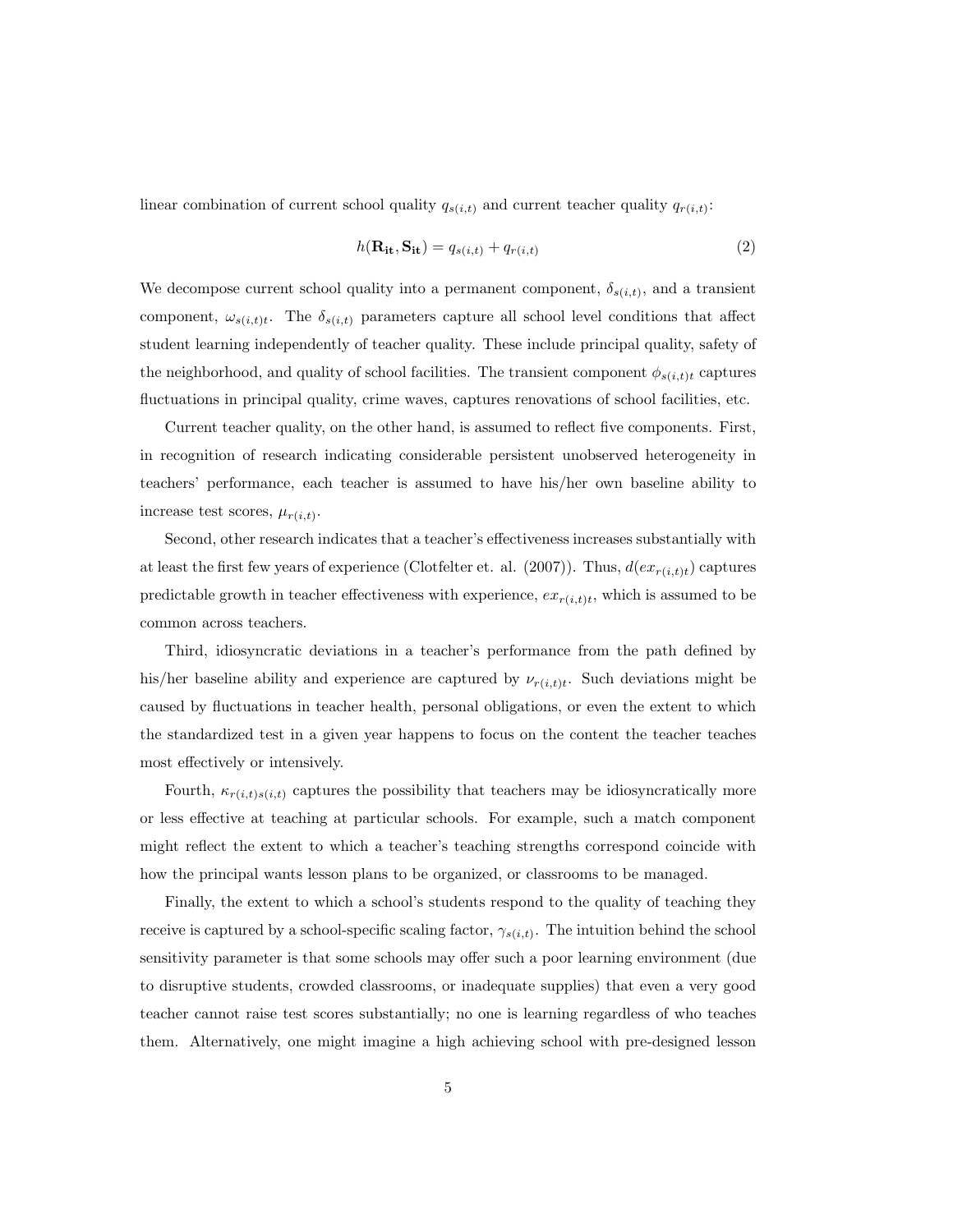plans linked to instructional videos or computer applications, which again would make test scores less sensitive to the ability of the teacher who merely sets up the workstations.<sup>4</sup> Thus, we obtain:

$$
h(\mathbf{R}_{it}, \mathbf{S}_{it}) = q_{s(i,t)} + q_{r(i,t)}
$$
  
=  $\delta_s + \phi_{s(i,t)t} + \gamma_{s(i,t)}[\mu_{r(i,t)} + d(ex_{r(i,t)}) + \nu_{r(i,t),t} + \kappa_{r(i,t),s(i,t)}]$  (3)

This specification for the impact of school and teacher inputs contains a number of desirable features. First, the joint distribution of unobservable persistent teacher quality and two dimensions of unobservable persistent school quality is left unrestricted. Second, while persistent teaching quality is assumed to be one-dimensional, the ability of a teacher to raise test scores is nonetheless allowed to vary across schools, as well as over time, as experience accumulates. While one may argue that teachers possess differing quantities of a vector of skills whose relative importance may vary with student or school attributes, estimating multiple dimensions of teacher quality imposes a considerable burden on the limited number of observations per teacher, and defining distinct dimensions of skill is tricky. More importantly, most parents and administrators want to know whether their school has generally "good" teachers, and would be less interested in a decomposition of the schools' teachers into a myriad components. A third desirable feature is that school and teacher quality are allowed to act as either complementary or substitutable inputs, with the data informing us as to the extent of complementarity. Such input complementarity creates the possibility of efficiency gains from potential policies that incentivize a reallocation of teachers to schools.

This specification permits an interpretation of  $\mu_r$  as the quality of teacher r, and of the distribution of  $\{\mu_r\}$  as the distribution of teacher quality.<sup>5</sup> Since the distribution of  $\{\gamma_s\}$  will be normalized to have a median of one,  $\mu_r$  can be thought of as the amount by which a student at a school with median sensitivity to teacher quality can expect his standardized test score to increase (or decrease) by virtue of being assigned teacher r, all else equal. In turn,  $\gamma_s$  can be interpreted as the sensitivity of school s to teacher quality, and its distribution  $({\{\gamma_s\}})$  will be referred to as the distribution of school sensitivity.  $\{\delta_s\}$ 

<sup>&</sup>lt;sup>4</sup>Note that many underlying school level factors may contribute to both  $\delta_s$  and  $\gamma_s$ . For example, an overly lenient discipline policy might decrease both  $\delta_s$  and  $\gamma_s$ .

<sup>&</sup>lt;sup>5</sup>to simplify notation, henceforth  $\mu_{r(i,c,t)} = \mu_r$ ,  $\gamma_{s(i,t)} = \gamma_s$ , and  $\delta_{s(i,t)} = \delta_s$ .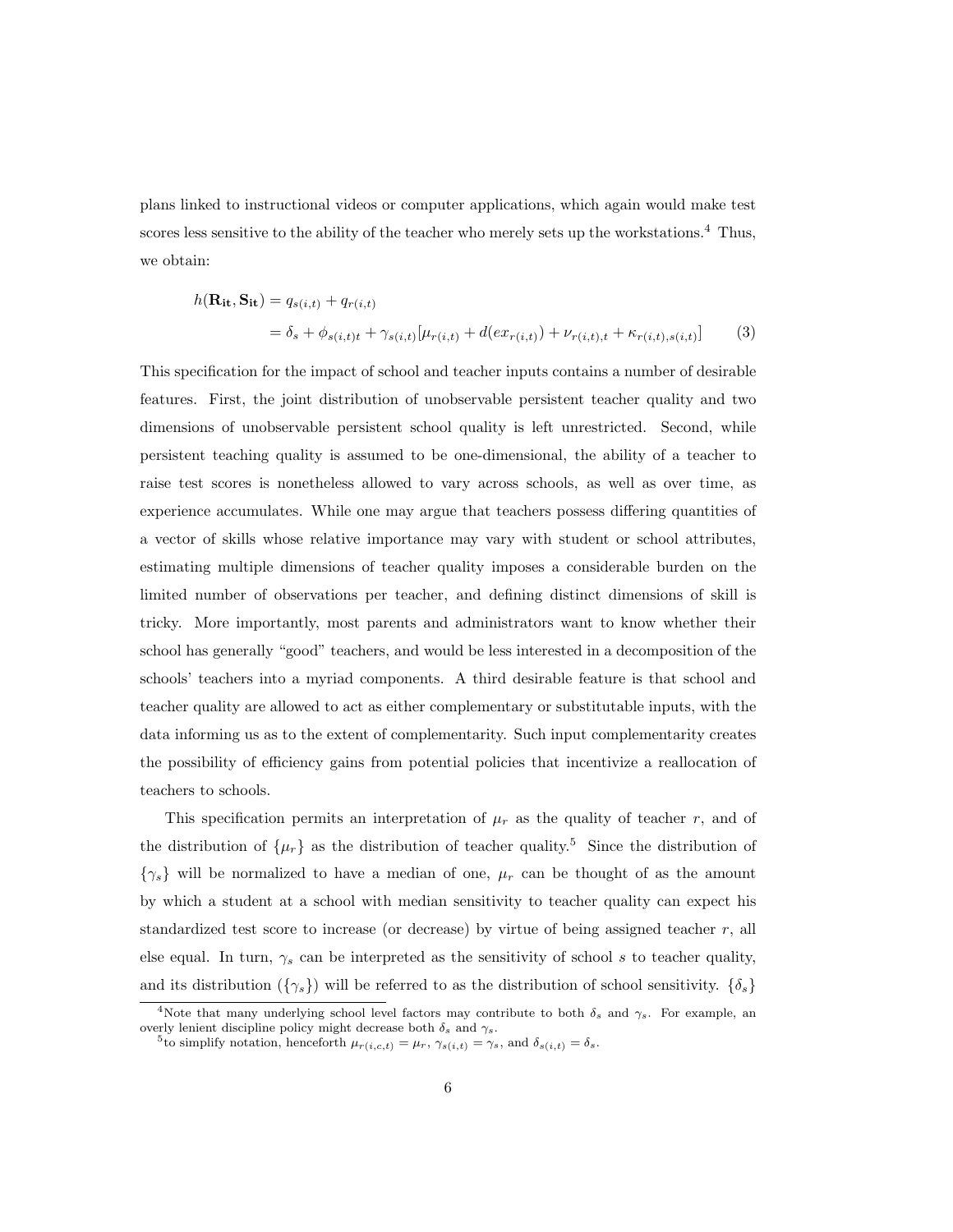will be referred to as the distribution of school quality.

Putting it all together, we have:

$$
Y_{it} = f(\mathbf{F}_{i}^{t-1}, \mathbf{A}_{i}^{t-1}, \mathbf{P}_{i}^{t-1}, \mathbf{R}_{i}^{t-1}, \mathbf{S}_{i}^{t-1}) + g(\mathbf{F}_{it}, \mathbf{A}_{it}, \mathbf{P}_{it}) + \n\delta_{s} + \phi_{st} + \gamma_{s}[\mu_{r} + d(ex_{r}) + \nu_{rt} + \kappa_{rs}] + e_{it}
$$
\n(4)

Finally, the data we use provides scores from tests based on ten distinct high school subjects, multiple of which may be taken in the same school year. Thus, the education production function in (4) must be altered to make it course-specific. To do this, we allow the functions that map all past inputs and current student, peer, and family inputs into test-score improvement to be specific to the subject being tested, so that  $f(*)$  becomes  $f^c(*)$  and  $g(*)$  becomes  $g^{c}(*)$ . However, school quality and teacher quality inputs are assumed to be common to all subjects. In the case of school quality, most of the resources associated with a school that one expects to substantially impact test scores, such as principal quality, building facilities, and the safety of the surrounding neighborhoods, do not vary by course. In the case of teacher quality, high school teachers are only permitted to teach the subjects in which they are certified. Thus, taken literally, this assumption states that a math teacher must be equally effective at teaching both Algebra 1 and English, but in practice, we only really need to assume that he/she is equally effective at teaching, say, Algebra 1 and Algebra 2. Finally, to minimize the impact of different choices of scales for exams taken in different subjects, we also standardize each test score relative to a course-year-specific state distribution, and re-interpret  $Y_{ict}$  accordingly. Thus, we have:

$$
Y_{ict} = f^{c}(\mathbf{F}_{i}^{t-1}, \mathbf{A}_{i}^{t-1}, \mathbf{P}_{i}^{t-1}, \mathbf{R}_{i}^{t-1}, \mathbf{S}_{i}^{t-1}) + g^{c}(\mathbf{F}_{it}, \mathbf{A}_{it}, \mathbf{P}_{it}) +
$$

$$
\delta_{s} + \phi_{st} + \gamma_{s}[\mu_{r} + d(ex_{r}) + \nu_{rt} + \kappa_{rs}] + e_{ict}
$$
(5)

Even with the above assumptions, estimating this production function would still require one to observe all relevant current and prior student, family, and peer inputs. Thus, we instead narrow our focus to the estimation of the parameters most relevant to evaluating the contribution of high school teacher and school inputs to student inequality: the set of persistent teacher qualities  $\{\mu_r\}$ , the set of persistent school qualities,  $\{\delta_s\}$ , the set of school sensitivities to teacher quality,  $\{\gamma_s\}$ , and the profile of teacher growth with experience,  $d(*)$ . Given this focus, we use a vector of English and Math test scores from 7th and 8th grade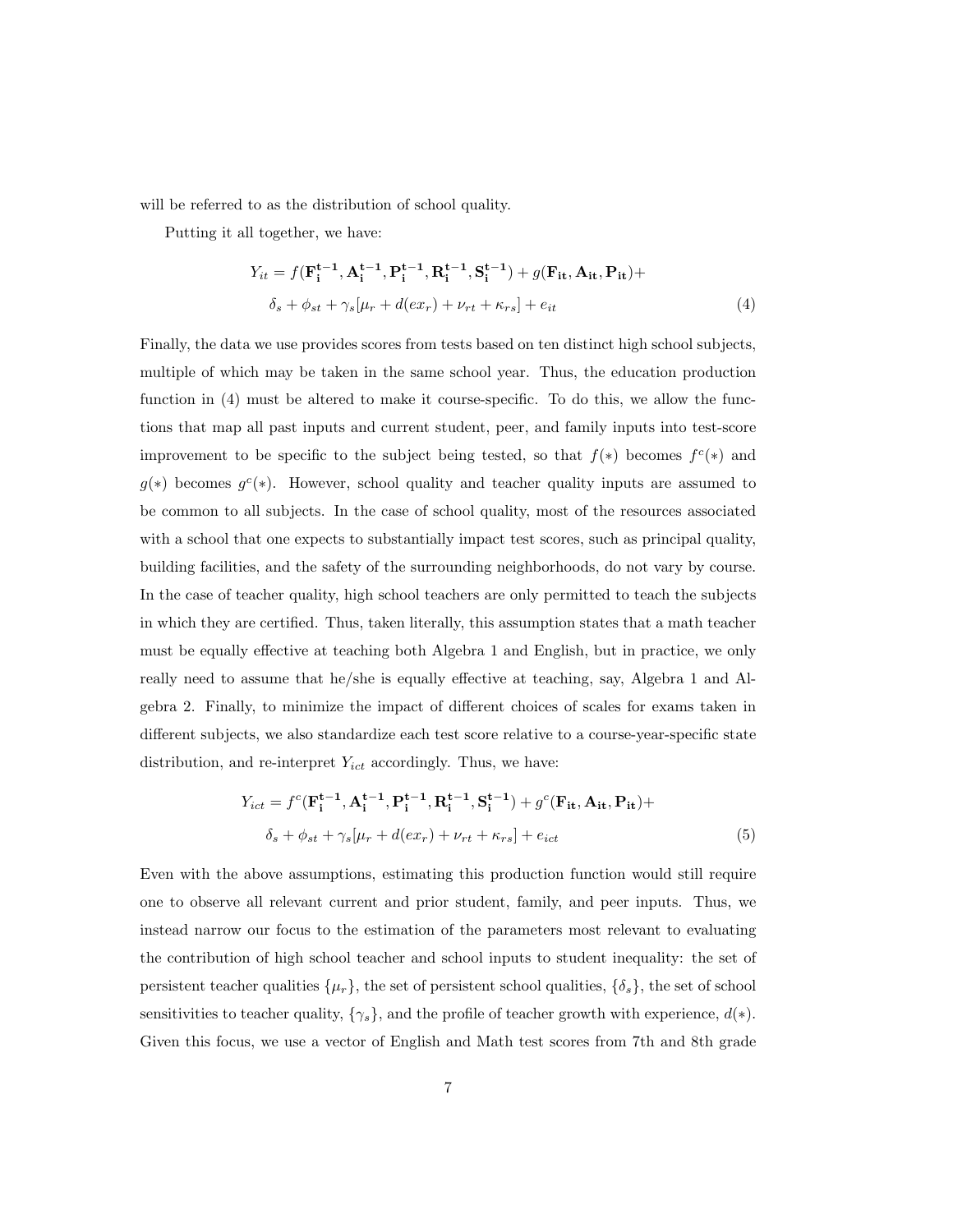as a proxy for the impact of prior inputs on student test scores (which we denote  $\tilde{Y}_{i}^{t-1}$ ). Similarly, we use a vector of observable student, family, and classroom characteristics, denoted  $\mathbf{X_{ict}}$ , as a proxy for current student, family, and peer inputs. Thus, the specification we estimate is:

$$
Y_{ict} = \tilde{\mathbf{Y}}_i^{t-1} \alpha_c + \mathbf{X}_{ict} \beta_c + \delta_s + \gamma_s [d(ex_r) + \mu_r] + \epsilon_{ict}
$$
(6)

where the error term,  $\epsilon_{ict}$ , is composed of:

$$
\epsilon_{ict} = (f^c(\mathbf{F}_i^{t-1}, \mathbf{A}_i^{t-1}, \mathbf{P}_i^{t-1}, \mathbf{R}_i^{t-1}, \mathbf{S}_i^{t-1}) - \tilde{\mathbf{Y}}_i^{t-1}\alpha_c) + (g^c(\mathbf{F}_{it}, \mathbf{A}_{it}, \mathbf{P}_{it}) - \mathbf{X}_{ict}\beta_c) + \phi_{st} + \gamma_s(\nu_{rt} + \kappa_{rs}) + e_{ict}
$$
\n(7)

While this specification of the education production function still may not be as general as one might like, many richer specifications, such as multiple teacher quality dimensions (e.g. teaching content vs. keeping order) or student-specific sensitivity to teacher quality, are either not identified in the data, or require teachers to teach a massive number of students, so that their qualities could only be reasonably precisely estimated when they are ready to retire.

## 3 Identification

As emphasized by Todd and Wolpin (2003) and Meghir and Rivkin (2010), among others, endogenous choice of inputs by students, parents, and schools represents a formidable obstacle to the identification and consistent estimation of an education production function. Thus, to fix ideas and ease discussion of potential biases from estimation, we propose the following timing of input choices. (1) Given the history of school, student, and family inputs up through grade 8, parents choose high schools for their children. (2) Given the set of teachers available to schools in a given year, school administrators assign teachers to courses and tracks within courses. (3) Students submit desired course schedules, and are matched to teachers/classes. (4) Teachers and schools supply their inputs. (5) Parents and Students choose their current inputs. (6) Standardized tests are taken.

Given this timing, the first potential issue is the parent's endogenous choice of school. Suppose that, conditional on observed prior test scores and observed current student, family,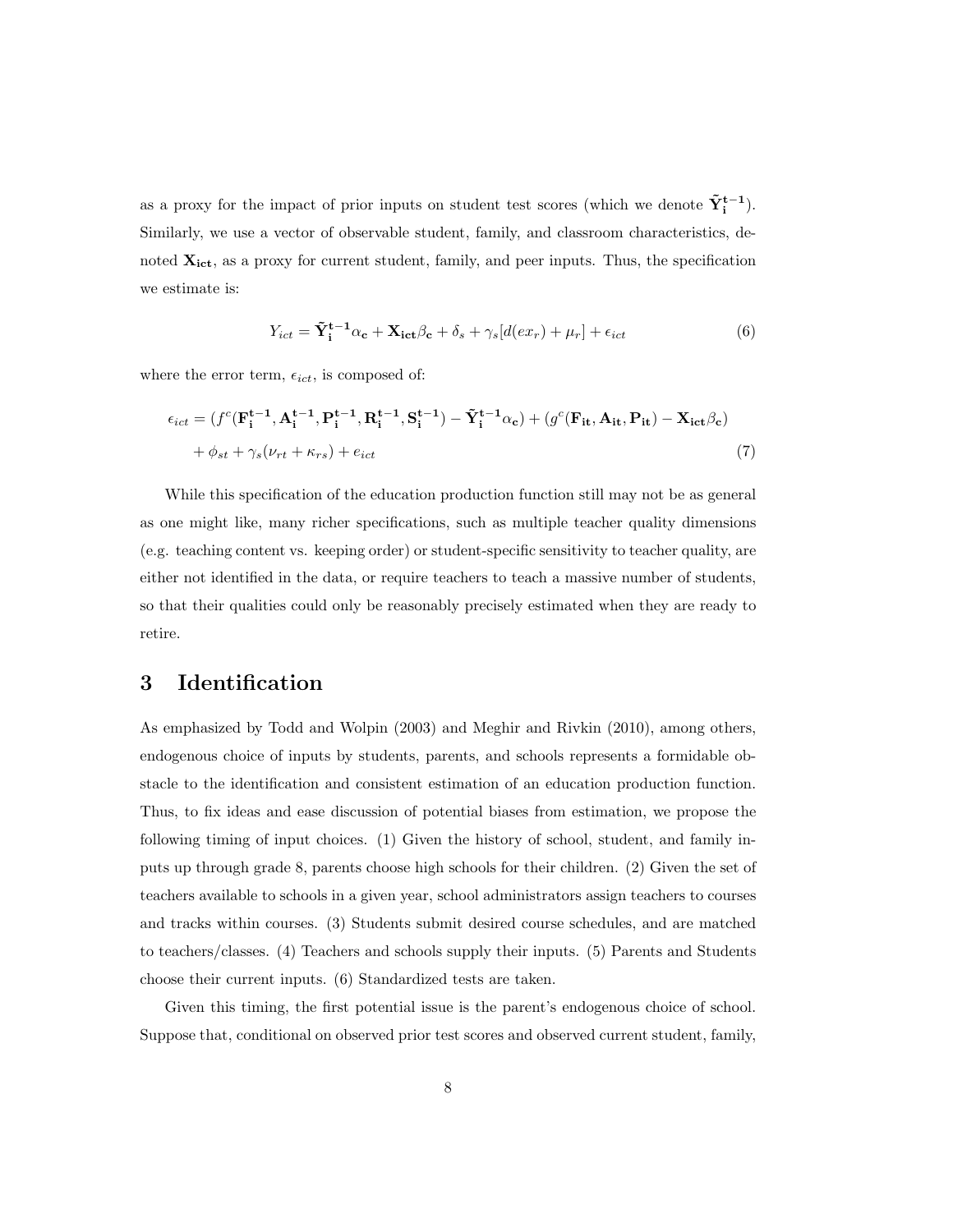and classroom inputs, knowledge of a student's school does not provide further information about a student's prior student inputs:

#### Assumption 1:

$$
E[f(\mathbf{F}_{i}^{t-1}, \mathbf{A}_{i}^{t-1}, \mathbf{P}_{i}^{t-1}, \mathbf{R}_{i}^{t-1}, \mathbf{S}_{i}^{t-1})|1(s(i, t) = s'); \mathbf{Y}_{i}^{t-1}, \mathbf{X}_{ict}] =
$$
  
\n
$$
E[f(\mathbf{F}_{i}^{t-1}, \mathbf{A}_{i}^{t-1}, \mathbf{P}_{i}^{t-1}, \mathbf{R}_{i}^{t-1}, \mathbf{S}_{i}^{t-1})|\mathbf{Y}_{i}^{t-1}, \mathbf{X}_{ict}] \forall s' \in S
$$
\n(8)

Then excluding prior student inputs will not bias estimates of persistent school quality  $(\delta_s)$ .<sup>6</sup> In practice, this condition seems unlikely to hold exactly. Thus, to the extent that students with unobservably superior prior inputs systematically sort into particular schools, the values of  $\delta$  associated with these schools will also reflect the impact of these inputs.

The second potential endogeneity problem is that students are not randomly assigned to teachers within schools, so that the average test scores of a given teacher's students may partly reflect deviations in student inputs from school averages. Rothstein (2010), in particular, has revealed the severity of this problem at lower levels of schooling. In order to recover unbiased estimates of persistent teacher quality,  $\mu_r$ , we need the identity of a student's teacher to give no further information about the student's unobservable current or prior inputs, given the information contained in observable prior test scores, observable current inputs, and the school the student attends:

#### Assumption 2:

$$
E[f^{c}(\mathbf{F}_{i}^{t-1}, \mathbf{A}_{i}^{t-1}, \mathbf{P}_{i}^{t-1}, \mathbf{R}_{i}^{t-1}, \mathbf{S}_{i}^{t-1}) + g^{c}(\mathbf{F}_{it}, \mathbf{A}_{it}, \mathbf{P}_{it})|1(r(i, t) = r'), 1(s(i, t) = s'), \tilde{\mathbf{Y}}_{i}^{t-1}, \mathbf{X}_{ict}] = E[f^{c}(\mathbf{F}_{i}^{t-1}, \mathbf{A}_{i}^{t-1}, \mathbf{P}_{i}^{t-1}, \mathbf{R}_{i}^{t-1}, \mathbf{S}_{i}^{t-1}) + g^{c}(\mathbf{F}_{it}, \mathbf{A}_{it}, \mathbf{P}_{it})|1(s(i, t) = s'), \tilde{\mathbf{Y}}_{i}^{t-1}, \mathbf{X}_{ict}] \newline \forall r' \in \mathcal{R}, s' \in \mathcal{S}
$$
\n(9)

At the high school level, crafting students' schedules is an onerous task done by schedulemaking computer programs, making it difficult for principals to assign individual students to teachers, and for students to target particular teachers. However, principals still choose which difficulty levels to assign to which teachers, and students may be choosing whether

<sup>&</sup>lt;sup>6</sup>Since  $\gamma_s$  and  $\mu_r$  are identified purely from within school variation in test scores, violation of this condition will not bias estimates of these parameters.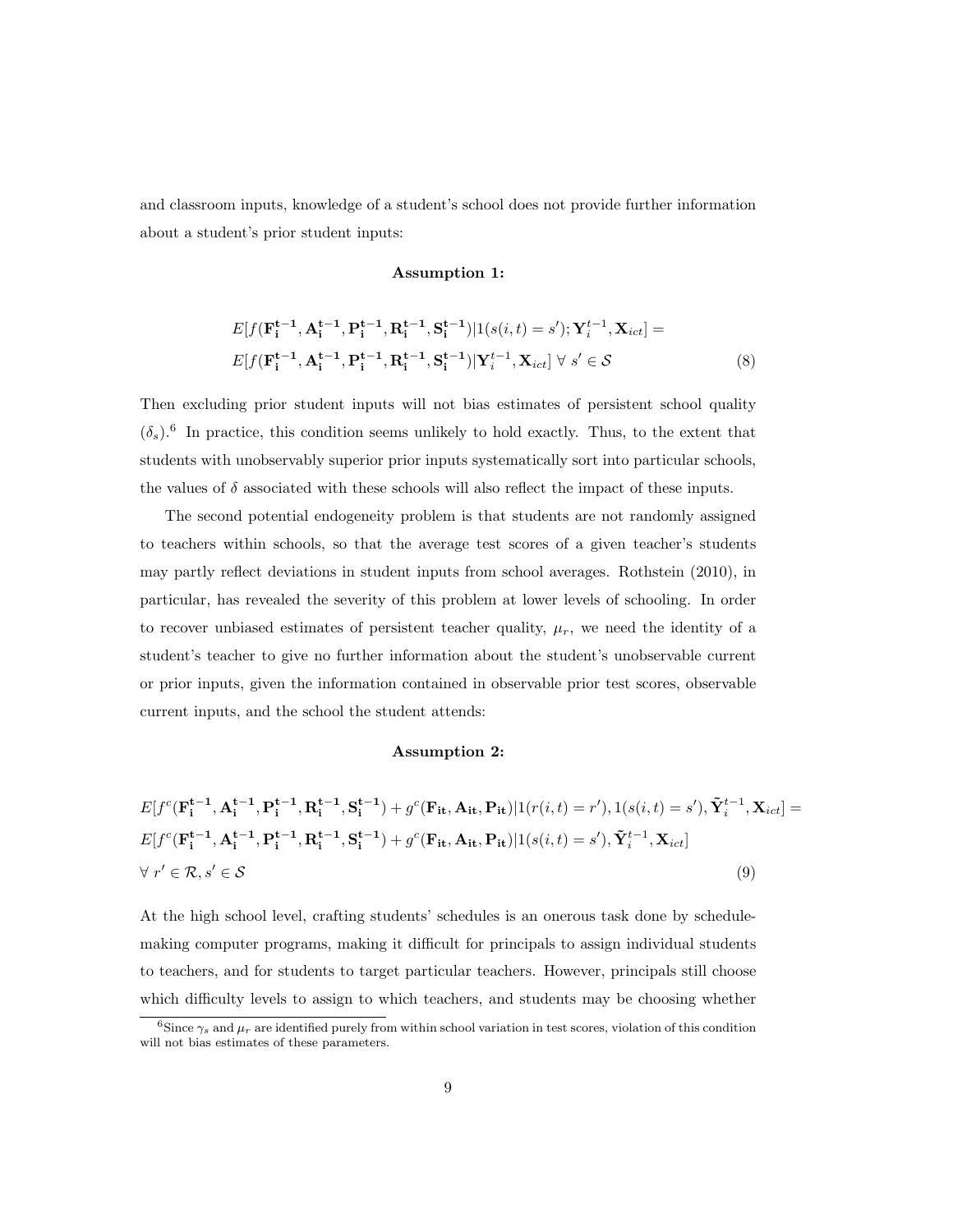to take an honors class based on private information about how hard they were working in the past or will work in the future. Thus, the validity of this condition depends critically on the extent to which the sorting of students into levels is captured by prior test scores and observable current inputs. While the full set of observed inputs is laid out when we discuss the data in section 6, it is worth noting here that we include in  $X_{ict}$  the average prior test scores and average demographic characteristics of the other students in student i's class. If these measures serve as an effective proxy for the difficulty level of a class, then conditional random assignment of students to teachers may be a reasonable assumption at the high school level.

However, a third potential endogeneity problem, perhaps more of a concern in this context, is also ruled out by the condition in equation (9). Namely, even if students are conditionally randomly assigned to teachers, students (and parents) may respond to the quality of teaching they receive by adjusting their own current inputs. For example, a student saddled with an ineffective teacher may be more likely to study the textbook harder, or pay for tutoring services. If persistent teacher quality  $(\mu_r)$  entered the production function linearly, such input compensation would cause estimates of teacher quality to be muted in magnitude, and the variance in teacher quality would be underestimated.<sup>7</sup> However, in the non-linear model analyzed here, to the extent that such input compensation is common to students from the same school, it will instead be reflected in a smaller estimate of the school's sensitivity to teacher quality,  $\gamma_s$ . Indeed, another advantage of this particular specification of the education production function is that estimates of teacher quality, and by extension, estimates of the between-school variance in teacher quality, are robust to variation in the extent of input compensation across schools. To the extent that input compensation is beyond a school's control, one can simply reinterpret  $\gamma_s$  to be the sensitivity of the school's students to teacher quality *given the kinds of students (and parents) that attend the school.* Note, though, that the average level of input compensation across all high schools may still bias estimates of the total variance in teacher quality. However, we may also have less reason to be concerned that parental inputs are being chosen to compensate for teacher quality at the high school level. For example, if a first grade teacher fails to teach his/her

<sup>&</sup>lt;sup>7</sup>The assumption of additive separability of teacher inputs from student inputs implies that the two are substitutes. However, if in fact teacher inputs and student inputs are complements, students might increase their inputs in response to a particularly effective teacher, and the bias would be reversed.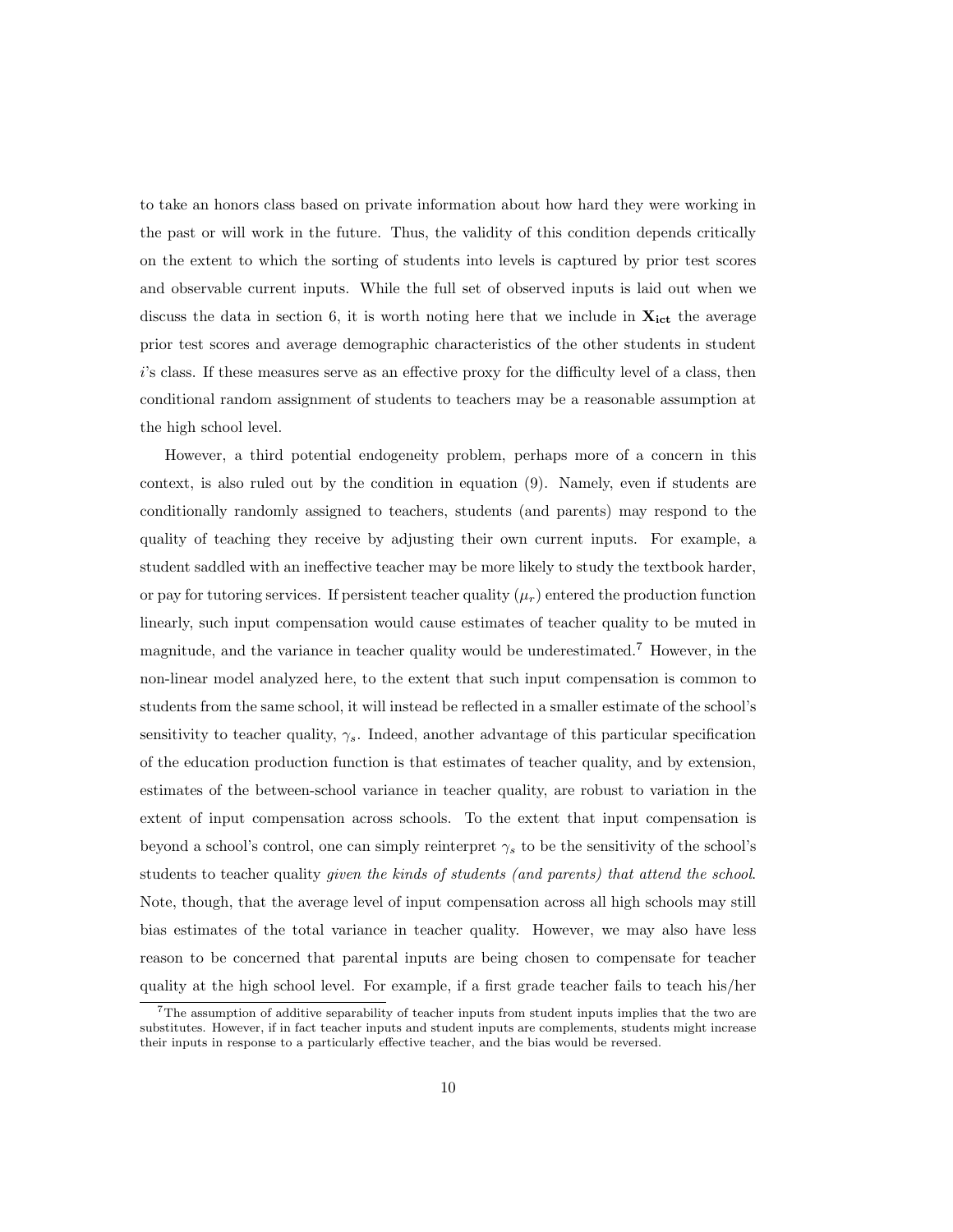children to read, the children's parents can likely teach the child to read at home. However, most parents are likely to be far less comfortable filling in gaps in, say, their child's physics knowledge. In this case, their only option would be to pay for costly professional tutoring.

The fourth potential endogeneity problem stems from the possibility that teachers can choose and adjust the quality of teaching they provide. In particular, teachers may be actively choosing their effort level and the content of their lessons. We do not explicitly model teacher effort. Instead, we assume that teachers do not systematically adjust effort in response to school, student, or peer inputs. With this assumption, persistent differences in effort across teachers will simply represent an important component of persistent quality  $\mu_r$ , and idiosyncratic deviations in effort from a teacher's norm will be captured by  $\kappa_{rt}$ . The second concern is that persistent differences in teacher performance may be reflecting the extent to which teachers adhere to the state curriculum rather than differences in ability to foster learning. Fortunately, certain aspects of the context surrounding our data help allay these fears. First, in recent years No Child Left Behind legislation has put pressure on principals to ensure that teachers teach the standard curriculum, since schools that fail to meet state standards are subject to sanctions and possible closure. Second, the North Carolina end-of-course exam scores we use as outcome measures must comprise 25% of the students year-end grade in a given subject, so that parents are likely to complain about teachers that ignore the standard curriculum. Finally, during the sample period in North Carolina, teacher bonuses of up to \$1,500 were linked to average test scores of the students in the school at which they teach. Thus, teachers are under considerable pressure to teach the tested material.

A number of existing articles have already shown that the assumptions like those made above are enough to identify and consistently estimate distributions of within-school teacher effects.<sup>8</sup> Comparing the quality of teaching across schools, however, requires extra assumptions and information. Kramarz, Machin and Ouazad (2008) attempt to decompose test scores of English primary school students into school and student components using a twoway fixed effects specification. They prove that distributions of school and student fixed effects can each be identified up to scale if two conditions are met. The first is that a student's choice to transfer to a different school is not correlated with changes in unobserved

<sup>8</sup>e.g. Aaronson et al (2007), Kane and Staiger (2008)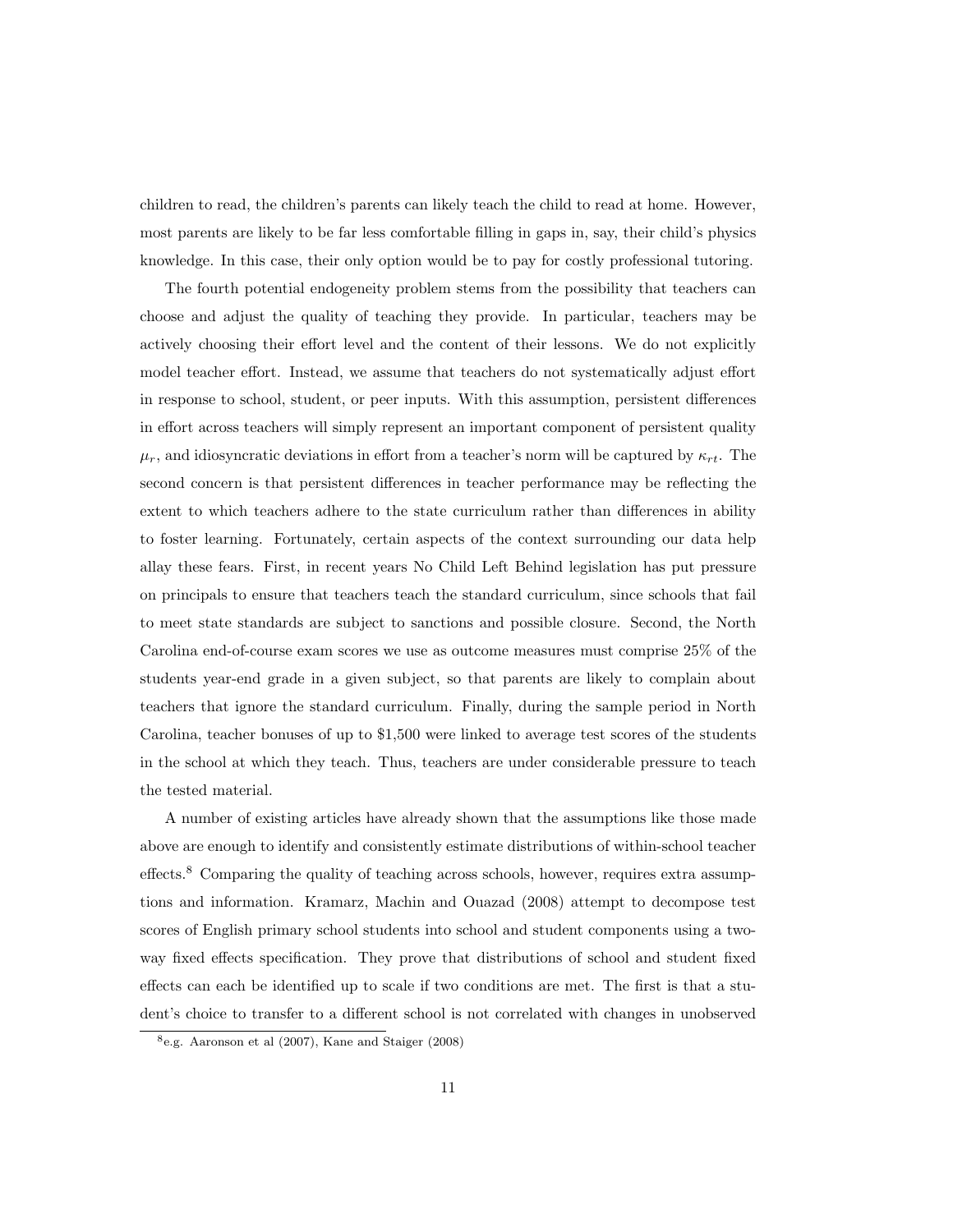inputs, so that the expected change in the test scores of transferring students post-transfer is captured by the difference in the school effects. The second is that schools and student transfers form a connected graph (with schools as vertices and transferring students as edges), so that any two schools may be linked via some chain of student transfers. Consider a special case of the model above in which  $\gamma_s = 1 \forall s$ . Then the model in (6) collapses to an alternative version of Kramarz et al (2008) in which teachers take the place of students. Hence, identification requires that (1) schools and teacher transfers form a connected graph, and (2) that a teacher's choice to transfer to a different school does not predict changes either in student and family inputs or in deviations in school or teacher performance from their long-run averages. More formally:

#### Condition 1: Sufficient Mobility

Consider a set S of S schools with a set R of R teachers, each of whom has taught at a school in S. There must exist a subset of teachers,  $\tilde{\mathcal{R}} \subset \mathcal{R}$ , who teach at multiple schools in  $S$ , in such a way that a connected graph may be formed with the schools in  $S$  as vertices and the transfers of the members of  $\tilde{\mathcal{R}}$  as edges. In other words, between any two schools in  $\mathcal{S}$ , there must exist a sequence of schools in  $S$  starting and ending with the two selected schools such that from each of the schools in the sequence there is a teacher in  $\tilde{\mathcal{R}}$  who transferred between that school and the next school in the sequence.

The sufficient mobility condition is satisfied (easily) in the data. Discussion of the connectedness of the schools in my data takes place in Section 6.

#### Assumption 3: Exogenous Mobility

$$
E[\epsilon_{ict}|s(i,t) = s', r(i,t) = r'; \ r' \text{ transferred to } s' \text{ at some } t' <= t] = 0
$$
  

$$
E[\epsilon_{ict}|s(i,t) = s', r(i,t) = r'; \ r' \text{ transferred from } s' \text{ at some } t' > t] = 0
$$
 (10)

where  $\epsilon_{ict}$  is the composite error term defined in equation 7. Given its importance, we will revisit the exogenous mobility assumption and the implications of its violation in Section 9. Essentially, while there are several plausible mechanisms by which the exogenous mobility assumption could be violated, a test of the assumption fails to reject the exogeneity of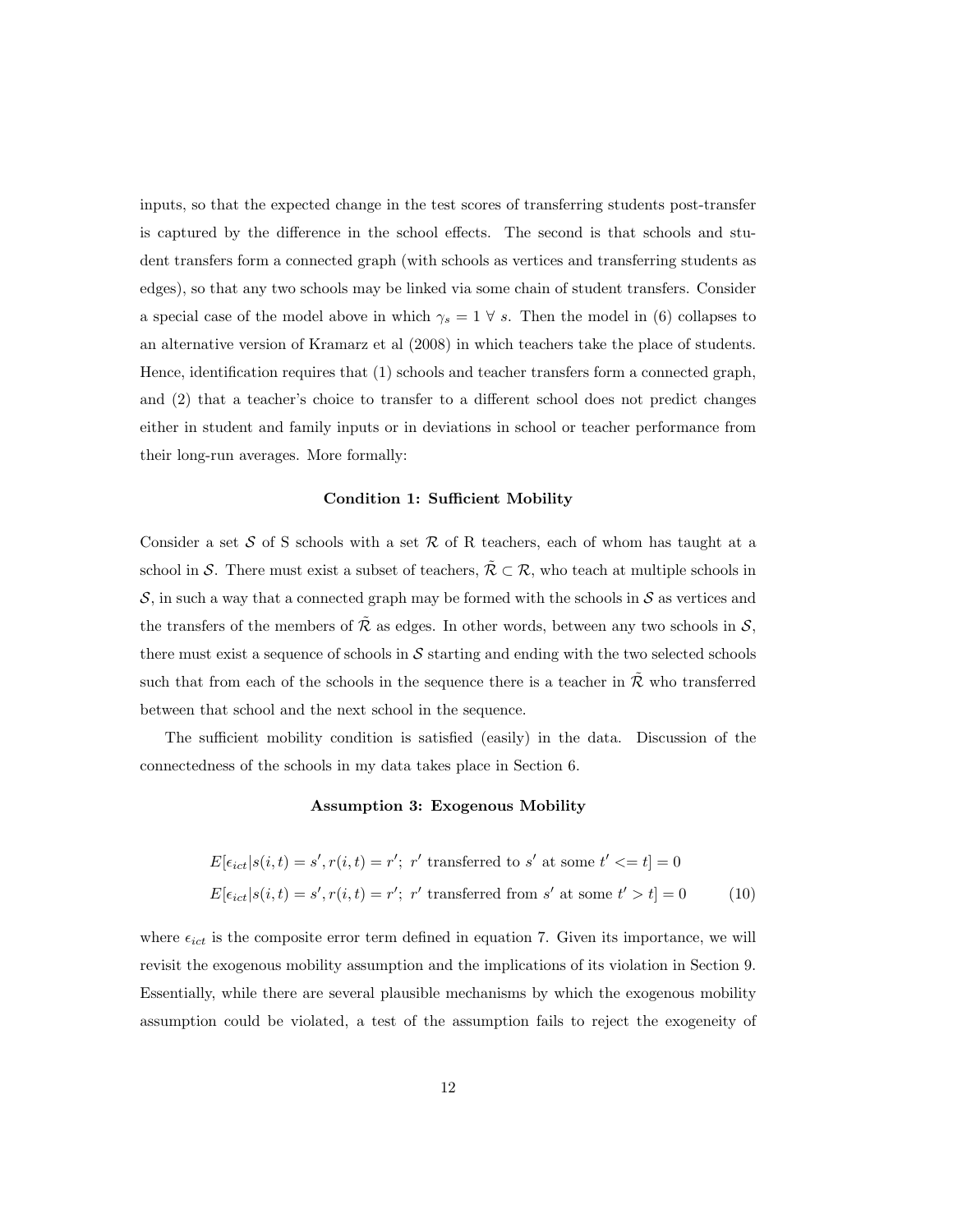mobility. Moreover, further analysis indicates that the observed pattern of targeted mobility, in which there is no discernable job ladder, is particularly unlikely to bias the results.

Intuitively, a teacher's persistent quality,  $\mu_r$ , is identified relative to the other teachers at their school by comparing the average residuals of his/her students' test scores with those of the other teachers, after removing the predicted impact of student- and classroomlevel inputs. If a teacher has taught at multiple schools, then he/she can be placed in the distribution of within-school teacher quality in both schools. With only one linking teacher, we need to assume that his/her ability to increase test scores is the same across the two schools in order to compare the average persistent quality of the teachers at these schools. However, with many linking teachers, we need only assume that these teachers are not systematically more effective at one of the schools, relative to the non-transferring teachers at that school.

Surprisingly, identification of the non-linear model in equation (6), which includes schoolspecific sensitivity to teacher quality, does not require much more information. We have defined a teacher's quality as a combination of the average quality of teachers with the same level of experience plus a teacher-specific deviation that is constant over time. As long as teachers tend to naturally increase their quality as they gain experience, we have an extra source of within-teacher variation that informs us about school sensitivity to teacher quality. Thus, the school sensitivity parameters  $\{\gamma^s\}$  can be identified by variation across schools in how quickly test scores increase with teacher experience, before even considering teachers who transfer. A formal proof of identification is provided in Appendix 1. One may be concerned, however, that the true production function involves different rates of teacher learning at different schools due to greater peer collaboration or higher quality feedback from principals and parents, so that  $d(ex)$  should be  $d_s(ex)$ . While this is indeed a concern, in practice, when there are more transferrers than the minimum required to construct one connected graph, the  $\gamma$  parameters will also be identified from variation across schools in the performance of higher quality transferrers relative to lower quality transferrers, independently of experience. For example, if two teachers both transfer from the same school to a common second school, and the difference between the two teachers' average test score residuals is larger at the second school than the first, this will contribute to a relatively larger estimated  $\gamma$  value at the second school. In fact, we conjecture that  $\{\gamma^s\}$  and  $\{d_s(ex)\}$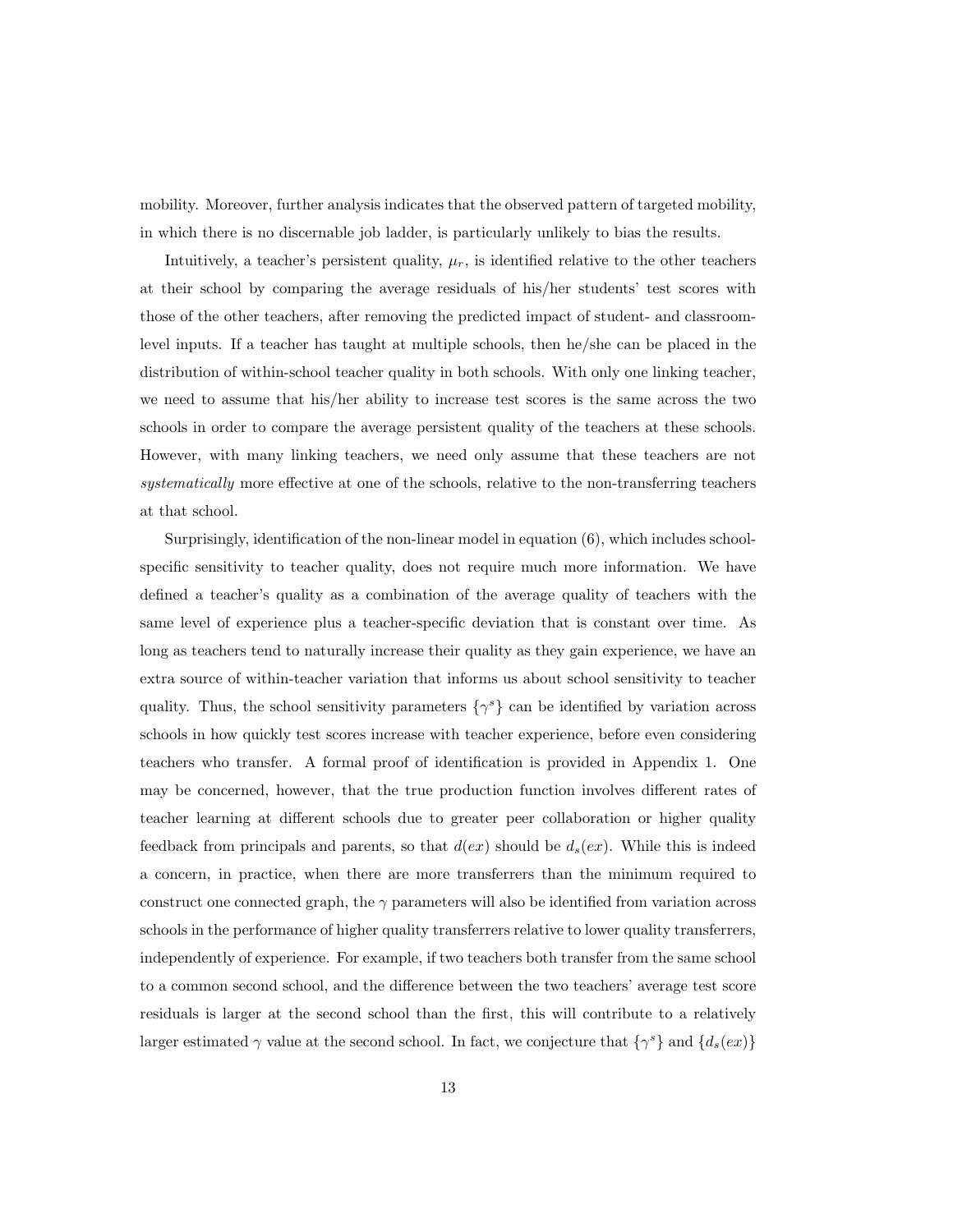can be separately identified if there exists a 2-edge connected graph of transfers between the  $S$  schools, and each experience level is represented at each school.<sup>9</sup>

One should also note that non-random assignment of students to teachers, even conditional on student and peer observables, need not contaminate estimates of the betweenschool variance in teacher quality. Suppose, for example, that students are assigned to teachers in such a manner so that teacher quality is positively correlated with the unobserved component of their students' other inputs. Then the quality of a school's relatively effective teachers will be overestimated relative to the quality of the relatively ineffective teachers, and the estimated variance in teacher quality within schools will be biased upwards. However, note that the average bias in  $\mu_r$  among all teachers at a school must be zero by construction, since school averages of unobserved student-level inputs will be captured by the school-specific intercept,  $\delta_s$ , and every student must have been taught by some teacher. Consequently, if transfer decisions are unrelated to the *bias* in transferring teachers' quality estimates,<sup>10</sup> then if there are enough transferrers connecting a school to the network, the average bias among transferring teachers will tend to zero, and the estimate of the average quality of the schools' teachers will be unbiased.

Finally, the proof in Appendix 1 makes clear that  $d(*), \{\mu_r\}, \{\gamma_s\},$  and  $\{\delta_s\}$  are only identified up to scale. Hence, we normalize the experience profile so that novice teachers have no impact on test scores:  $d(0) = 0$ . We normalize  $\gamma_s$  so that the median across schools is one; each school's value of  $\gamma_s$  captures the school's sensitivity as a fraction of the sensitivity at the median school.  $\mu_r$  is normalized so that it captures teacher r's ability to increase test scores relative to the average teacher in the sample at a school of median sensitivity.  $\delta_s$  is normalized so that it captures the expected increase in test scores from attending school s relative to a school with average  $\delta$ , under the assumption that the global average of true teaching quality is 0. Appendix 2 discusses normalization and interpretation of parameter estimates in more detail, including how the normalization is implemented given a set of raw parameter estimates.

<sup>9</sup>While numerous examples have led me to believe this claim, we have not yet managed to prove it. However, we have proved a similar claim requiring a slightly richer network of transferrers, a requirement that is easily met in the data.

 $10$ The two would be related, for example, if teachers who consistently received unobservably bad students at a school became disgruntled and more inclined to transfer.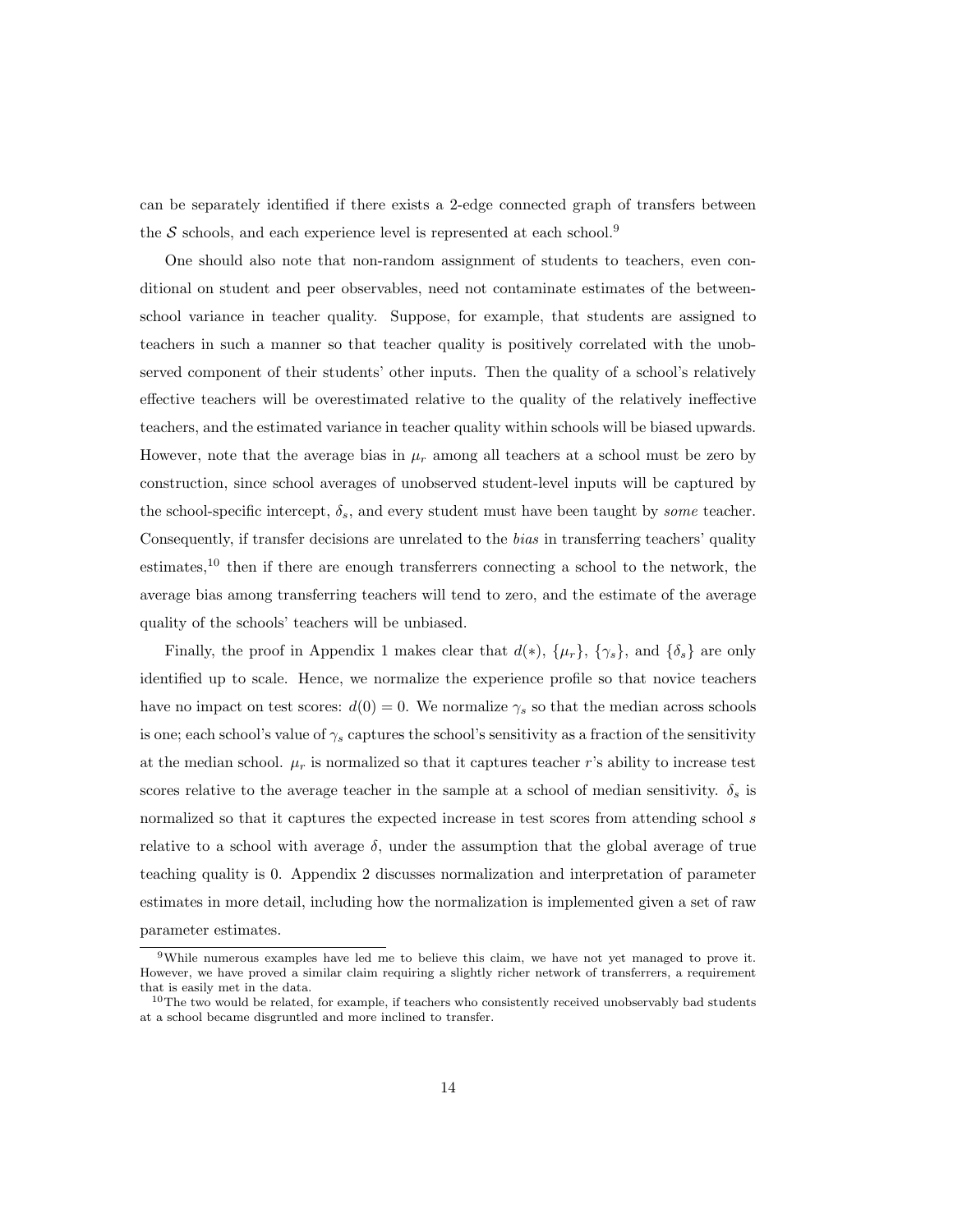Given identification, one can shift focus to the precision with which parameters can be estimated. If there are few transferring teachers, but these transferring teachers have taught a large number of students at each school, then their sample school-teacher mean residuals will closely approximate the expected school-teacher mean residuals, and both the teacher effects for these teachers and the relative school sensitivities to teacher quality will be precisely estimated. Alternatively, if each transferring teacher only teaches a few students at each school, then there will still be considerable noise in their sample school-teacher mean residuals from measurement error and idiosyncratic deviations in unobservable inputs from school averages. However, with many transferring teachers, relative school sensitivity can still be estimated precisely, since the average error in the estimated teacher effects among transferrers will tend to zero as the number of transferring teachers gets large (under the assumptions of the model).

In practice, some schools will be connected to the network by more transferrers than others, and will have more teacher-years with which to examine their experience profiles, so that their sensitivity parameters  $(\gamma_s)$  will be more precisely estimated than others. Also, if there are enough students taught by transferrers (either because there are many transferrers or the transferrers taught a large number of students at each school), then the difference in teacher quality for two teachers at different schools that each taught a large number of students will be precisely estimated. In other words, even if we fail to estimate the teacher effects of some of the transferrers very precisely, as long as there are enough transferrers, qualities of non-transferring teachers who taught a lot of students are still precisely estimated, and can be compared across schools.

### 4 Estimation

Suppose that there are  $N$  student test scores associated with  $R$  teachers in  $S$  schools. In addition, there are  $K$  student- and classroom-level covariates and  $L$  prior test scores associated with each dependent variable test score, as well as J teacher experience cells. From section 2, the model to be estimated is:

$$
Y_{ict} = \tilde{Y}_i^{t-1} \alpha_c + X_{it} \beta_c + \delta_s + \gamma_s [d(ex_r) + \mu_r] + \epsilon_{ict}
$$
\n(11)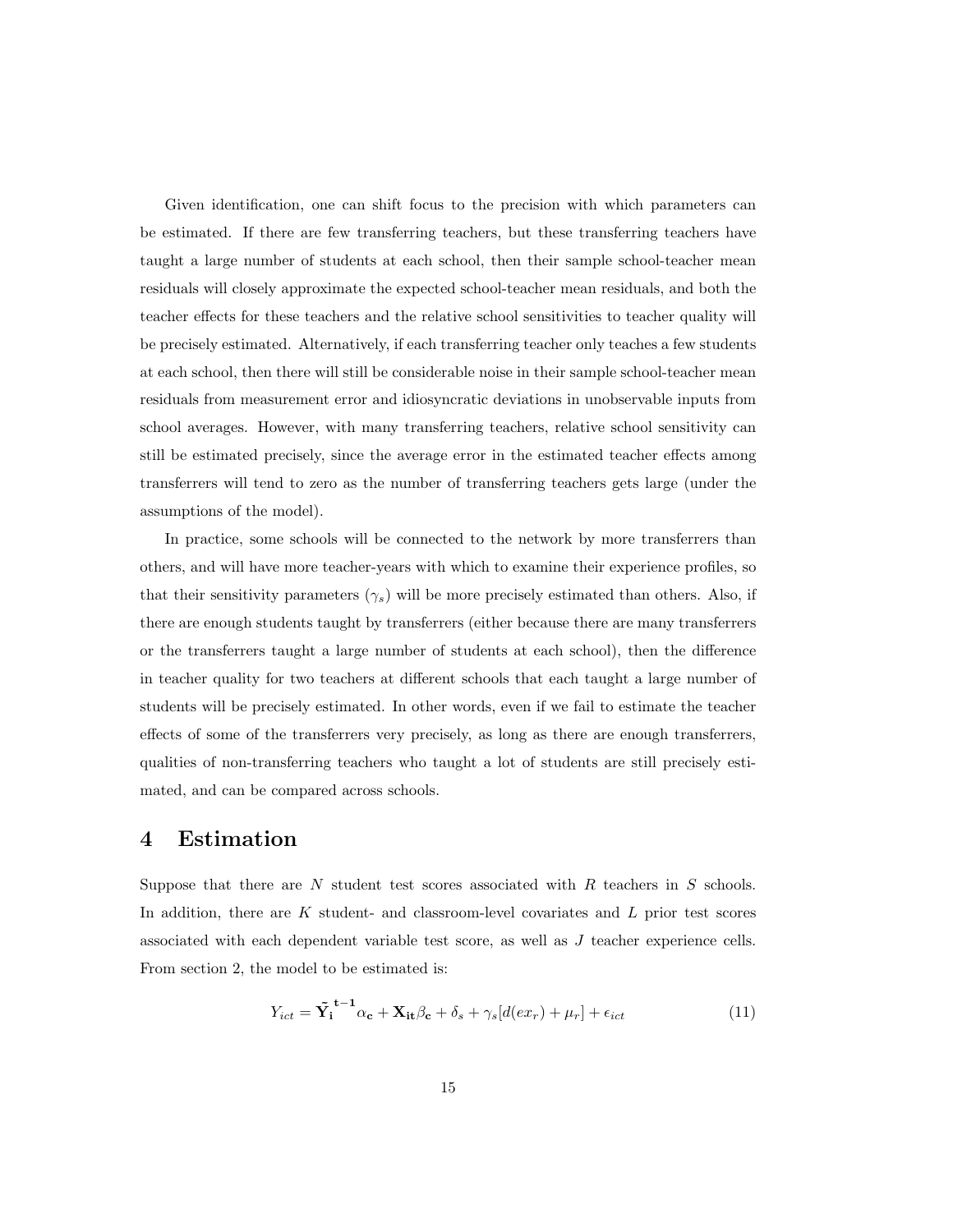We can stack the test scores into a single vector, and rewrite  $(11)$  in matrix form as:

$$
\mathbf{Y} = \tilde{\mathbf{Y}}\alpha + \mathbf{X}\beta + \mathbf{C}\delta + \mathbf{C}\gamma[\mathbf{M}\mu + (\mathbf{Ex})\mathbf{d}] + \epsilon
$$
 (12)

where:

Y is a vector of standardized test scores, aggregated across classes, courses, schools, and years. Each test score is standardized relative to the distribution of test scores from the relevant subject in the relevant year.

 $\dot{Y}$  is an  $NxL$  matrix of prior (pre-high school) test scores and squares of prior test scores.

 $X$  is an  $NxK$  matrix of covariates. Some covariates are at the classroom level, some are at the student level. All covariates are fully interacted with subject indicators.

C is an NxS design matrix in which  $C(i, j) = 1$  if test score i is associated with a class taken in school  $j$ .

M is an  $NxR$  design matrix in which  $\mathbf{M}(i, j) = 1$  if test score i is associated with a class taught by teacher  $j$ .

Ex is an NxJ design matrix in which  $\mathbf{Ex}(i, j) = 1$  if test score i is associated with a class in which the teacher was in experience cell j.

 $\bf d$  is a Jx1 vector of parameters that indicates how much an average teacher in the corresponding experience cell increases test scores, relative to a first year teacher.

 $\epsilon$  is an Nx1 vector of measurement errors and unobserved inputs.

We estimate equation (12) via non-linear least squares. Since students' test scores partly reflect unobserved inputs and measurement error, they are noisy measures of teacher and school quality. Thus, even if the conditional random assignment assumption holds, a large number of student test scores are needed for each teacher in order to precisely estimate his/her quality. Also, a large number of schools is desirable in order to get a broad sense of how teaching quality is distributed across the state. Finally, a large number of transferring teachers is necessary to distinguish school quality from average teacher quality, and a large number of teachers at each school is necessary to get an accurate picture of the variation in teacher quality within and across schools. Thus, minimizing  $N$  squared deviations over  $K + L + 2S + R + J$  parameters is a daunting computational task. Fortunately, there are a few shortcuts that ease the computational burden considerably. Appendix 3 describes in detail the methods used to estimate the model. Analytical asymptotic standard errors are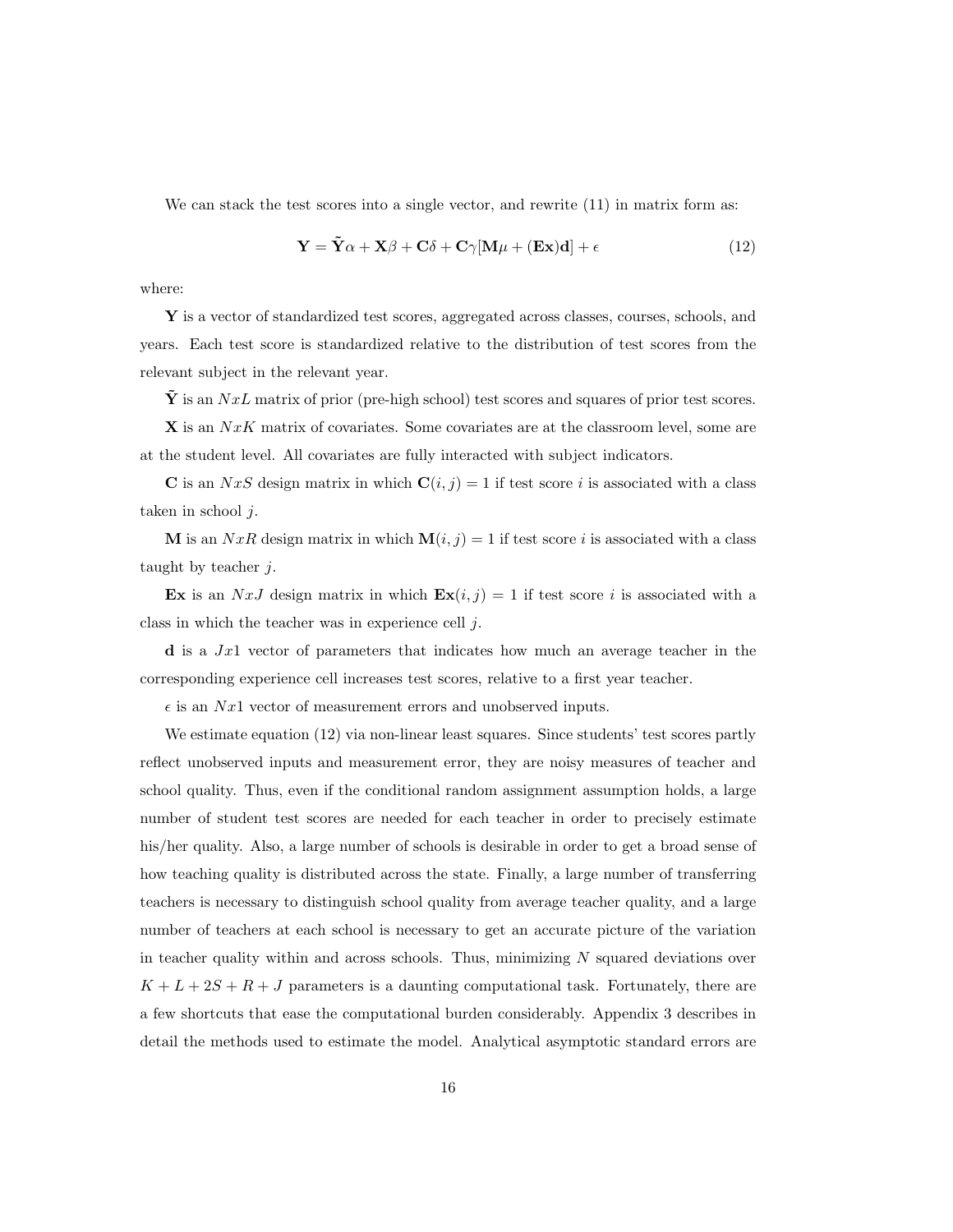calculated for all parameters. Standard errors are clustered at the teacher-year and schoolyear levels, with the variance of the teacher-year and school-year components restricted to be common to all teacher-years and school-years, respectively. In addition, the variance of the test-score level error component  $(e_{ict})$  is assumed to be homoskedastic.

## 5 Measurement Error

Given a limited number of teachers and a limited number of students per teacher, the variance in the estimated distribution of persistent teacher quality,  $Var(\hat{\mu})$ , will reflect both true variation in  $\mu$  and variation due to test score measurement error and the other unobserved components that make up  $\epsilon_{it}$ . To distill the true variance in teacher quality, we first define each estimated teacher fixed effect  $\hat{\mu}_r$  as the sum of the teacher's true quality and an error component:  $\hat{\mu}_r = \mu_r + \xi_r$ . Then the sample variance in estimated teacher quality can be decomposed as: $11$ 

$$
\frac{1}{R}\sum_{r}(\hat{\mu}_r)^2 = \frac{1}{R}\sum_{r}(\mu_r)^2 + 2\frac{1}{R}\sum_{r}(\mu_r\xi_r) + \frac{1}{R}\sum_{r}(\xi_r)^2
$$
\n(13)

Under the assumptions of the model, the error component and a teacher's true quality are uncorrelated. In this case,  $2\frac{1}{R}\sum_r(\mu_r\xi_r) \approx 0$ .

Thus, one would like estimate the variance in true teacher quality as:

$$
\hat{Var}(\mu_r) = \frac{1}{R} \sum_{r} (\hat{\mu}_r)^2 - \frac{1}{R} \sum_{r} (\xi_r)^2 \tag{14}
$$

But  $\xi_r$  is not observed. However,

$$
\frac{1}{R}\sum_{r}(\xi_{r})^{2} \approx \frac{1}{R}\sum_{r}E[(\xi_{r})^{2}] = \frac{1}{R}\sum_{r}(sd(\xi_{r}))^{2},
$$
\n(15)

<sup>&</sup>lt;sup>11</sup>In theory, one could imagine the set of teachers in my data as a sample from the set of possible high school teachers in North Carolina. Then, the variance in true teaching quality would need to be adjusted to reflect sampling error in the set of teachers observed in my sample. However, the distribution of the quality of potential teachers will vary with state labor market conditions, so that it is not easy to define this population. Thus, we instead consider the set of teachers in North Carolina in my data to be the population of interest, and do not adjust for sampling error in the set of teachers observed. The variance in true teacher quality we calculate can thus be interpreted as the variance in the true quality of teachers teaching in my data, which covers all teachers in nearly all high schools in North Carolina over a ten year period. Furthermore, given the large sample of teachers, the estimates presented will also approximate closely the variance in the quality of possible high school teachers.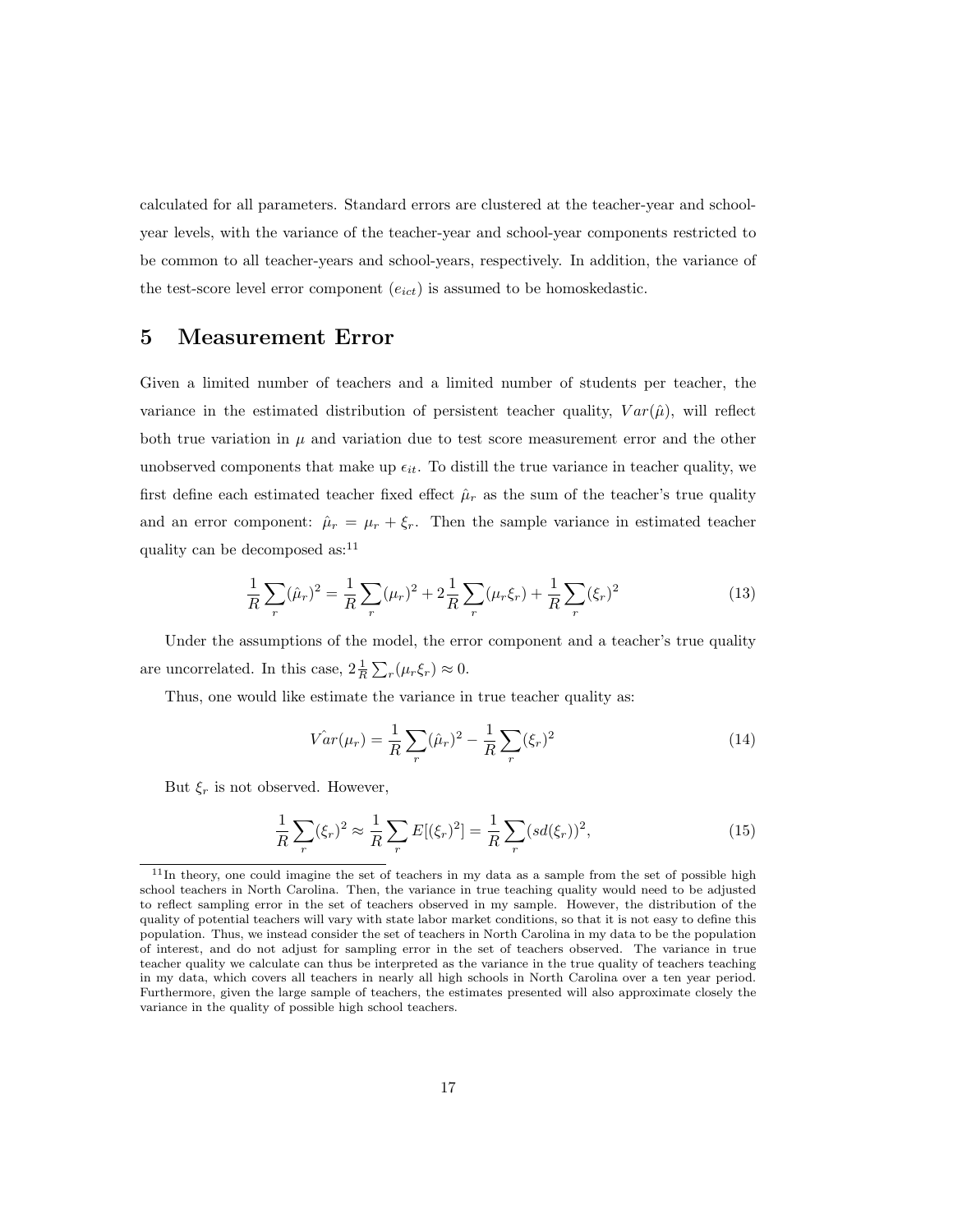so we estimate the error variance component using the standard error estimates for each teacher:

$$
\hat{Var}(\mu_r) = \frac{1}{R} \sum_{r} (\hat{\mu}_r)^2 - \frac{1}{R} \sum_{r} (\hat{sd}(\xi_r))^2 \tag{16}
$$

We implement the same technique to calculate the true variance in  $\delta_s$ ,  $\gamma_s$ , and school average teacher quality  $\bar{\mu}_s$ <sup>12</sup> By assuming that the errors and true qualities are distributed normally, we can then use these estimates of true variance in combination with the standard error estimates to calculate Empirical Bayesian posterior means for each estimated parameter using the standard Bayesian updating formula, given an assumed prior distribution with mean zero and variance  $Var(\mu_r)$ . This Empirical Bayes estimator minimizes mean square error. <sup>13</sup>

## 6 Data

The data, provided by the North Carolina Education Research Data Center, consist of the standardized test scores of all public high school students in North Carolina from 1997-2006 in up to ten subjects, along with a host of student, teacher, and school characteristics. The sample includes all students from all public high schools in North Carolina. During the sample period, North Carolina offered a standard curriculum with mandatory end-of-course tests for the following subjects: Biology, English 1, U.S. History, Econ/Law/Politics, and Algebra 1, Algebra 2, Geometry, Physics, Physical Science, and Chemistry.<sup>14</sup>

The set of observable current student and peer inputs,  $\mathbf{X}_{\text{ict}}$ , includes the student's race and gender, indicators for learning disabilities in writing, math, and reading, limited English proficiency, grade level (9-12), participation in a sport, vocational club, academic club, service club, arts club, whether the student is gifted in math or English, whether the

<sup>&</sup>lt;sup>12</sup>Given the variance matrix of  $\{\hat{\mu}_r\}$ , we use the delta method to calculate standard errors of  $\overline{\hat{\mu}}_s$  for each school. <sup>13</sup>For teacher quality, the formula is:

 $\mu_j^B = \hat{\mu}_j(\hat{Var}(\mu_r)/(\hat{Var}(\mu_r) + \hat{sd}(\mu_j)^2) + E[\mu_r](\hat{sd}(\mu_j)^2)/(\hat{Var}(\mu_r) + \hat{sd}(\mu_j)^2))$  $=\hat{\mu}_j(\hat{Var}(\mu_r)/(\hat{Var}(\mu_r) + \hat{sd}(\mu_j)^2)),$  since  $E[\mu_r]$  is assumed to be 0. (17)

Since the  $\hat{\gamma}$  distribution is nearly log-normally distributed, we calculate Bayesian posterior means for log( $\gamma$ ), then exponentiate.

<sup>14</sup>Tests in Physics, Geometry, Chemistry, Physical Science, and Algebra 2 were not introduced until 1999. Also, Econ/Law/Politics was discontinued in 2004, and replaced by Civics and Economics in 2006. US History was not tested between 2004 and 2005.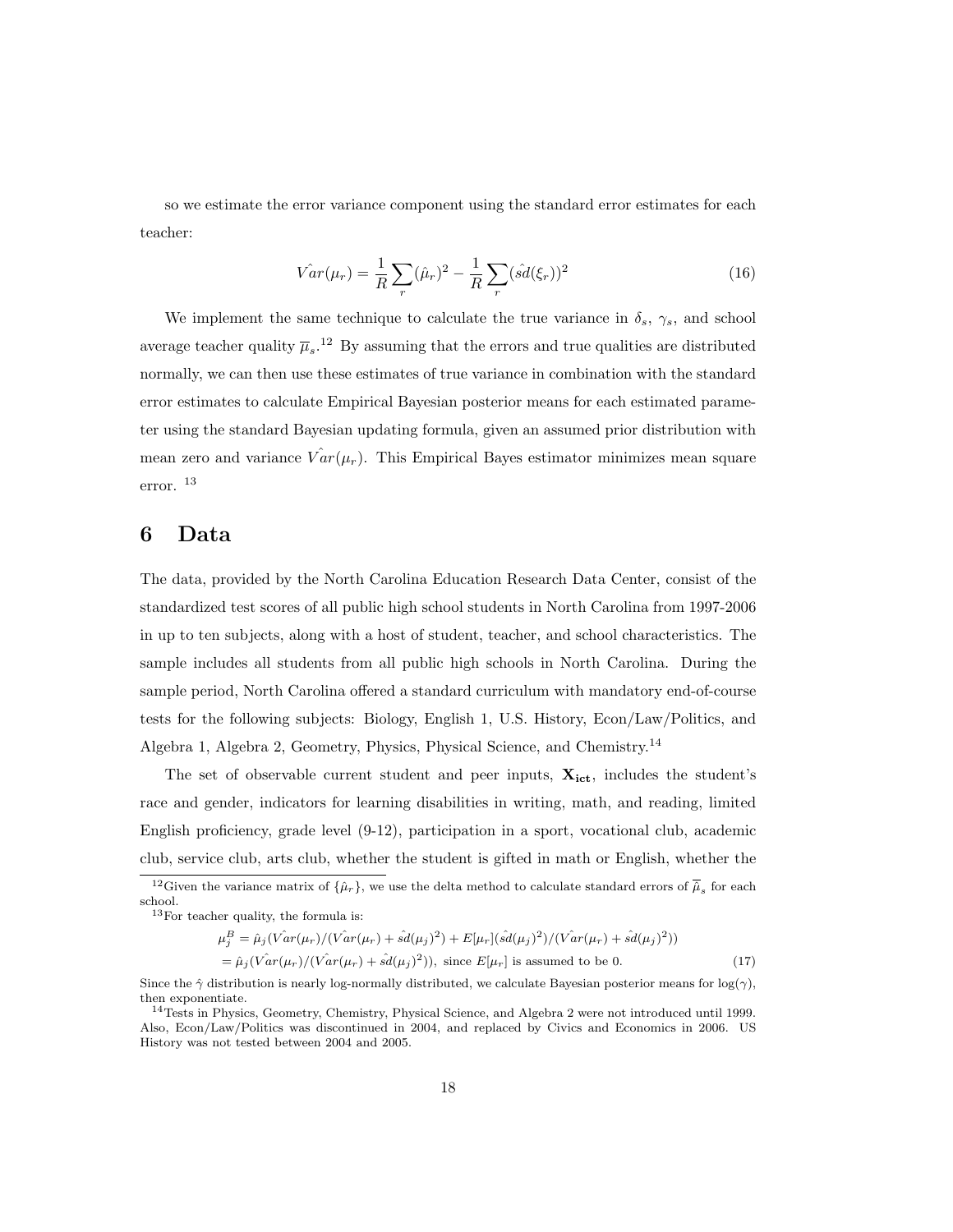student is old for his grade, and whether the student is taking the course a year later than his peers at the school. It also includes post-graduation plans, parents' education categories, class size, the fraction of the class in each race-gender cell, the fraction of the class in each grade level, the number of gifted students in the class, and class averages of 7th and 8th grade math and reading test scores and their squares. We also allow for race matching effects between teacher and student, in acknowledgement of the findings of Hanushek et. al. (2005).

Observed prior inputs,  $\tilde{Y}_{i}^{t-1}$ , include the student's test scores in seventh and eighth grade math and English (standardized by subject-year), along with squares of these test scores, and indicators for missing test scores. Observations were dropped from the sample if fewer than two prior test scores existed. Recall from above that the coefficient associated with each characteristic is allowed to vary with the subject being tested, so that the impact of, for example, a student's 8th grade math test score is allowed to depend on whether the subject currently tested is Algebra 1 or English 1.

Teacher experience indicators are created for 6 cells: first year teacher, second year teacher, third year teacher, years 4-6, years 7-12, and more than 12 years of experience.  $d(x)$ is assumed to equal  $d(x')$  for  $x, x'$  in the same experience cell. We limited the experience profile to six cells because constructing the design matrix for the school-teacher-experience cell combinations in the first stage of estimation (see Appendix 2) was computationally intensive, and increased rapidly in the number of cells. Furthermore, prior research suggests that most teacher learning occurs in the teacher's first few years (Clotfelter et al. (2007)).

Our method of estimation requires that student test scores be matched to the teacher who taught the class. Unfortunately, the raw data do not provide an exact match between a test score and the identity of the teacher that taught the class. However, unique classrooms of test scores can be constructed in the test score level data, and a list of the classes taught by each teacher in each semester is available in the teacher level data. Thus, we run a fuzzy matching algorithm to match each teacher-class to a student-class. Since the grade level, race, and gender of each student in the student-class is observed, grade totals and race-gender cell totals can be constructed for the classes in the student-level data and compared to the corresponding grade totals and race-gender cell totals of the classes in the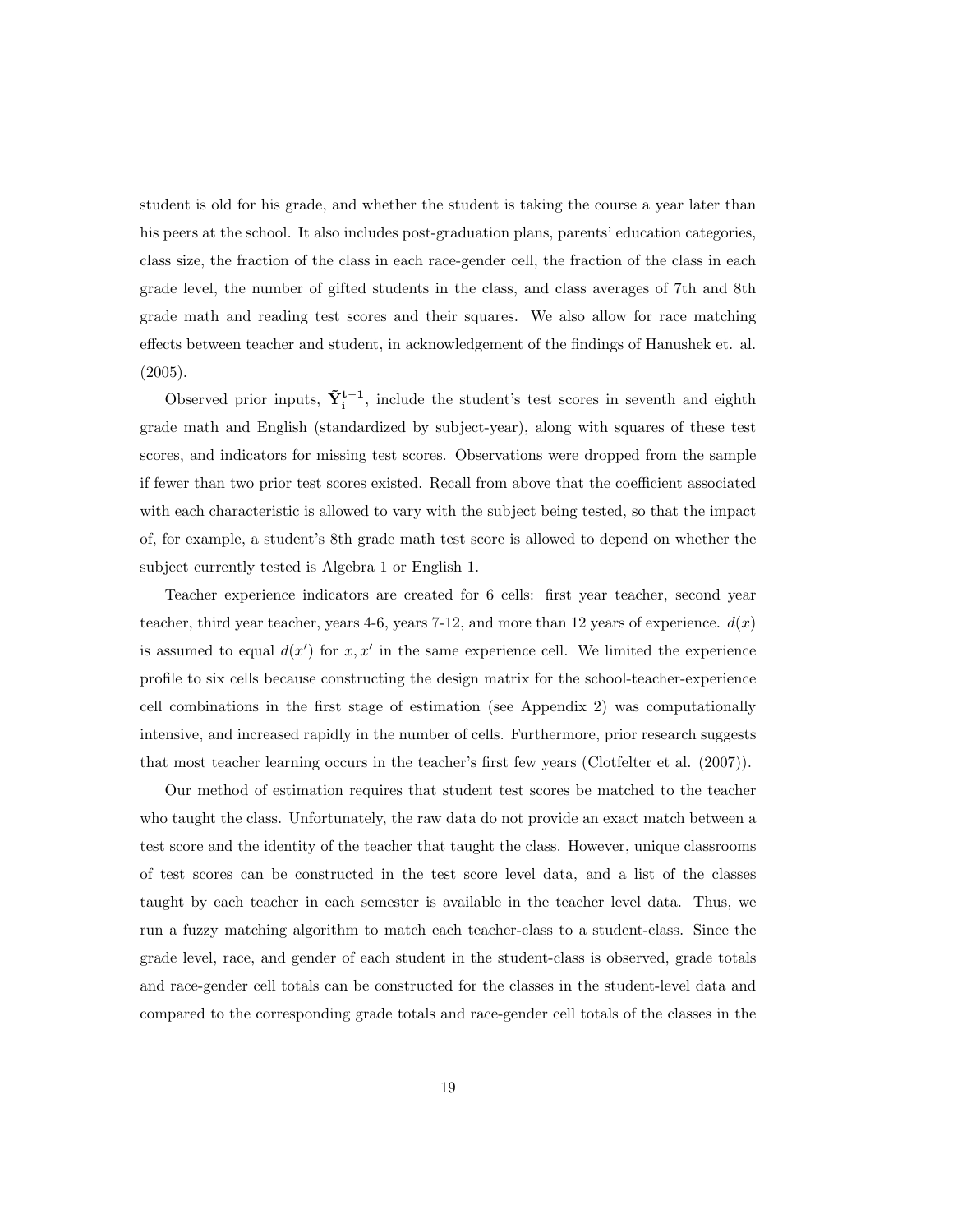teacher-level data.<sup>15</sup> Test scores from student-level classes whose race, gender, and grade distributions do not closely approximate any teacher-level class in that course in that school are excluded from the analysis that follows. Appendix 4 describes the implementation of the fuzzy matching algorithm in detail.

The dataset began with approximately 6 million test scores from over a million students, with 22,000 teachers, in 375 public high schools. Recall that identification requires a connected graph of schools and transferring teachers. Furthermore, in the absence of a large number of students per transferring teacher, the number of transferring teachers connecting a school needs to be fairly large in order to reliably estimate the relative qualities of teachers at different schools. Fortunately, the long panel means that there are nearly 3,000 teacher transfers, and teachers have often taught hundreds of students. To be included in the sample, we required teachers to have taught at least 20 students. When we impose the restriction that the network be 3-edge connected, so that each school is required to be connected to the network via a minimum of 3 transferring teachers (defined as a teacher who has taught at least 15 students at two different schools), 329 schools remain. In fact, the majority of the 329 schools are far better connected: 217 of them are connected to each other by at least 10 transfers. Figure 1 shows the distribution across schools of the number of connecting transfers. Figure 2 shows the distribution of exams administered across teachers in the sample. Figure 3 shows the number of students taught by each transferring teacher at the school at which he/she taught relatively few students. The latter figure illustrates that while many teachers have only taught one class at a second school, many others have taught at least 100 students at multiple schools. After dropping students with missing test scores and teachers who taught at unconnected schools, we are left with 4,016,343 test scores from 855,238 students and 18,498 teachers.

# 7 Results

#### 7.1 Variance Decomposition

At first glance, there seem to exist considerable discrepancies across schools in test scores that differences in school quality, teacher quality, and teacher experience might be able to

<sup>15</sup>Students seem to skip ahead or fall behind their grade in one subject fairly often, so that students representing different grades are often observed in the same class.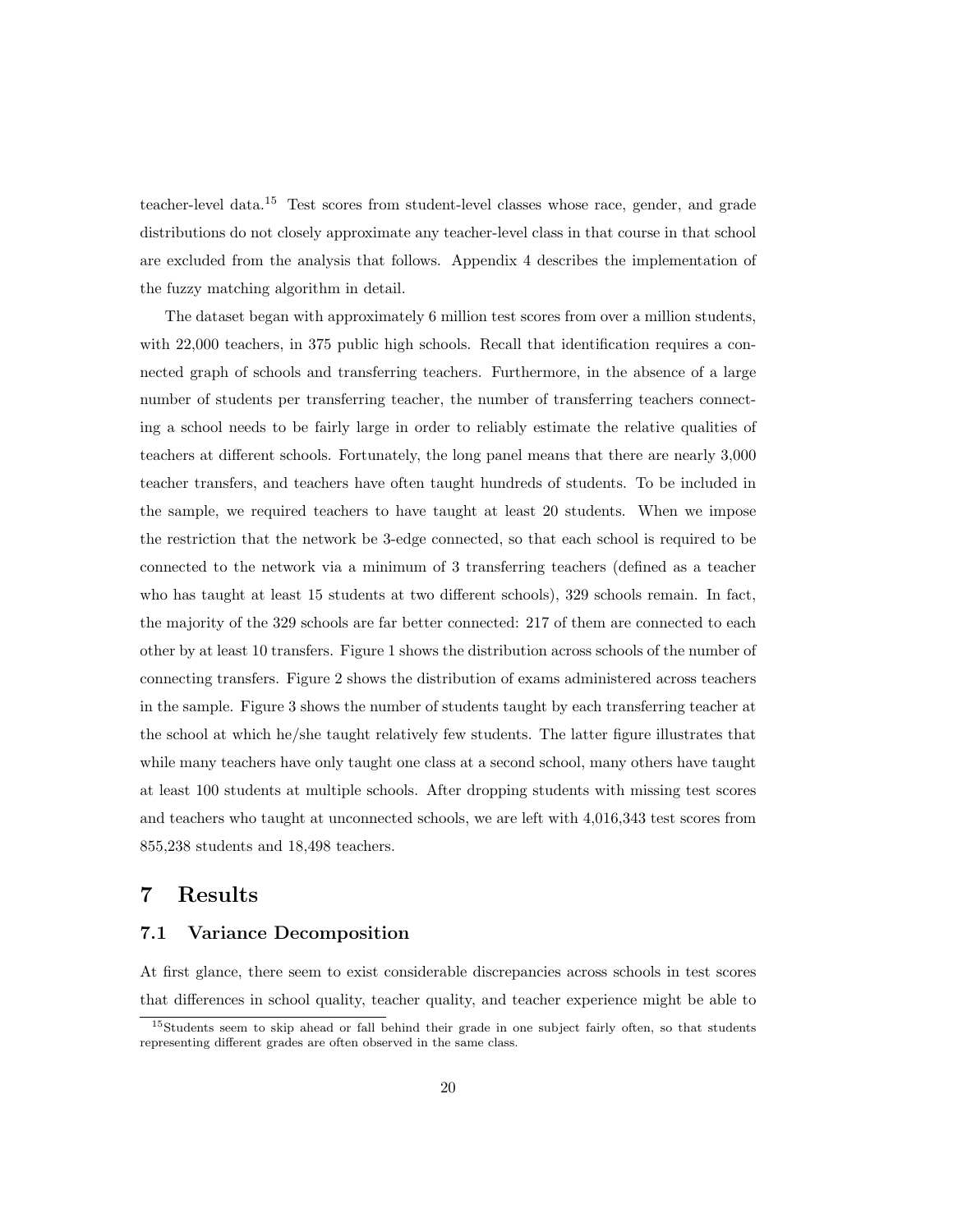explain. Table 1 contains a decomposition of the variance in student test scores into withinschool and between-school components. 8.7% of the variance is between schools, and the difference in average test scores between a school at the 5th percentile and the 95th percentile is nearly a full student-level standard deviation (32nd percentile vs. 68th percentile of the test score distribution). Furthermore, Table 2 shows that average teacher credentials also differ substantially across schools, creating the possibility that average teacher quality varies considerably across schools. A school at the 5th percentile of the average teacher experience distribution has teachers with an average of 8 fewer years of experience than a school at the 95th percentile. For percent of teachers with Master's degrees, the 95th-5th quantile difference is 34%. However, a closer look at Table 1 reveals that school quality and average teacher quality in fact have very limited scope to explain average test scores differences across schools. Rows 2 and 5 show that the lion's share (92%) of the total variance in test scores is due to differences in observable and unobservable student and classroom characteristics, while row 7 shows that observable differences in student and classroom characteristics explains most of the between-school variance (75%). Row 3 indicates that unexplained variation between school-teacher-experience cells accounts for 5 percent of the total variance, suggesting that there is still scope for teacher quality to matter. However, row 7, labeled "Total School Quality", shows that only 0.9 percent of the total variance in student test scores is potentially explainable by differences across schools in school quality, school sensitivity to teacher quality, average teacher quality, and average teacher experience. While this may seem shockingly small, two points are worth noting. First, considerable differences may exist in the quality of the elementary and middle schools attended by students, but these differences will be reflected in differences in average prior test scores  $\tilde{\alpha}$ . High school may be too late to close test score gaps built up through years of inequitable school and teacher inputs. Second, comparisons of variances exacerbate differences in the relative importance of various inputs, since variances are measured in units comparable in magnitude to squares of student test scores. Even though differences in  $\delta_s + \gamma_s (\overline{\mu}_s + d(ex)_s)$  across schools explain 1 percent of the variance, moving from the 5th percentile school to the 95th percentile school in this distribution increases test scores by .31 student-level standard deviations, enough to move an average student from the 44th percentile to the 56th percentile (moving from the 25th percentile school to the 75th percentile school would move the same student from the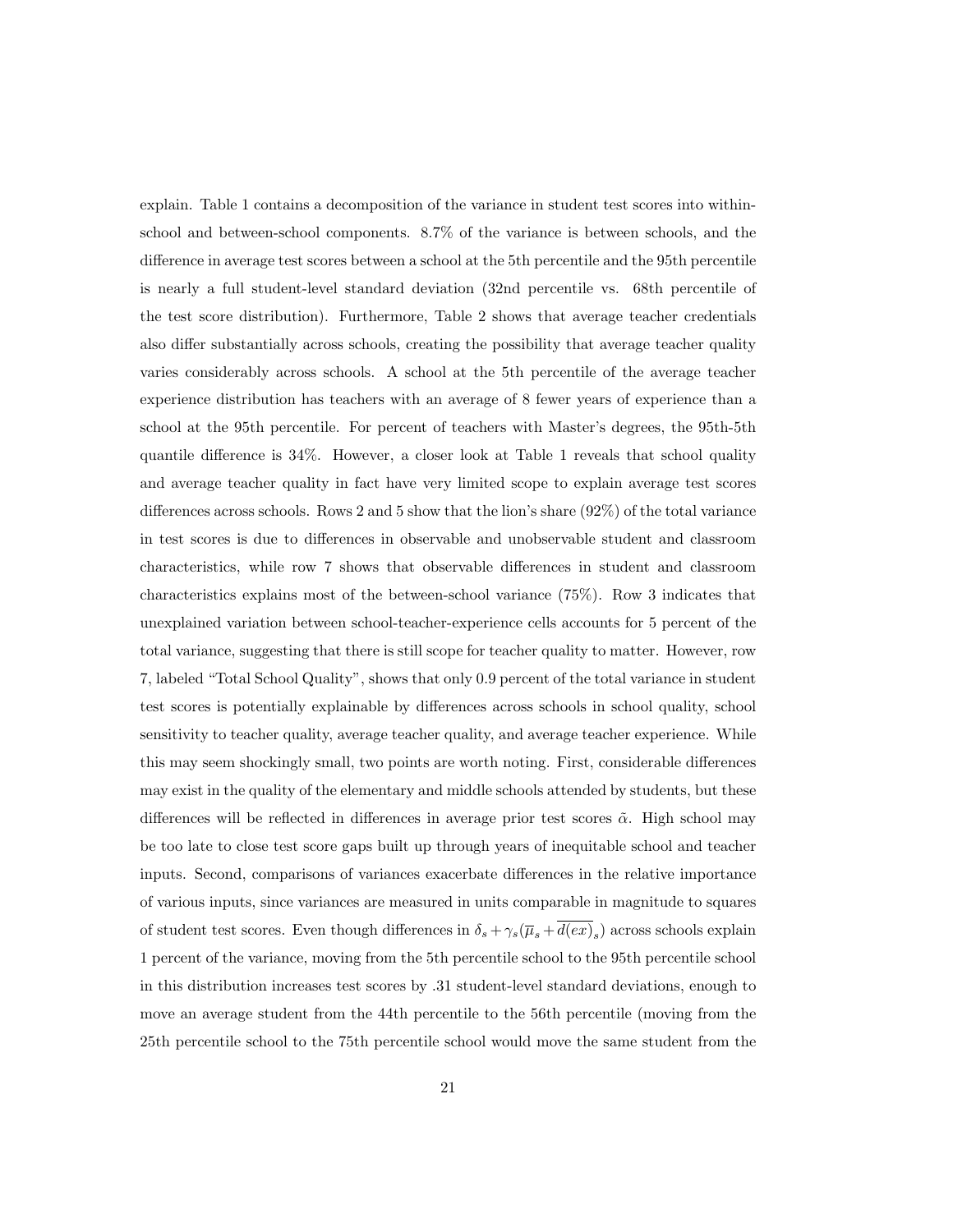47th to the 53rd percentile).

#### 7.2 Teacher Experience

The estimated values of the teacher experience profile,  $d(\hat{exp})$ , are as follows: first-year teachers are .034 student-level standard deviations worse than second-year teachers, .058 worse than third year teachers, .082 worse than teachers in their fourth through sixth years, .107 worse than teachers in their seventh through twelfth years, and .132 worse than teachers with more than twelve years of experience. This experience profile matches up fairly well with existing estimates from the literature. These numbers, combined with the differences in average teacher experience across schools displayed in Row 4 of Table 2, give the false impression that variation in average teacher experience across schools has the potential to explain the remaining between school variation in student test scores. However, the teacher experience differentials across schools are driven in part by differences in the fraction of extremely experienced teachers, for whom the extra few years of experience have little marginal effect on their performance. To account for this, we calculate the average value of effective experience for each school,  $d(ex)_{s}$ , weighting each teacher-year within the school by the number of students the teacher taught at that school in that year. Row 5 of Table 2 displays various quantiles of the distribution of  $d(ex)_s$ . The standard deviation is just .009, and even at the school whose value of  $d(ex)_{s}$  puts it at the 1st quantile among schools, the average effective experience of teachers only decreases the average student test score by .027 student level standard deviations, relative to the mean school. This corresponds to a move from the 50th to the 49th percentile for an average student. Simply put, while the first few years of experience do have a significant impact on teacher effectiveness, differences in average teacher experience do not explain the test score gaps we observe across schools in North Carolina.

#### 7.3 True Variance in Teacher Quality, School Sensitivity, and School Quality

Figure 4 displays the distribution of raw teacher effects  $\{\hat{\mu}_r\}$ . The distribution strikingly resembles a normal distribution, given that normality has not been imposed anywhere. While the standard deviation of  $\hat{\mu}_r$  is .307, applying the measurement error correction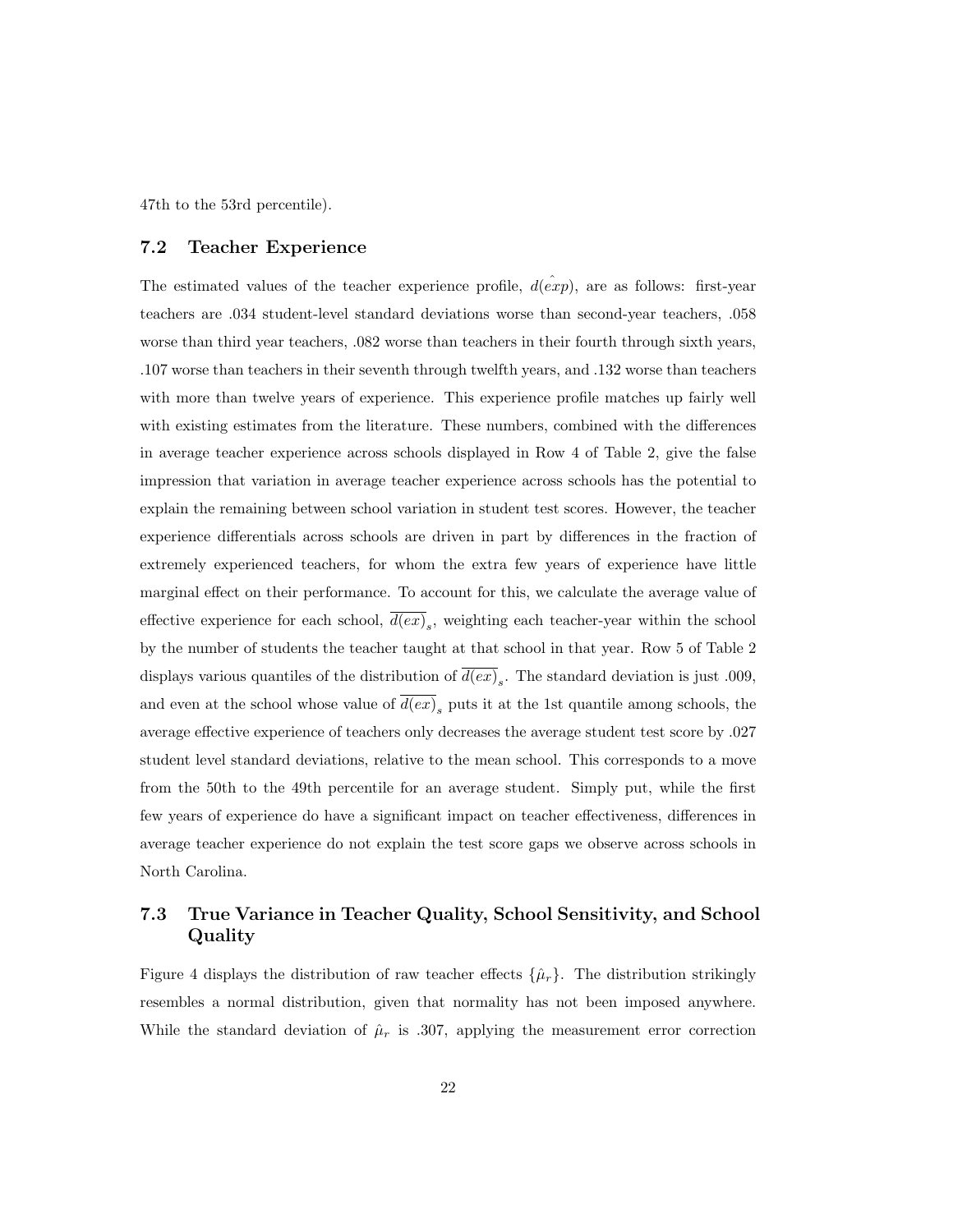described in section 5 leaves a true variance in  $\mu_r$  of .030, with associated standard deviation of .174. An average student who receives a teacher who is at the 25th percentile of teacher quality can expect to move from the 50th percentile to the 45th percentile, while one who receives a teacher at the 5th percentile can expect to move down to the 38th percentile, assuming test scores are distributed normally.<sup>16</sup> This is substantial, and generally in line with most estimates found in the literature at the elementary and middle school level. Of course, some of this variation may reflect between-school differences in teacher quality that were not captured by previous studies. To investigate this possiblity, figure 6 plots the mean value of  $\hat{\mu}_r$  at each school, weighting each teacher by the number of students he/she taught at that school. Applying the analogous measurement error correction (using the delta method to account for correlation in sampling error in  $\hat{\mu}_r$  across teachers in the same school when calculating  $sd(\overline{\mu_s})$  yields an estimate of the true between-school teacher quality variance of .0038, with associated standard deviation of .061. Since average teacher quality is nearly normally distributed as well, the estimates indicate that attending a school whose average teacher quality is in the 25th (5th) percentile moves an average student from the 50th percentile to the 48th (46th) percentile of the state test score distribution. So while average teacher quality does not vary dramatically across schools, attending a school with terrible teachers can still put a student at a meaningful disadvantage. Clearly, though, eliminating differences in average teacher quality across schools would not come close to eliminating test score gaps across schools.

Figures 8 and 9 display the distributions of raw and Bayesian posterior estimates of  $\gamma_s$ , respectively. Considerable variation in  $\gamma_s$  exists: a school whose sensitivity to teacher quality is at the 5th percentile of the true distribution of school sensitivity is expected to be about .47 times as sensitive to teacher quality as the median school, while one whose sensitivity is at the 95th percentile is expected to be about 2.11 times as sensitive as the median school. Finally, Figures 10 and 11 display the distributions of raw and Bayesian posterior estimates of  $\delta$ , respectively. The estimated "true" standard deviation in  $\delta$  is .112. If we do assume that the true mean teacher quality  $E[\mu] = 0$  (see Appendix 2), and that there are no unobserved student inputs that cluster at the school level, then moving from a school at the 5th percentile of the  $\delta$  distribution to the median school would increase

<sup>16</sup>This assumption is borne out by plots of the data.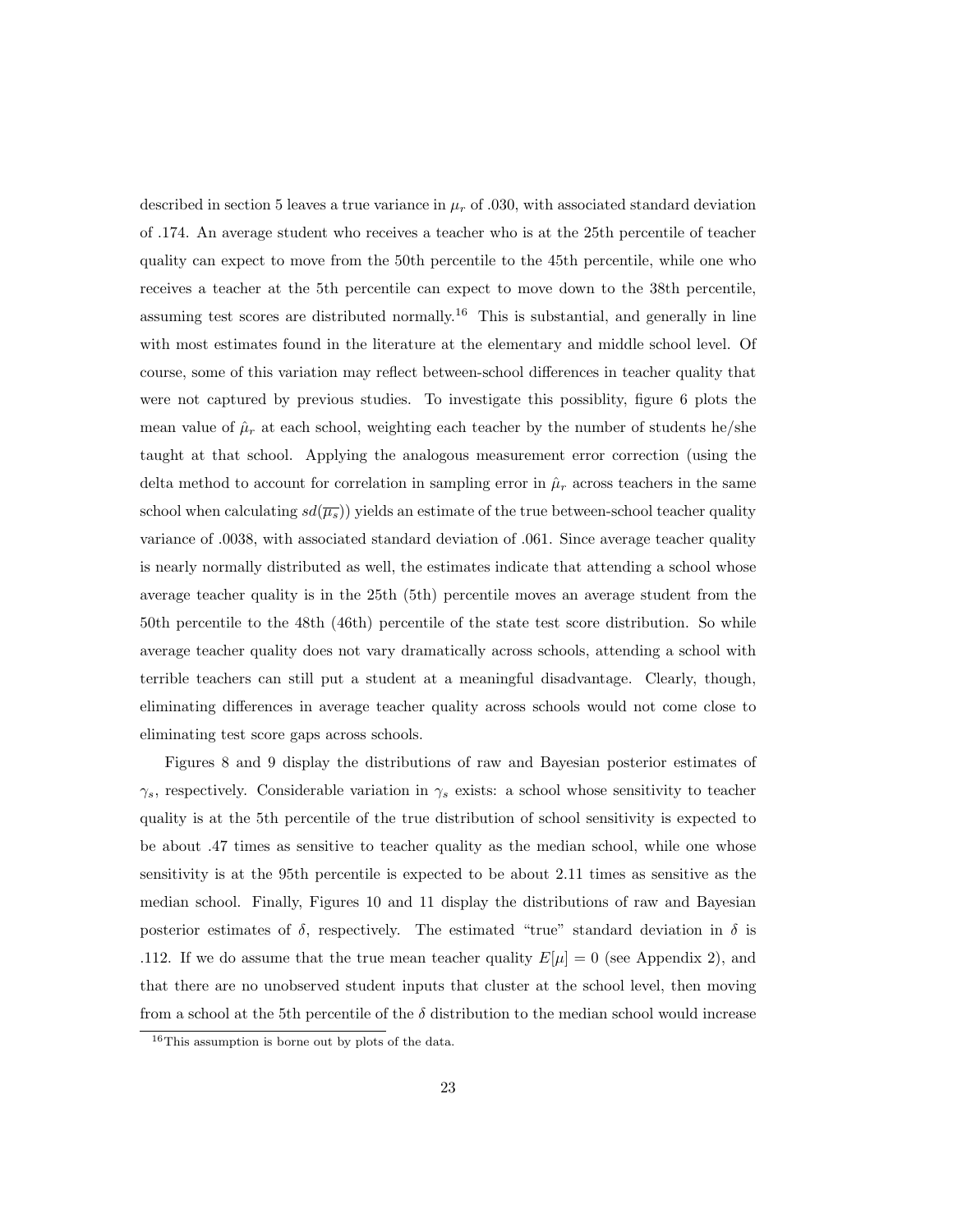expected test scores by .23 student-level standard deviations, all else equal. Table 3 displays the raw and true variances of the key parameters of the model for the baseline specification (first four columns) as well as a specification in which each school is equally sensitive to teacher quality:  $\gamma_s = 1$ . This linear specification represents the standard in the literature. Given the large estimated variance in  $\gamma_s$  in the baseline model, the extent to which the standard deviations in  $\mu_r$  (.174 vs. .172),  $\overline{\mu}_s$  (.061 vs. .073), and  $\delta_s$  (.112 vs. .090) in the restricted model mirror those in the baseline model is somewhat surprising. Thus, any differences in the magnitude of effects of teacher quality between this and other analyses do not seem to be driven primarily by the non-linear specification employed here, but rather by the different samples of students and teachers (high schools versus primary/middle schools), and standardized test designs (course-specific versus general math and reading). A likelihood ratio test rejects the hypothesis that  $\gamma_s = 1 \forall s$  at the 95% level.

### 7.4 What Kinds of Students Attend Schools That Are Sensitive to Teacher Quality?

While having a sense of the distributions of average teacher quality, sensitivity to teacher quality, and school quality is useful in its own right, part of the motivation for estimating these distributions was to determine the extent to which students who are underprivileged in other dimensions are sorting into systematically different kinds of schools than better supported students. To this end, Table 4 provides the average values of  $\overline{\hat{\mu}}_s$ ,  $\hat{\gamma}_s$ , and  $\hat{\delta}_s$  among schools in the top quartile and bottom quartile of a set of salient measures of average student background. The signs generally conform to expectations: schools whose students have low prior test scores have below average teacher quality, as do schools with a high percentage of students who are eligible for free lunch, and schools with a high fraction of black students (Columns 3 and 4). However, the magnitudes are small, in keeping with the general finding that very little of the variance in teacher quality is between schools. The last row presents results for the most comprehensive measure of average student background, the average of an index,  $X_{it}\beta + \tilde{Y}_i\alpha$ , that weights student characteristics by how well they predict high school test score performance. We find that high schools whose average indices across students place them in the bottom quartile of schools have teachers who are only .037 student level standard deviations below average, while those in the top quartile have teachers who are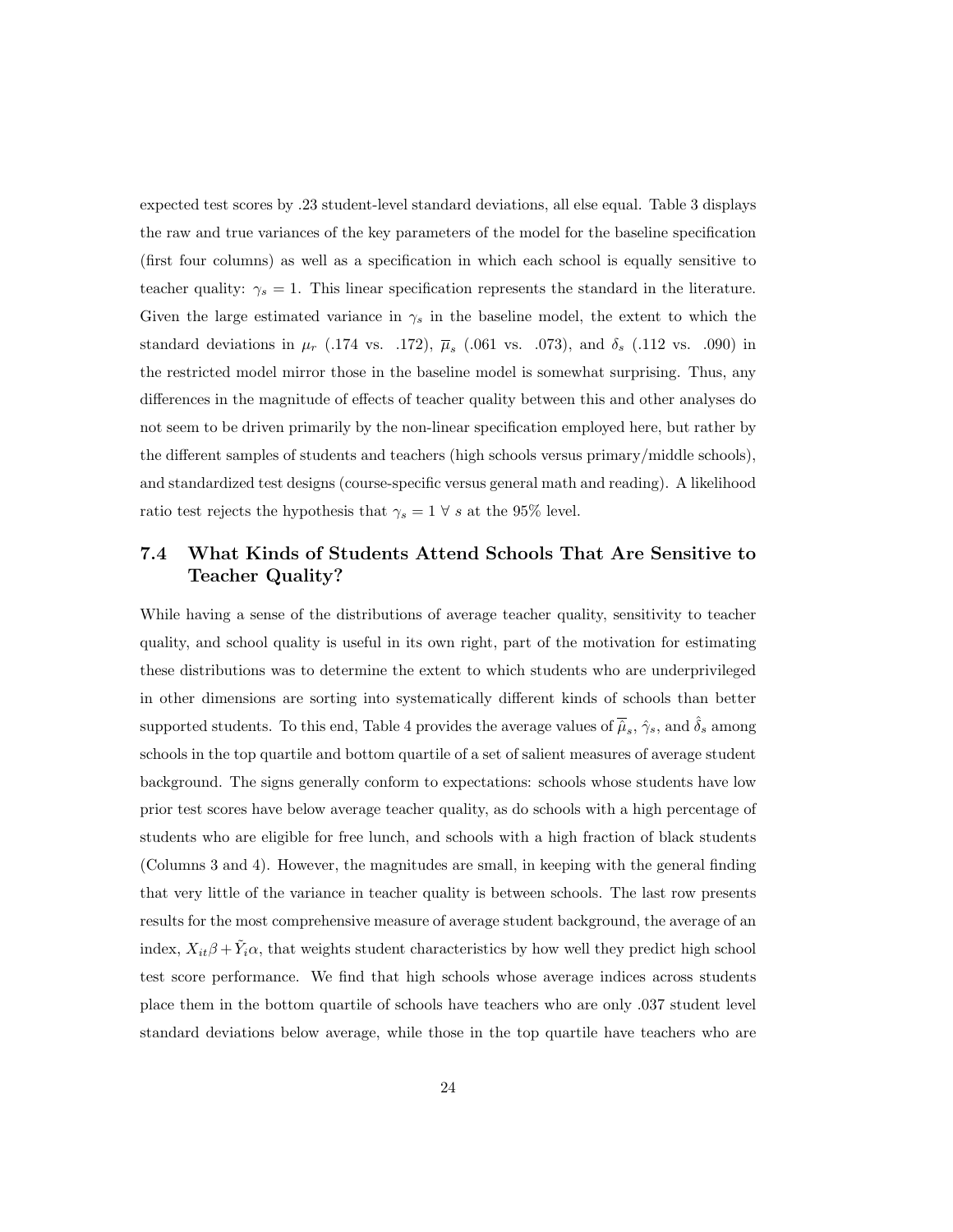only .018 standard deviations above average. Columns 5 and 6, which replace  $\overline{\mu}_s$  with  $\delta_s$ , displays essentially the same patterns; the schools in the top quartile of the average student index distribution increase test scores by .076 student-level standard deviations relative to schools in bottom quartile. Columns 7 and 8, which replace  $\delta_s$  with  $\hat{\gamma}_s$ , offer more surprising results. Namely, schools whose characteristics generally predict lower achievement tend to be more sensitive to teacher quality. Schools in the bottom quartile of 8th grade math scores and schools in the top quartile of percent free lunch eligible and percent black have median values of  $\hat{\gamma}$  that are around 25% to 40% higher than the overall median school in the sample. Most tellingly, schools in the bottom quartile of the  $(X_{it}B + \tilde{Y}_{i}a)$  index of predicted test scores based on student observables have median sensitivity of 1.38, while those in the top quartile have median sensitivity of .70. This introduces the possibility of both equity and efficiency gains from the reallocation of high quality teachers from high performing to low performing schools.<sup>17</sup>

## 8 Counterfactuals

#### 8.1 Efficient Allocation of Teachers to Schools

Given the nature of complementarity between school and teacher quality in the model, the efficient allocation of teachers to schools involves a positive assortative match in which the schools most sensitive to teacher quality are paired with the most effective teachers. We estimate the potential gain in state average test scores from the efficient allocation relative to the status quo, along with a scenario in which average teacher quality is equalized across schools, holding fixed the sorting of students to schools we observe in the data. To do this, we first estimate the joint distribution of school average teacher quality, school sensitivity to teacher quality, school quality, average teacher experience, and the average student background index.<sup>18</sup> Assuming multivariate normality, we can take 400 draws from

<sup>&</sup>lt;sup>17</sup>To examine the sensitivity of the results to removing school-specific teacher development rates as a source of identifying variation for  $\gamma_s$ , we also estimated a version of the model in which schools are only differentially sensitive to the teacher-specific component of teacher quality, so that effective teaching quality is given by  $\gamma_s \mu_r + d(exp_{rt})$ . The results related to teacher quality change very little, but the variance in  $\gamma_s$ decreases by about X%. Low-performing schools are only about 15-20% more sensitive to teacher quality than the median school under this specification.

<sup>&</sup>lt;sup>18</sup>We estimate the covariances in a manner analogous to the estimates of true variances in section 5. We calculate the covariance between raw estimates of parameters (say  $\hat{\gamma}_s$  and  $\hat{\delta}_s$ ), then subtract the average across schools of the covariance of the sampling errors associated with  $\gamma_s$  and  $\delta_s$   $(\frac{1}{S}\sum_s cov(\epsilon_s^{\gamma}, \epsilon_s^{\delta}))$ .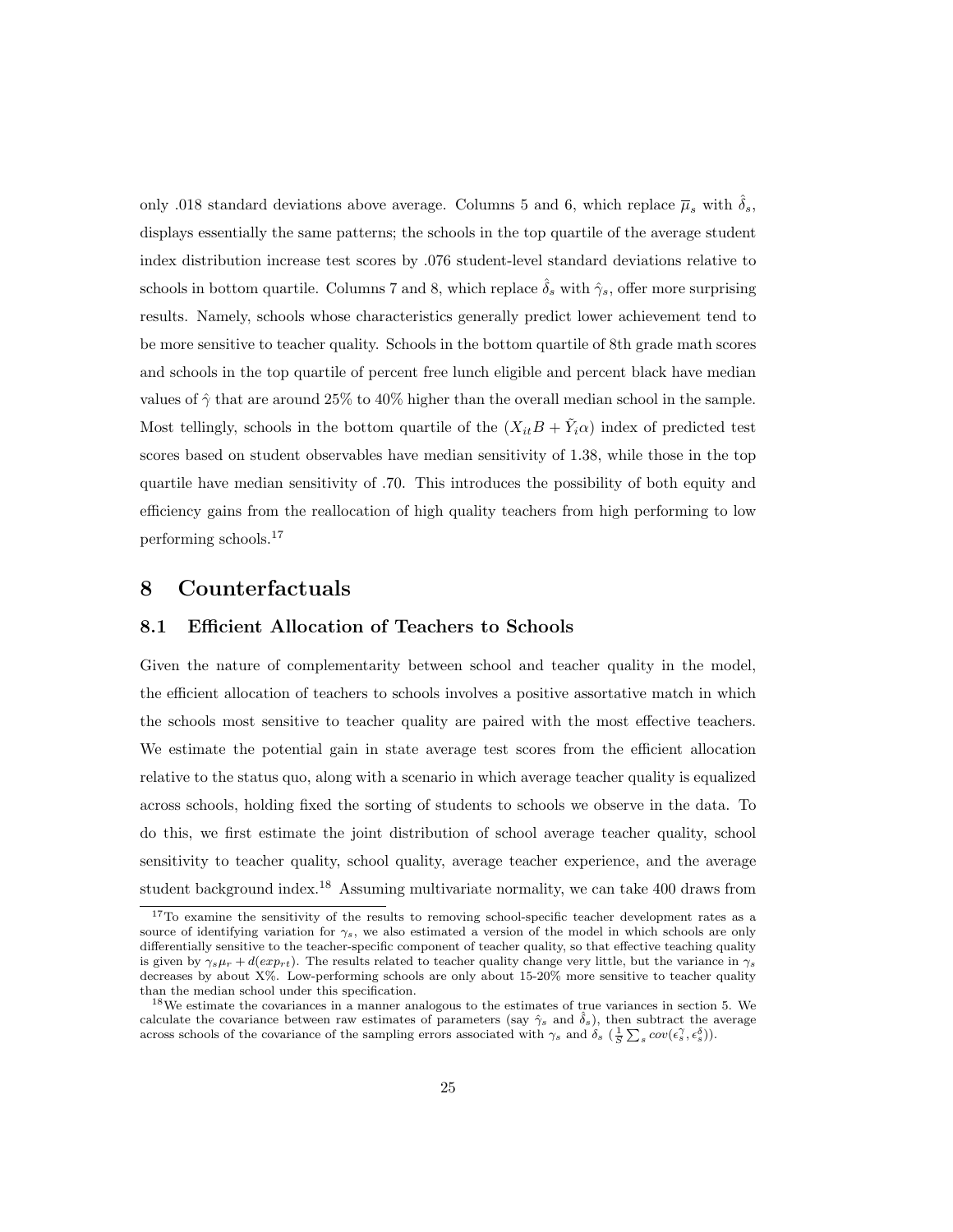this joint distribution to approximate the status quo. For each simulated school, we then simulate 10,000 test scores from 2,000 students taught by 50 teachers, using estimates of the variances of the other inputs of the education production function specified in  $(6)$ .<sup>19</sup> Then, we construct the efficient allocation by sorting teachers by simulated quality and schools by simulated sensitivity to teacher quality, and reallocating the best 50 teachers to the most sensitive school, the next best 50 to the next most sensitive school, and so on. We find that the efficient allocation increases the mean test score by .094 student-level standard deviations, and reduces the standard deviation in test scores by 4.6%. Furthermore, the gap in average test scores between students in the top and bottom quartiles of the student background index  $(X_{it}B + \tilde{Y}_{i}a)$  is .1091 test score standard deviations smaller under the efficient allocation than under the status quo allocation. Note that the efficient allocation does substantially raise the variance in effective teacher quality  $(\gamma_s \mu_r)$  across students, but this effect on test score variance is outweighed by the fact that students enjoying increased effective teacher quality tend to have low values of other inputs. Interestingly, merely equalizing teacher quality across schools has almost no effect on the mean nor the variance of test scores relative to the status quo, a testament to the fact that teaching quality is already surprisingly equitably distributed across schools. Given the drastic nature of the efficient reallocation and the fairly small efficiency gain, these counterfactual estimates suggest that while school-teacher complementarity is strong enough to be meaningful, it is certainly not strong enough to make efficient use of teacher quality a policy priority. However, one may be comforted that policies that attempt to reallocate teacher talent for the sake of educational equality (such as bonuses for effective teachers who teach in underperforming schools) would be likely to have the side effect of increasing average statewide test score performance.

#### 8.2 Teacher Accountability Using Student Test Scores: A Tale of Two Standard Errors

Figures 5 and 7 display the distributions of the Bayesian posterior means of  $\mu_r$  for each teacher and  $\overline{\mu}_s$  for each school, respectively, assuming that  $\mu_r$  and  $\overline{\mu}_s$  are distributed nor-

 $19$ These include the variance in within-school teacher quality, the variance in the within-student and between-student/within-school components of both the observable student background index and the unobservable idiosyncratic error, and the variance in year-specific deviations from long run school quality and teacher quality.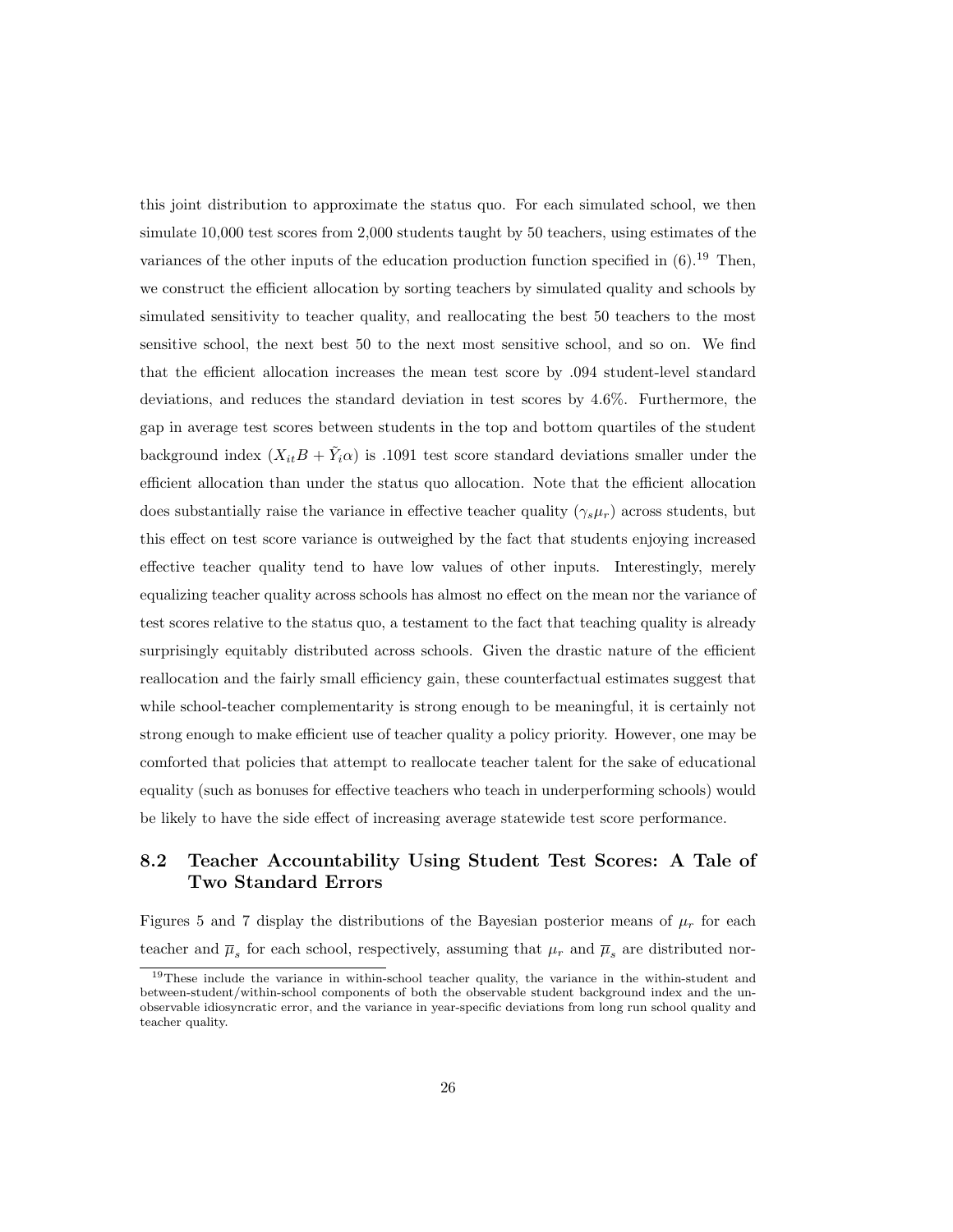mally. These distributions allow us to think about the feasibility of teacher accountability systems that rely on student test score data. Suppose, for example, that North Carolina implemented a teacher accountability system that denied tenure to those in the bottom 5% of the posterior mean distribution of  $\mu_r$  after four years of teaching. Interestingly, the projected efficacy of such a policy depends critically on which specification is used to calculate parameter estimates, and more importantly, standard errors. Using Bayesian posterior means and variances of teacher quality from the baseline specification, we find that 7.4% of those denied tenure under the above policy would in reality be above average teachers. Furthermore, if the students assigned to be taught by the denied teachers were instead randomly allocated to the remaining teachers, those students could expect an increase in teaching quality of .17 test score standard deviations. The overall average test score would increase by only .007 standard deviations, after adjusting for slightly larger class sizes (a tiny adjustment). A pertinent feature of this non-linear production function is that school sensitivity to teacher quality is imprecisely estimated even with considerable data, and the quality of teachers in insensitive schools ( $\gamma_s$  near 0) is very difficult to discern. The resulting uncertainty about which teachers are actually of the lowest quality is reflected in the policy's fairly small payoff and considerable risk of unfairly removing effective teachers. However, if we construct the Bayesian posterior distributions of teacher quality using estimates from the linear specification instead, then the (assumed) lack of uncertainty about school sensitivity implies that teacher quality can be estimated quite precisely. Thus, we find instead that only 0.1% of teachers fired would actually be above average teachers, and that the students who would have been taught by the removed teachers can only expect a .35 standard deviation increase in teacher quality, resulting in an overall average test score increase of .018 standard deviations. Recall from Table 3 that the estimated variance in teacher quality is nearly identical across the two specifications. This comparison shows that the reliability of value-added estimates of teacher quality, and by extension, the practicality of test-score based teacher accountability systems, depends not only on the quality of the tests administered and the number of students a teacher teaches, but also on one's belief about the appropriate specification of the education production function. Indeed, given that the specification used in this analysis, while general relative to much of the previous literature, may still fail to capture important input interactions which would affect the reliability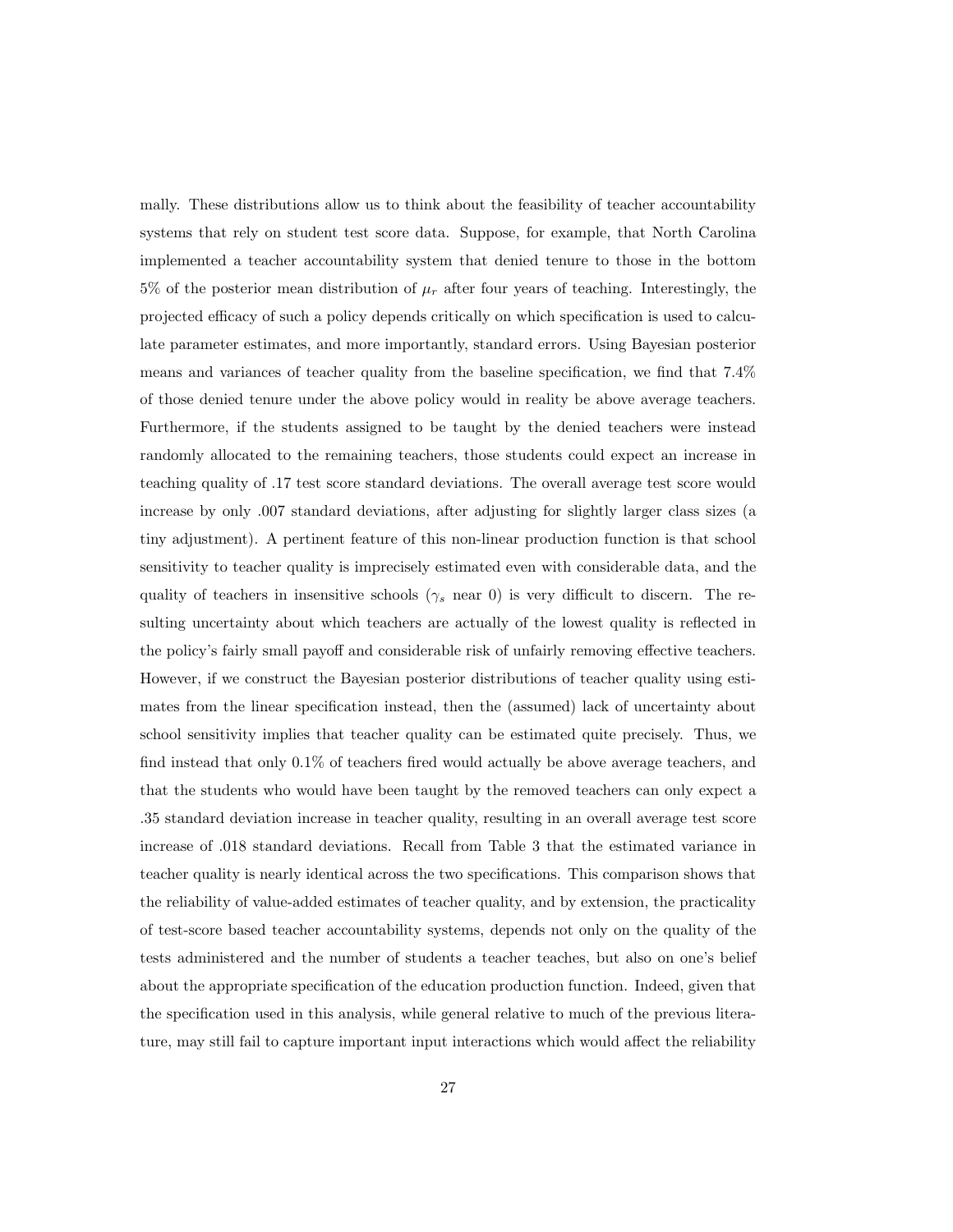of teacher quality estimates (even if they did not affect estimates of the true variance in teacher quality), the probability of correctly identifying an ineffective teacher may be even smaller than any model used so far would predict. Thus, until we learn more about how different inputs interact to produce student learning, we must be extremely careful about how we interpret estimates of a single teacher's quality.

#### 8.3 Student-Level Variance in Average Teacher Quality

While the results indicate that differences in average teacher quality across schools are modest, the sizable within-school variance in teacher quality may still contribute substantially to inequality if some students get consistently poor teachers in course after course, relative to their school's average. This could be the result of pure bad luck, but could also occur systematically if students are choosing course tracks and the best teachers within a school tend to be assigned to the honors track.<sup>20</sup> On the other hand, if each student gets taught by offsetting combinations of good and bad teachers, even a substantial amount of variation in teacher quality at a school need not lead to much inequality across students in the quality of teaching they receive. To examine the variation in student-level teaching quality within schools, we first calculate the average estimated teacher quality across courses for each student who took tests in five different courses,  $\hat{\overline{\mu}}_i$ <sup>21</sup> Using the delta method to calculate standard errors for each student's average teacher quality,  $\sigma_i^{\mu}$ , we can estimate the variance in student-level teacher quality  $as:^{22}$ 

$$
Var(\overline{\mu}_i) = Var(\hat{\overline{\mu}}_i) - (1/I) \sum_i (\sigma_i^{\mu})^2.
$$
 (18)

Among students who took five tests, a one standard deviation increase in average teacher quality corresponds to an increase in average teacher quality of .062. In other words, a student whose average teacher is at the 5th (95th) percentile of the student-level average teacher quality distribution will have his test scores in each course reduced (increased) by an average of .141 standard deviations, solely by virtue of the teachers he was assigned

<sup>20</sup>Note that such non-random assignment of students to teachers need not bias my estimates of teacher quality if the students assigned to the best teachers are *predictably* superior based on prior test scores and the average prior test scores of those in their classes.

 $21$ <sup>the</sup> results are similar if we condition on six or seven tests

<sup>&</sup>lt;sup>22</sup>this method takes into account the correlation in sampling errors between  $\hat{\mu}_r$  estimates associated with teachers from the same school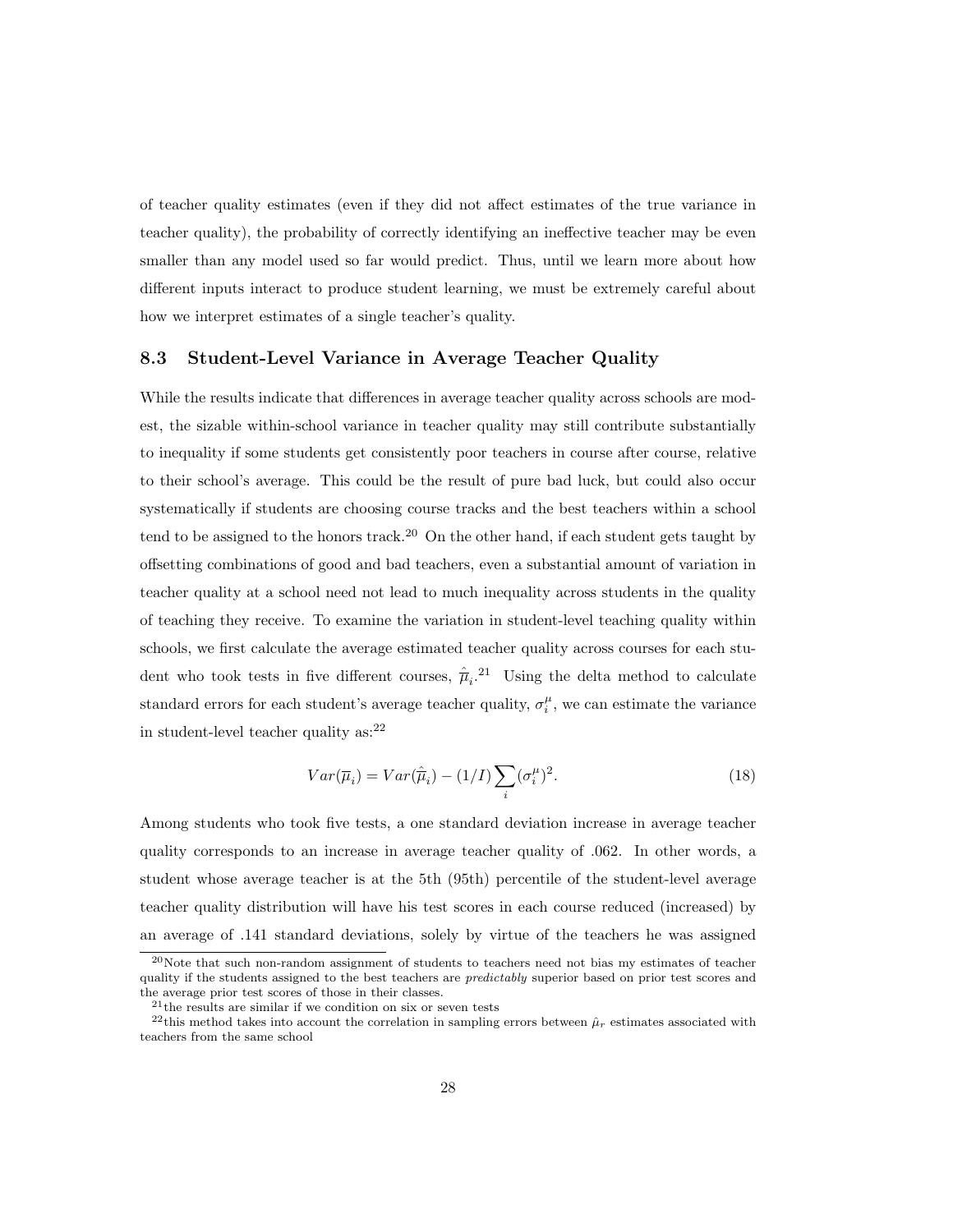at his school.<sup>23</sup> Thus, assignment of teachers to students within schools contributes about as much to the test-score variation across students as does variation in average teacher quality across schools. However, to the extent that this variation in student-level teacher quality is attributable to simple good and bad luck, it seems difficult to remedy. Thus, we also estimate what the student-level variance in teacher quality would be if students were randomly assigned to their teachers, subject to the important constraint that all students have to take each subject. After all, in the extreme case of a small school with only one biology teacher, one chemistry teacher, and one physics teacher, there may be considerable variation in the quality of science instruction across these teachers, but each student at this school will have the same three science teachers, so we must make sure that none of this across-subject variation in teacher quality be included in a counterfactual estimate of the variance in student-level teacher quality under random assignment.<sup>24</sup> To overcome this problem, for each student we construct a set of feasible paths of teachers that the student could have experienced, given the sets of teachers that were teaching the subjects the student took when he took them at his school. Then, to calculate the variance in studentlevel teacher quality under random assignment, we randomly select a path of teachers for each student from these student-specific sets of feasible paths, and calculate the variance in average simulated within-school teacher quality across students. After repeating this simulation 100 times and averaging across simulated samples, we find that the across-student standard deviation in teacher quality under random assignment is .066 test score standard deviations.<sup>25</sup> Thus, while within-school variation in the average teacher quality experienced

<sup>23</sup>This calculation assumes a normal distribution, which is borne out by inspection.

<sup>24</sup>Note that subject-specific means were subtracted from estimated school-teacher-experience cell effects prior to the second stage of estimation, so that the average teacher in each subject has an estimated quality of zero. While it is possible that the average teacher in one subject may have, on average, better quality teachers than another subject, rescaling test scores in each subject-year to have zero mean and unit variance precluded the examination of this possibility. Thus, "across-subject variation" in this context refers to schools who have, say, relatively good algebra teachers compared to the state's average algebra teacher, but relatively poor biology teachers.

<sup>&</sup>lt;sup>25</sup>We actually use two different methods for constructing feasible paths of teachers for each student. The first method includes any permutation of teachers that taught the appropriate subjects at the appropriate times at the appropriate high school. However, this may overestimate the range of teaching possibilities available to the student if there are scheduling conflicts (i.e. the student took English and Chemistry in the same year, and one of the English teachers taught at the same time as one of the Chemistry teachers, making this combination of teachers infeasible). Thus, to get a lower bound on the variance in average teacher quality across students under random assignment, we also redid the analysis using only paths of teachers that were actually experienced by some student who took the same sequence of courses in the same years as the student in question. This clearly understates the variance under random assignment, since some feasible combinations of teachers may not have been actually chosen by any one student. The results were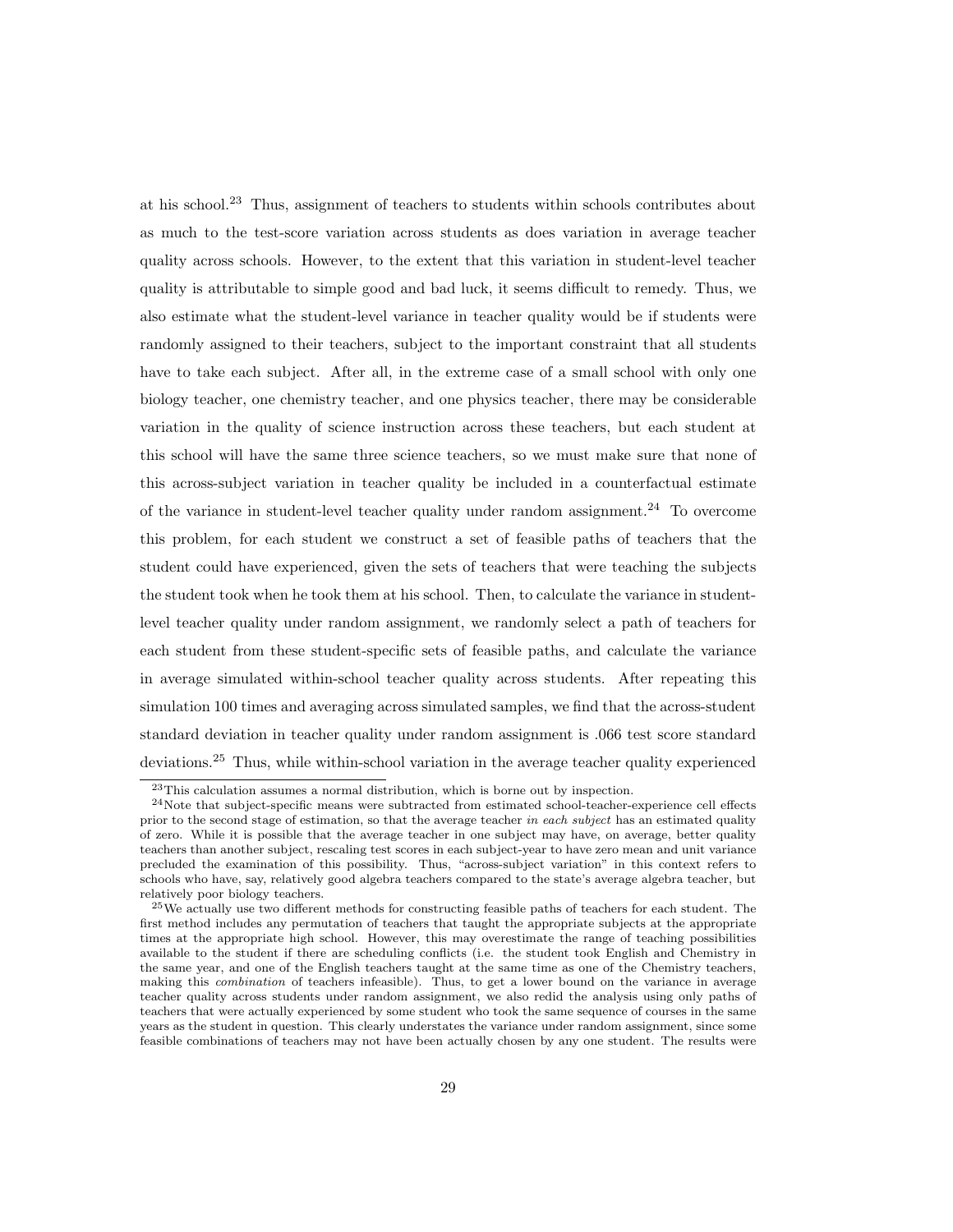across students does contribute to performance inequality, it does not seem to be the case that some kinds of students are systematically being assigned the inferior teachers at their schools; if anything, the variance in average teaching quality we observe is less than we would expect under random assignment!

Of course, verifying that large swaths of students are not systematically receiving inferior teachers does not rule out the possibility that a savvy student could learn considerably more if he/she knew which teachers at his/her school were relatively effective, and specifically chose time slots when these teachers were teaching. To examine this, I calculate the variance in within-student average teacher quality across feasible paths of teachers. Clearly, the payoff to selecting the best possible teachers depends critically on the size of one's school, since if there is only one teacher teaching in a given subject at a given time, there is no choice to be made! Thus, I sort student-specific estimates of the variance in average teacher quality across feasible paths, and find that a student whose variance places him at the 25th percentile can increase his expected average test score performance by only .017 standard deviations by choosing a path of teachers who is one standard deviation above the average across feasible paths for that student. In contrast, a student at the 75th (90th) percentile who chooses teachers who are one standard deviation above his/her feasible average teacher quality receives an expected payoff of .055 (.082) test score standard deviations. Thus, given uncertainty about which teachers are most effective, strategic course selection seems likely to be worth the trouble only for students at very large schools.

### 9 Testing the Exogenous Mobility Assumption

Consistent estimation of the parameters requires that teachers' location decisions are unrelated to  $\epsilon_{it}$ . This is a strong assumption with important implications for the validity of the estimates. Fortunately, it is testable. Consider the following algorithm:

- 1. Select a teacher that transfers between two schools in the estimated network of schools.
- 2. Rather than imposing that this teacher has a single average quality  $\mu_r$ , we treat him/her as if he/she were two distinct teachers that taught at two distinct schools

not sensitive to the method chosen, suggesting that either scheduling conflicts were rare, or most feasible paths were taken by some student.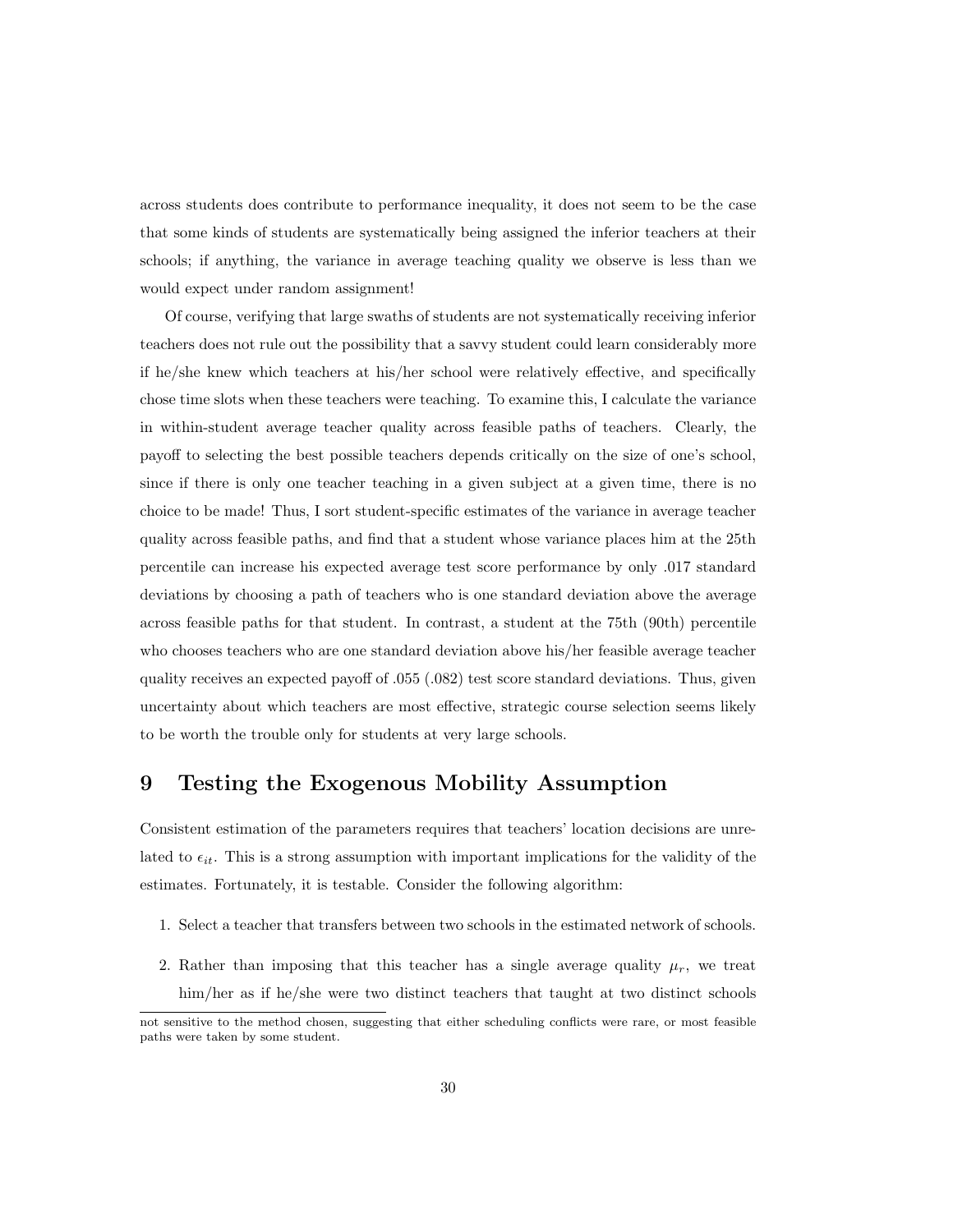with qualities  $\mu_{r1}$  and  $\mu_{r2}$ , and re-estimate the model. While we lose information about school quality and school sensitivity contained in the relative performance of the same teacher at two different schools, there remain nearly 3,000 other transfers in the network, so estimates of the other parameters should be affected only minimally.<sup>26</sup>

- 3. Repeat (1) and (2) for every transferring teacher.
- 4. Calculate the average before-after difference in teacher quality among transferring teachers:  $\sum_{r \in \tilde{\mathcal{R}}} \hat{\mu}_{r2} - \hat{\mu}_{r1}$ .

If the exogenous mobility assumption holds, the average within-teacher change in quality following a transfer should tend to zero as the number of transferrers gets large. I perform this test, and find that the average within-teacher change  $(\hat{\mu}_{r2} - \hat{\mu}_{r1})$  is .0093, with an approximate standard error of  $.0079<sup>.27</sup>$  So we fail to reject the assumption of exogenous mobility at the 95% level. Indeed, only 51.4 percent of transferring teachers had higher quality estimates after a transfer than before  $(\mu_{r2} > \mu_{r1})$ . Given that the point estimate suggests the possibility of limited targeted mobility, one still must examine how such targeted mobility could occur, and how it might bias the estimates presented. Recall from (7) that  $\epsilon_{it}$  can be decomposed into:

$$
\epsilon_{ict} = (f^c(\mathbf{F_i^{t-1}}, \mathbf{A_i^{t-1}}, \mathbf{P_i^{t-1}}, \mathbf{R_i^{t-1}}, \mathbf{S_i^{t-1}}) - \tilde{\mathbf{Y}_i^{t-1}}\alpha_c) + (g^c(\mathbf{F_{it}}, \mathbf{A_{it}}, \mathbf{P_{it}}) - \mathbf{X_{ict}}\beta_c) + \phi_{st} + \gamma_s(\nu_{rt} + \kappa_{rs}) + e_{ict}
$$
?

Recall also that Assumption 2 requires:

$$
E[\epsilon_{ict}|s(i,t) = s', r(i,t) = r'; \ r' \text{ transferred to } s' \text{ at some } t' < t] = 0
$$
  

$$
E[\epsilon_{ict}|s(i,t) = s', r(i,t) = r'; \ r' \text{ transferred from } s' \text{ at some } t' > t] = 0
$$
 (19)

Substituting the components in equation ?? for  $\epsilon_{ict}$  in equation 19, we observe that a systematic relationship between a teacher's transfer decision and any of these components

<sup>26</sup>Of course, the downside to this method is that we are maintaining the exogenous mobility assumption with respect to the other transferring teachers in order to estimate the isolated teacher's effectiveness at each school.

<sup>&</sup>lt;sup>27</sup>Calculating exact standard errors would require re-estimating the parameter variance matrix for each iteration of the above algorithm, which would require a prohibitive amount of computation. Thus, I assign to each  $\hat{\mu}_{r1}$  and  $\hat{\mu}_{r2}$  the mean standard error among teachers who teach a similar number of students as the transferrer taught at the school in question when calculating the standard error of the test statistic.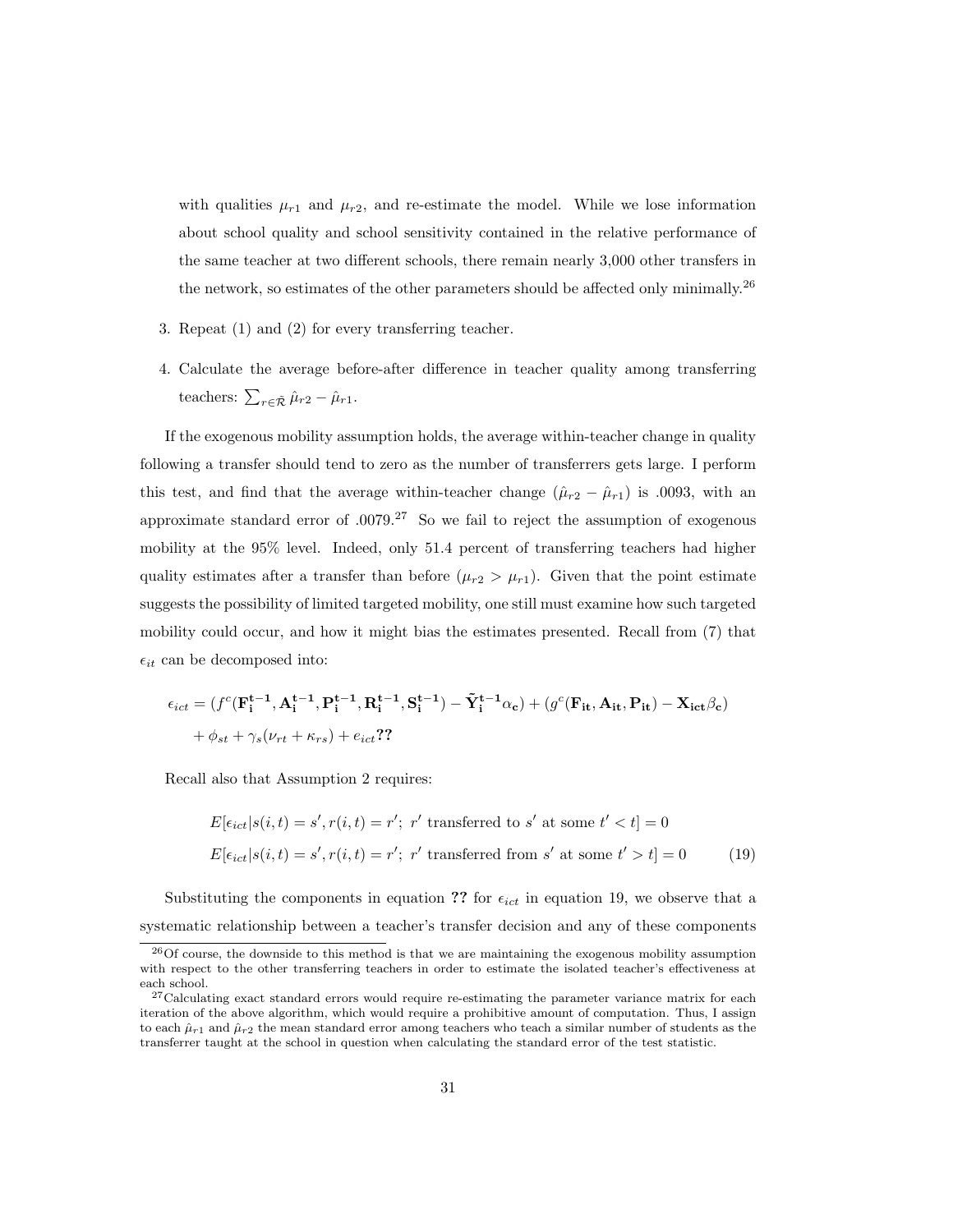might produce the rejection we found. The first possibility is that measurement error in test scores or unobserved student inputs is related to teacher mobility, so that teachers are more or less likely to move when the test scores their students receive less accurately reflect the students' true talent, or when their students are underprivileged in a way that prior test scores and observed inputs would not reveal.

A second possibility, related to  $\nu_{rt}$ , is that teachers systematically transfer when their own quality is about to increase or decrease (relative to the standard experience profile and their own average quality over time). This might occur, for example, if teachers systematically transfer from urban to suburban schools when they are ready to start a family, and this coincides with them having less time to devote to lesson plan preparation, which decreases their effectiveness.

A third possibility, related to  $\kappa_{rs}$ , is that teachers systematically transfer to schools at which they are relatively good at teaching. Such movement toward comparative advantage would imply that mobility is not merely potentially disruptive churning, but progress toward efficient allocation of teachers to schools. Note, however, that if all teachers can increase test scores by more at a given school, this is properly thought of as a school effect, and would be reflected in a higher  $\delta$  for that school instead of being captured by  $\kappa_{rs}$ .<sup>28</sup>

A final possibility, related to  $\phi_{st}$ , is that teachers systematically transfer toward or away from schools that are about to get better or worse, relative to the school's average quality over the sample period. This might occur, for example, if teachers follow a particularly effective principal when he or she moves from school to school.

One way to test for a violation related to this last possibility is to first re-estimate the model with school-year additive effects (so that  $\tilde{\delta}_s$  is replaced with  $\tilde{\delta}_{st}$ ).<sup>29</sup> Then, for each transferring teacher r, let  $\tilde{t}(r)$  be the last year they teach at the school they transfer away from. We can compute the average value of  $\tilde{\delta}_{st}$  for the school he/she left for the years during/before their exit  $(t \leq \tilde{t}(r))$  and for the years after they left  $(t \geq \tilde{t}(r))$ . If teachers are transferring away from schools that are about to decline, then the mean difference among

<sup>28</sup>Similarly, if all above average teachers teach relatively well at a school, this suggests a high sensitivity to teacher quality  $(\gamma_s)$  at that school, and would not constitute a violation of the exogenous mobility assumption.

<sup>&</sup>lt;sup>29</sup>Identification of this model requires a connected graph of teachers to link each school-year combination. But since the majority of teachers stay at a given school from one year to the next, connecting school-years within a school is trivial. And we already have verified the existence of a connected graph between schools.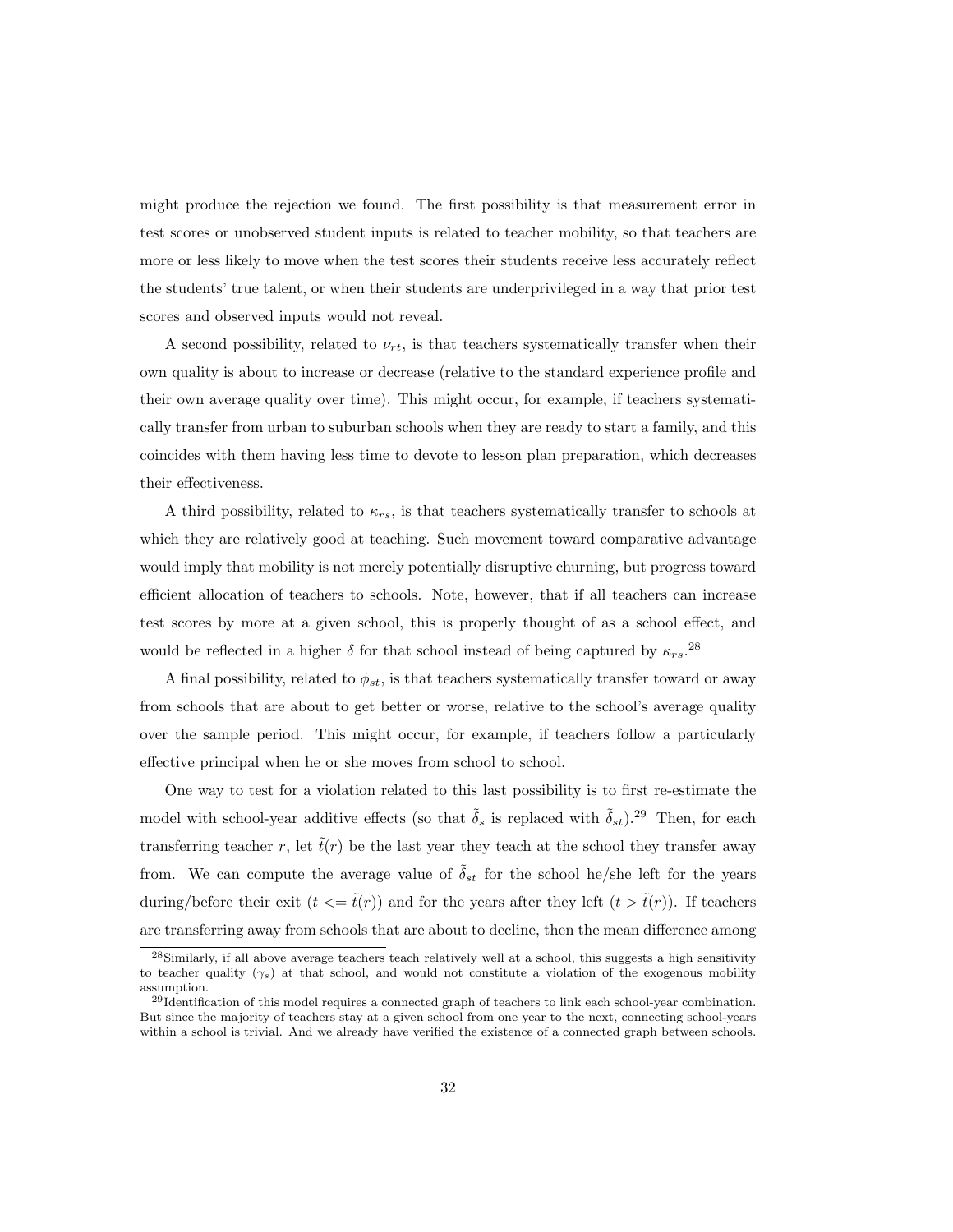these two measures across transferring teachers should be positive:

$$
\sum_{r \in \tilde{\mathcal{R}}} \left( \sum_{t < \tilde{=} \tilde{t}(r)} \tilde{\delta}_{st} - \sum_{t > \tilde{t}(r)} \tilde{\delta}_{st} \right) > 0. \tag{20}
$$

Likewise, for each transferring teacher, we can compute the average value of  $\tilde{\delta}_{st}$  for the school he/she joined for the years before his/her arrival and for the years after his/her arrival. If teachers are transferring toward schools that are about to improve, then the mean difference among these two measures should be negative:

$$
\sum_{r \in \tilde{\mathcal{R}}} \left( \sum_{t <= \tilde{t}(r)} \tilde{\delta}_{s't} - \sum_{t > \tilde{t}(r)} \tilde{\delta}_{s't} \right) < 0. \tag{21}
$$

We perform this test, and find, strangely that while the schools that teachers join do indeed perform .009 student-level standard deviations better after the teachers join, and the schools teachers leave also perform .012 better after the transferrers leave. The conflicting outcomes of these tests indicate that movement based on changes in school quality is probably not driving the rejection of exogenous mobility in the test above.

Unfortunately, we are unable to distinguish between violations of the first three types. One important point, though, is that the impact of such endogenous mobility on the parameter estimates depends critically on the pattern of teacher mobility. Suppose that there is a job ladder, so that some undesirable schools tend to be net senders (generally replacing lost transferring teachers with novice teachers), while some desirable schools tend to be net receivers (losing teachers mainly to retirement, and replacing them with transferring teachers from other schools). If teachers tend to move to schools at which they have a comparative advantage, but only do so if it represents a step up the job ladder, then transferrers associated with undesirable schools will tend to be leaving teachers who were relatively bad fits for the school, while transferrers associated with desirable schools will tend to be joining teachers who are relatively good fits for the school. In this case, we will only observe transferrers at undesirable schools when they are teaching poorly relative to their own true talent, so that we will underestimate  $\delta_s$  and overestimate the qualities of the other teachers at the school (and vice versa for the desirable schools). If the undesirable schools tended to be low quality and have low quality teachers, we would overestimate the variance in  $\delta$  and underestimate the across-school variance in  $\mu$  (but estimates of  $\gamma$  would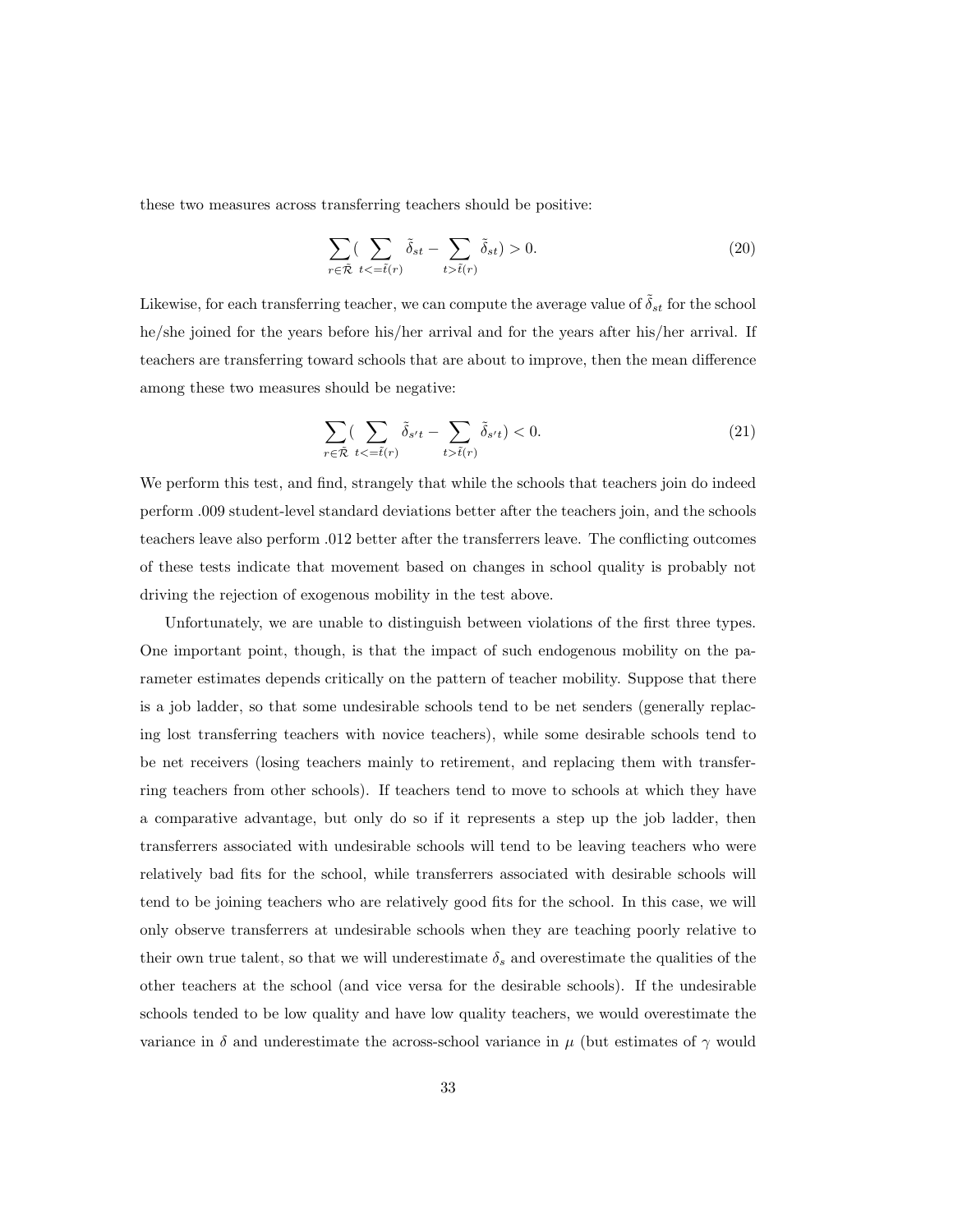be unbiased). On the other hand, suppose instead that such a job ladder did not exist, so that while teachers tended to move to comparative advantage (or move when they expect a change in their own qualities), each school sent and received approximately the same number of transferring teachers. In this case, half of the transferrers associated with each school would underperform relative to their own true talent, and the other half would overperform. This implies that the average values of  $\kappa_{rt}$ ,  $\nu_{sr}$ , and  $e_{ict}$  would tend to 0 among transferrers associated with each school as the number of transferrers got large. In this case, targeted mobility need not bias the estimates of any parameters.

Thus, one way to get a sense of the extent of bias in our estimates is to look for evidence of a job ladder in transfer patterns. The simplest method is to calculate the fraction of each school's associated transferring teachers who transferred out (rather than in) and examine the distribution across schools. This approach has a couple of potential drawbacks. First, when new schools are created in a district, teachers may be involuntarily reallocated by the district to the new school. Consequently, any new school in our sample will tend to have joiners make up an overwhelming fraction of their transferrers, and other schools in the district will have leavers make up a disproportionate fraction of their transferrers. However, such involuntary transferring is unlikely to represent the kind of targeted mobility we are concerned about. Thus, when examining the distribution of the fraction of transferrers who are leavers, we eliminate in-transfers to new schools in their first year, and out-transfers to that school from any other school in that year. We do the opposite for school closings. A second potential issue is that, when we only observe a small sample of transfers from each school, we should expect a sizeable number of schools to randomly have nearly all of their transfers in or out, even if no job ladder exists.

Thus, we simulate a counterfactual distribution of the fraction of transferrers who are leavers at each school as follows. We fix the number of transferrers at the level observed in the data for each of the 329 schools in our sample, and assume that each of those transferrers was equally likely to be a leaver or a stayer (as would be the case in the absence of a job ladder, if schools' teaching forces are remaining the same size over time). For each teacher, we take a draw,  $\theta_r$ , from a Bernoulli distribution with  $p = .5$ , and assign this teacher to be a leaver if  $\theta_r = 1$ . We then calculate the fraction of each school's simulated transferrers who are leavers (denoted  $f_s$ ), and sort the schools by this fraction  $f_s$  to get  $\{f^1, ..., f^{329}\}.$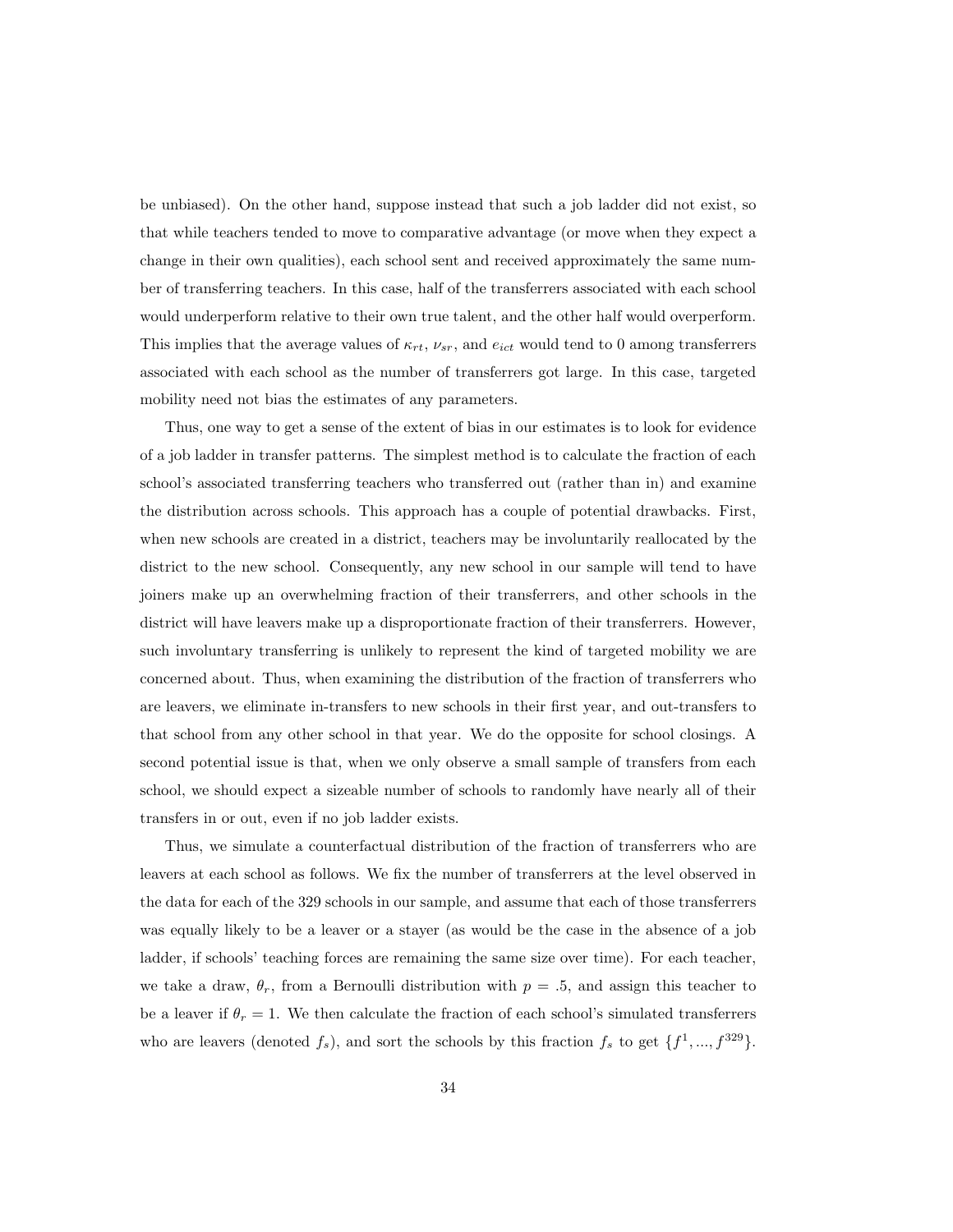We repeat this 100 times to get  $f_b^1, ..., f_b^{329}$  for  $b \in 1, ..., 100$ , and average across simulated samples to get  $\overline{f}^1, ..., \overline{f}^{329}$ .

We also constructed a second counterfactual density in which a job ladder does exist. The method is the same, except that the draws are taken from a Bernoulli distribution with a school specific value of p,  $p_s$ .  $p_s$  is uniformly distributed on the interval [.3,.7], so that some schools tend to be net senders (those with  $p_s > .5$ ) and some tend to be net receivers ( $p_s < .5$ ). The most desirable and undesirable schools will act as the sender 30 and 70 percent of the time, respectively. Both counterfactual densities are plotted along with the true density of  $f_s$  in Figure 12. The true density and the ladder-less counterfactual density are nearly on top of each other, while the counterfactual density associated with a moderately strong job ladder has considerably fatter tails. A Kolmogorov-Smirnoff test cannot reject the hypothesis that the true and ladder-less densities are identical, but can reject the hypothesis that the true and laddered densities are identical. This suggests that the transfer patterns we observe in the data are consistent with the absence of a job ladder. Thus, while targeted mobility may cause a bias in the  $\bar{\mu}$  and  $\delta$  estimates of some schools due to a small sample of transferrers who are disproportionately leavers or joiners, we have no reason to believe that a certain "type" of school is more or less likely to have biased estimates, or that our estimate of the between-school variance in teacher quality is biased. More generally, the absence of evidence for a job ladder suggests that teachers may not agree on a ranking of desirability for schools, or at least may not transfer based on any shared preferences that do exist.

## 10 Conclusion

In contrast to the horror stories recounted in the popular media in which the least privileged students attend disorganized schools with ineffective teachers, we find instead that quality teaching is fairly equitable distributed across high schools in North Carolina. Furthermore, differences in teacher experience account for a minuscule fraction of the test score gaps observed between schools. Instead, 90 percent of the between school variation is explained by student characteristics and prior test scores, suggesting that some combination of student ability, family inputs, and primary/middle school inputs account for most of the differences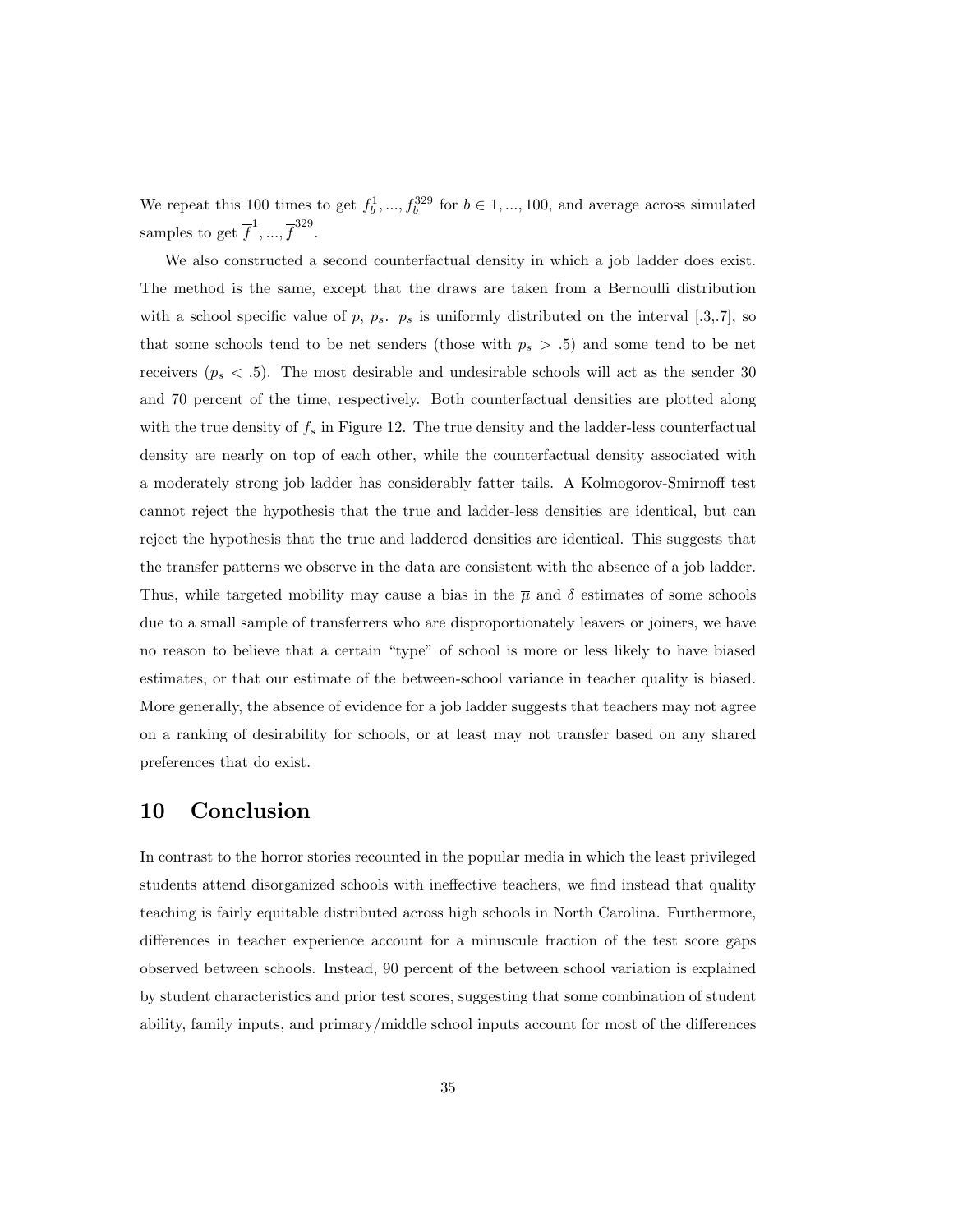in performance across schools.

The absence of assortative matching of effective teachers to desirable schools may partly reflect inadequate information by such schools at the time of hiring, since previous research suggests that teacher characteristics that are easily observable at the time of hiring are weak indicators of teacher quality (Rockoff et al. (2008), Clotfelter et al. (2007)). Such information scarcity is exacerbated by the notorious difficulty administrators have in firing underperforming teachers (even in a state without collective bargaining!), so that hiring mistakes may be difficult to rectify. However, transfer patterns also do not indicate the existence of a clear location ladder, suggesting instead the possibility that teachers hold weak or horizontal preferences among schools, so that the notion of universally "desirable" schools has been overstated.<sup>30</sup> Alternatively, given that teachers are hired by districts rather than schools, to the extent that transfers are occurring within districts, transfer patterns may more closely reflect the preferences of district administrators rather than teachers. In this case, within-district job ladders would not be reflected in teacher transfers. Moveover, if administrators value equality of opportunity and have sufficient knowledge of experienced teachers' relative qualities when transfer opportunities arise, their teacher reallocation decisions may actually be contributing to the relative teaching equality across schools (at least within districts).

While differences in average teacher quality do not explain performance gaps across schools, we do find that teachers matter, even at the high school level: within-school variation in teacher quality accounts for a non-trivial fraction of the within-school test score variance. Assignment to a teacher who is one standard deviation above average raises a student's expected test score by .17 student-level standard deviations at a school of median sensitivity, enough to move an average student from the 50th to the 57th percentile of the state test score distribution. Furthermore, there are substantial differences across schools in sensitivity to teacher quality that can magnify or mute the effectiveness or ineffectiveness of teachers. Interestingly, the schools that are most sensitive to teacher quality seem to be those with characteristics usually associated with low performance. Thus, policies that incentivize effective teachers to teach in struggling schools would be likely to increase average

<sup>30</sup>Research by Boyd et. al. (2005) suggests that distance from home is perhaps the strongest factor in teacher location decisions. If teachers are drawn from all over the state, this finding may partly explain disagreement among teachers in preferences over schools.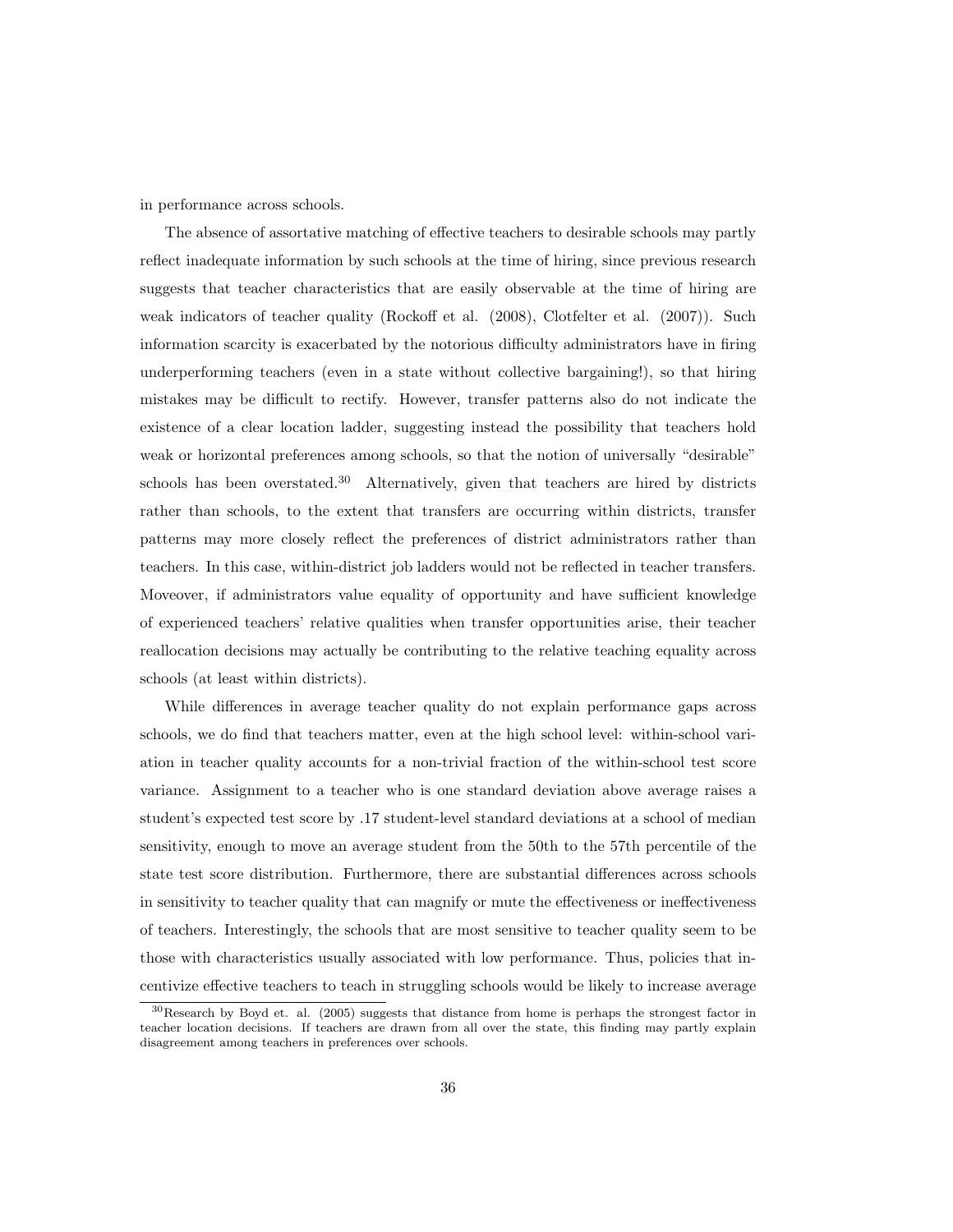test scores statewide in addition to the clear equity payoff. Indeed, we estimate that the efficient allocation of teachers to schools would increase test scores by .09 current test score standard deviations while simultaneously lowering test score variance by 5 percent.

The observed variation in teacher quality seems at first glance to indicate further opportunities for efficiency gains via policies that use test-score based teacher quality estimates to screen out bad teachers. Indeed, preliminary estimates based on a linear specification suggest that removing the teachers with the lowest estimated performance after four years might result in modest student gains with very few mistake layoffs of above average teachers. However, a closer look reveals that this conclusion depends critically on the choice of specification. More precisely, parameter standard error estimates are sensitive to the extent to which inputs are allowed to interact in the model, and the projected efficacy of such a policy intervention declines as our confidence in our ability to correctly identify ineffective teachers erodes.

Finally, given the sizable variation in teacher quality within schools, we explore the impact that variation in the average teacher quality experienced while in high school has on performance differences among students attending the same schools. While we find that which teachers a given student happens to receive has a modest but non-negligible impact on his overall performance in high school, the variation in average teaching quality experienced across students is fully explained by random assignment of students to teachers within a school. Thus, the pattern of teacher assignments observed in North Carolina does not indicate that students in more demanding curriculum tracks (or with particularly savvy and insistent parents) are systematically receiving the relatively effective teachers at their high schools. This finding can perhaps be partly attributed to the limited selection of teachers within a subject, particularly at small schools.

A couple of final caveats merit mention. First, the validity of the results depends upon the validity of the conditional random assignment and exogenous mobility assumptions. While the conditional random assignment assumption is potentially less critical for acrossschool comparisons, it is nonetheless fairly easy to concoct stories in which it is violated. Secondly, the exogenous mobility assumption was tested and not rejected in my data. Thus, the extent of targeted mobility seems to be quite limited, and the pattern of mobility we observe (specifically, the absence of a job location ladder) suggests that such possible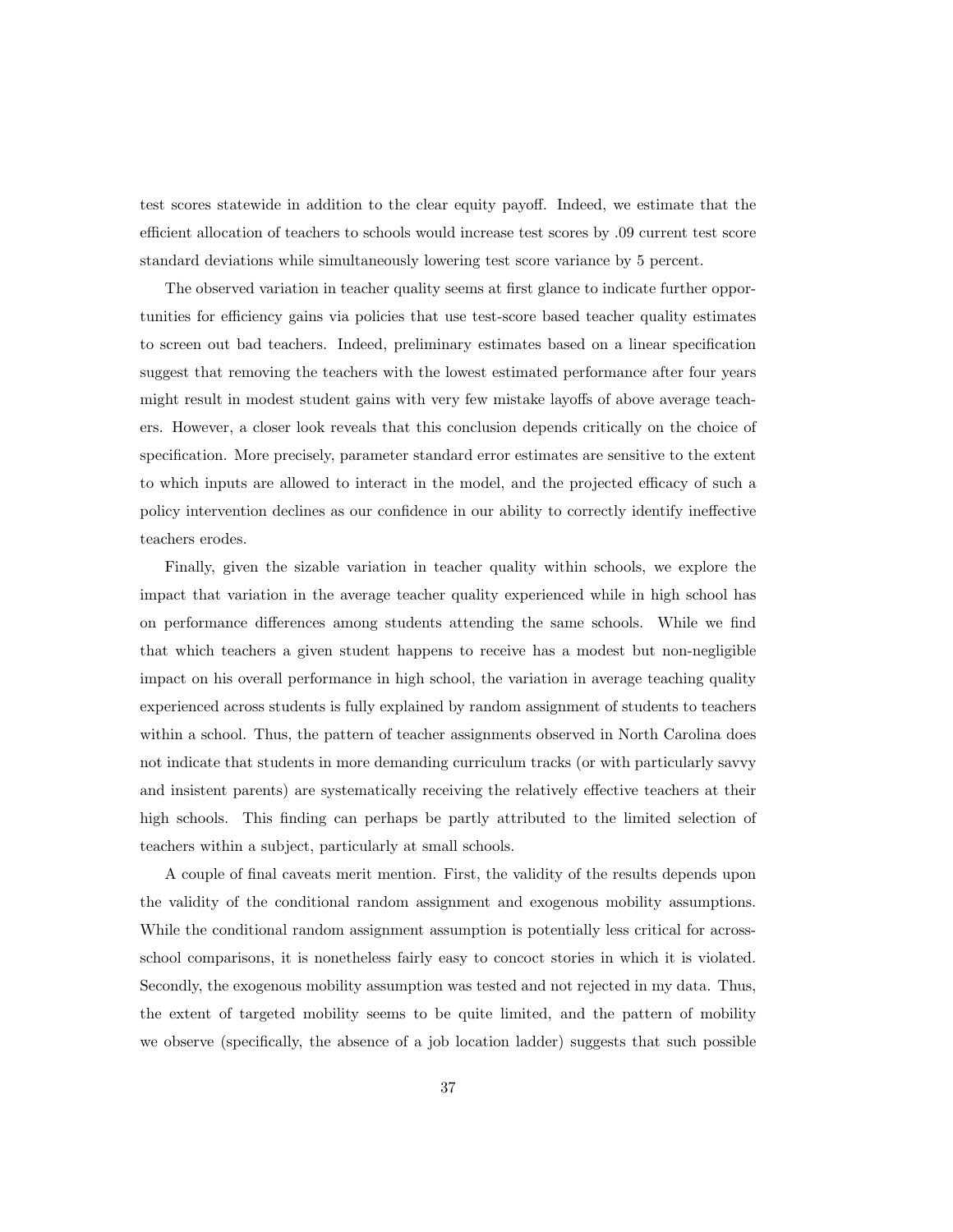endogenous mobility may introduce only very limited bias into the parameter estimates.

Second, the distributions of teacher quality and school sensitivity characterized by this paper reflect the equilibrium that existed in North Carolina between 1997 and 2006. If we change the mechanisms by which teachers are recruited and evaluated, the content of the curricula upon which the subject tests are based, or the manner in which parents and students sort into schools, we should expect to move to a new equilibrium that exhibits a distinct joint distribution of school and teacher quality. For this reason, we must be very cautious about generalizing these results to other states, grade levels, or outcomes.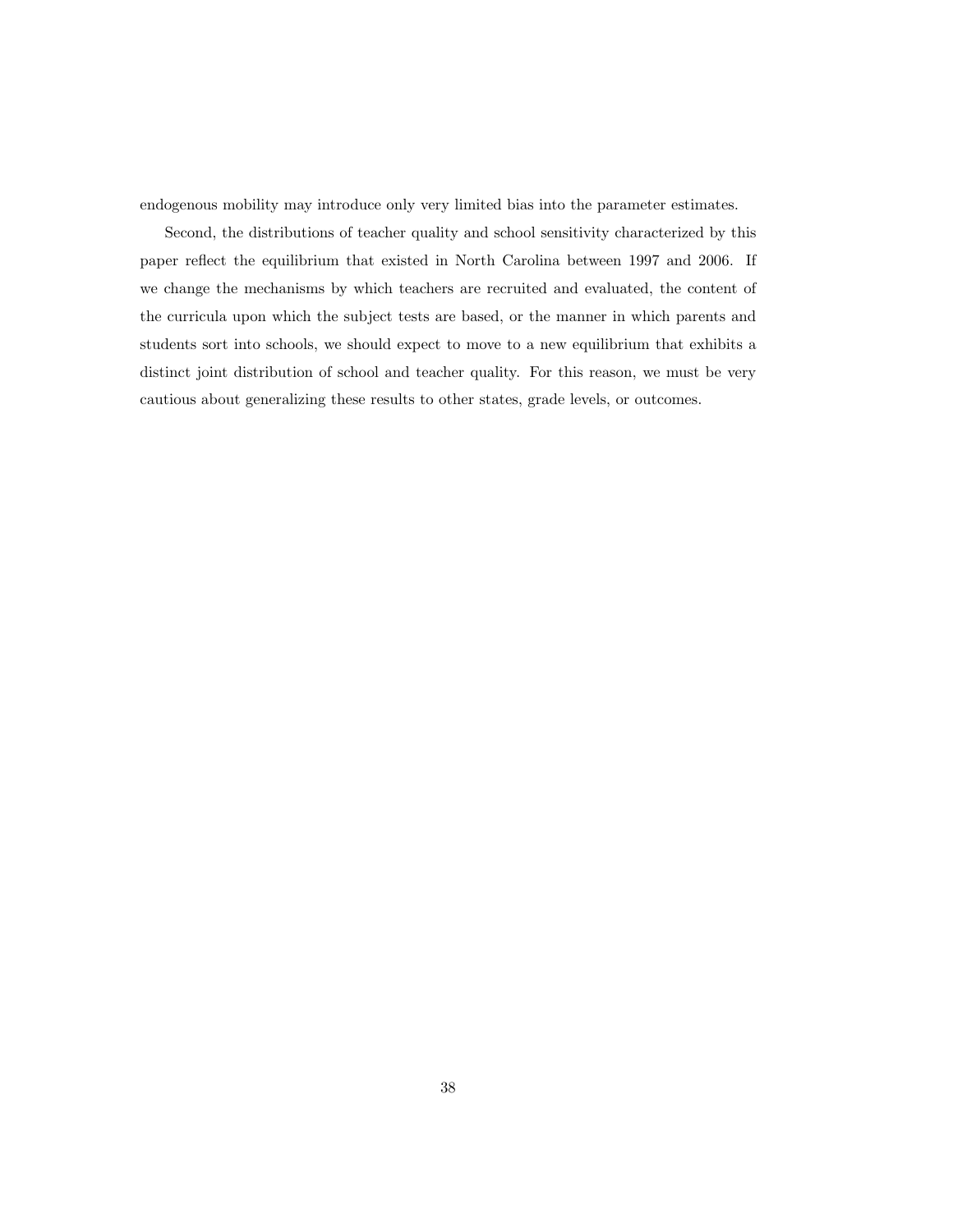## 11 References

Aaronson, D., Barrow, L, Sander, W (2007). "Teachers and Student Achievement in Chicago Public Schools." Journal of Labor Economics. vol. 25 no. 1

Abowd, John, Robert Creecy, and Francis Kramarz (2002). "Computing Person and Firm Effects Using Linked Longitudinal Employer-Employee Data". Working Paper. March 2002. http://courses.cit.cornell.edu/jma7/abowd-creecy-kramarz-computation.pdf

Boyd, D., Grossman, P., Lankford, H., Loeb, S., and Wyckoff, J. (2007). Who Leaves? Teacher attrition and student achievement. Working Paper 14022. Cambridge, MA: National Bureau of Economic Research.

Boyd, D., Lankford, H., Loeb, S., Wyckoff, J. (2005). Journal of Policy Analysis and Management. Vol. 24, No. 1, pp. 113-132.

Clotfelter, C. T., Ladd H. F., and Vigdor, J. L. (2007). "Teacher Credentials and Student Achievement: Longitudinal Analsis with Student Fixed Effects." Economics of Education Review. Vol. 26, No. 6. pp. 673-682.

Goldhaber, D., B. Gross and D. Player (2007). "Are Public Schools Really Losing Their Best? Assessing the Career Transitions of Teachers and Their Implications for the Quality of the Teacher Workforce." Working paper 12. The Urban Institute. National Center for Analysis of Longitudinal Data in Education Research

Hanushek, E.A., Rivken, S.G., and Kain, J.F. (2005). "Teachers, Schools, and Academic Achievement." Econometrica. Vol. 73, No. 2.

Hanushek, E., Kain, J. F., O'Brien, D., and Rivkin, S. G. (2005). "The Market for Teacher Quality" Working Paper 11154. Cambridge, MA: National Bureau of Economic Research.

Kane, T., J. Rockoff and D. Staiger (2007) "What Does Certification Tell Us about Teacher Effectiveness? Evidence from New York City" Economics of Education Review. May 2007.

Kane, Thomas and Douglas Staiger (2008). "Estimating Teacher Impacts on Student Achievement: An Experimental Evaluation." Working Paper 14607. Cambridge, MA: National Bureau of Economic Research.

Kramarz, Francis, Stephen Machin, and Amine Ouazad (2008). "What Makes a Test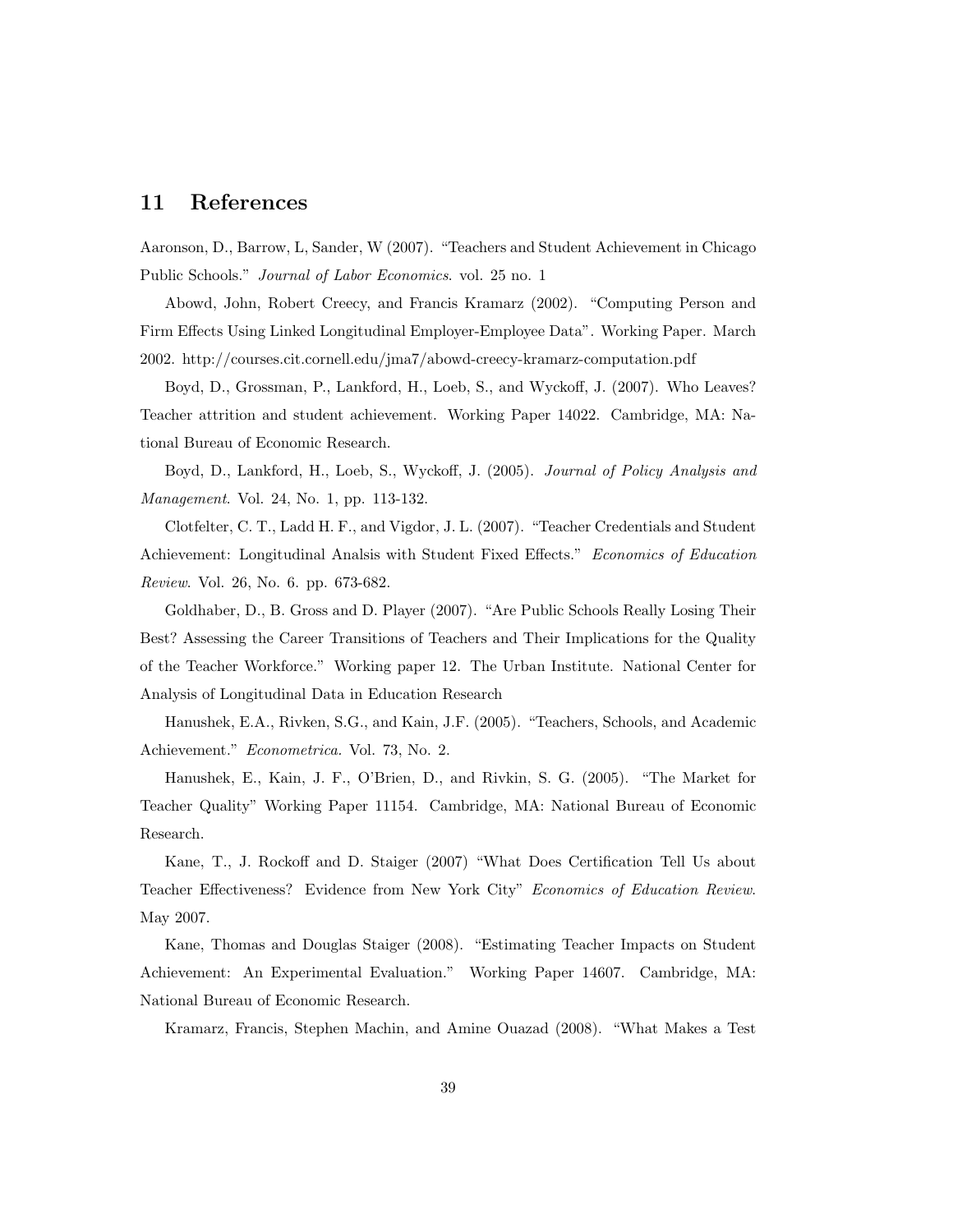Score? The Respective Contributions of Pupils, Schools, and Peers in Achievement in English Primary Education." Discussion Paper No. 3866. Institute for the Study of Labor in Bonn.

Lockwood, J.R. and Daniel McCaffrey (2009). "Exploring Student-Teacher Interactions in Longitudinal Achievement Data." Education Finance and Policy. Fall 2009, Vol. 4, No. 4, pp. 439-467.

Meghir, Costas, and Steven Rivkin (2010). "Econometric Methods for Research in Education." Working Paper 16003. Cambridge, MA: National Bureau of Economic Research. Prepared for the Handbook of Education.

Rockoff, Jonah, Bryan Jacob, Thomas Kane, and Douglas Staiger (2008). "Can You Recognize An Effective Teacher When You Recruit One." Working Paper 14485. Cambridge, MA: National Bureau of Economic Research.

Rothstein, Jesse (2010). "Teacher Quality in Education Production: Tracking, Decay, and Student Achievement." Quarterly Journal of Economics. February 2010. Vol. 125, No. 1. pp 175-214.

Todd, Petra E. and Kenneth I. Wolpin, (2003) "On the Specification and Estimation of the Production Function for Cognitive Achievement." The Economic Journal, 113, February, F3-F33.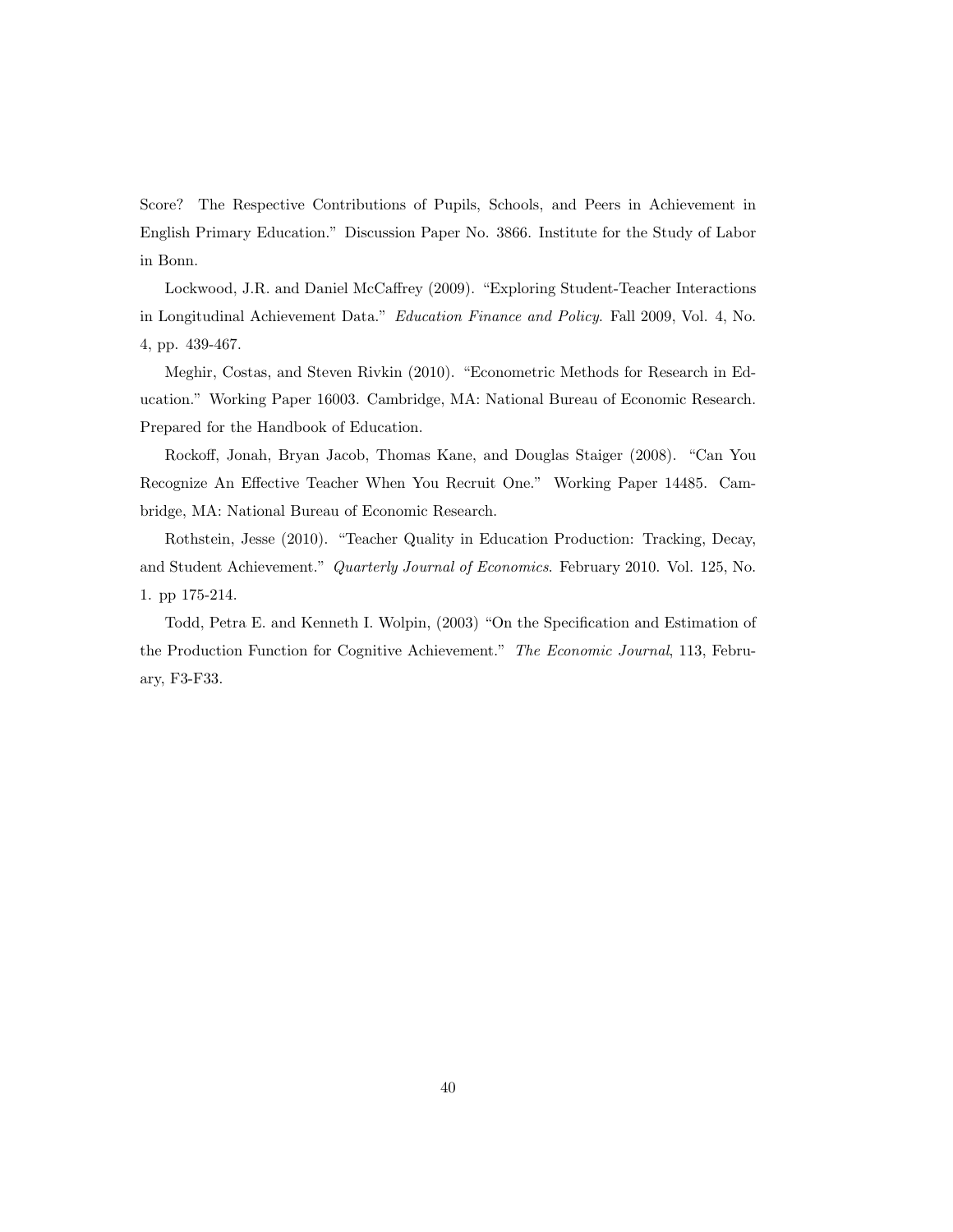# 12 Tables

|     | Variance Component                                                                                                            | Variance | Standard<br>Deviation | Fraction of<br>Total Var. |
|-----|-------------------------------------------------------------------------------------------------------------------------------|----------|-----------------------|---------------------------|
| (1) | Total: $Var(Y_{ist})$                                                                                                         | .903     | .95                   |                           |
|     | Components:                                                                                                                   |          |                       |                           |
| (2) | Student Background<br>$Var(X_{ict}\beta_c + Y_i^{t-1})$                                                                       | .514     | .717                  | .569                      |
| (3) | Effective School and Teacher Quality<br>$Var(\lambda_{srj})^*$                                                                | .047     | .216                  | .052                      |
| (4) | Cov(Stu. Background, Eff. Sch./Tch. Qual.)<br>$2 * Cov(X_{ict} \beta_c + Y_i^{t-1}, \lambda_{srj})$                           | .029     |                       | .032                      |
| (5) | Idiosyncratic Test Score Error<br>$Var(\epsilon_{ict})$                                                                       | .317     | .563                  | .351                      |
| (6) | Between School Total: $Var(\overline{Y}_s)$                                                                                   | .079     | .280                  | .087                      |
|     | Components:                                                                                                                   |          |                       |                           |
| (7) | School Average Student Background<br>$Var(\overline{X_s\beta_c} + \overline{Y}_s^{t-1})$                                      | .058     | .242                  | .065                      |
| (8) | Total School Quality<br>$Var(\overline{\lambda}_s)^{**}$                                                                      | .009     | .097                  | .010                      |
| (9) | Cov(Avg. Stu. Background, Total Sch. Qual.)<br>$2 * Cov(\overline{X_s \beta_c} + \overline{Y}_s^{t-1}, \overline{\lambda}_s)$ | .010     |                       | .011                      |

Table 1: Variance Decomposition of Student Test Scores

 $*λ<sub>srj</sub>$  is the mean unpredicted test score of students taught by teacher r in school s while the teacher was in experience cell j (See Appendix 3). Note that  $\lambda_{srj} = \lambda_h = \delta_s + \gamma_s(\mu_r + d(ex_{rt})) + \omega_{srj}$ . Thus,  $Var(\lambda_{srj})$  represents the variance between school-teacher-experience cells, which consists of the combined contributions of school quality, school sensitivity to teacher quality, teacher quality, teacher experience, and the component of the idiosyncratic error that is between school-teacher experience cells.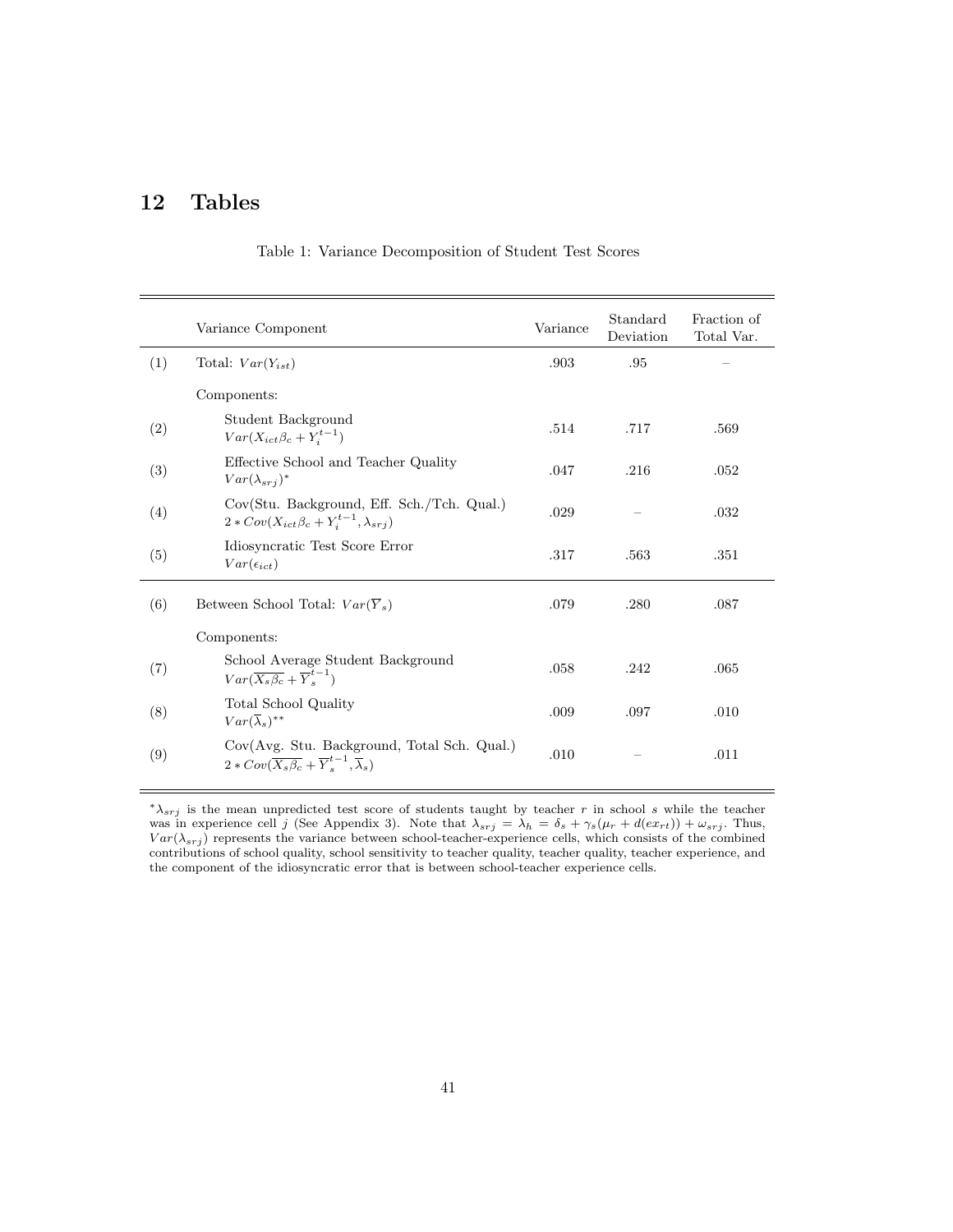| Selected Quantiles of the Distribution of School<br>Means of Selected Teacher Credentials |          |         |          |       |       |  |  |  |  |
|-------------------------------------------------------------------------------------------|----------|---------|----------|-------|-------|--|--|--|--|
| Credential                                                                                | $5\%$    | $25\%$  | $50\%$   | 75\%  | 95%   |  |  |  |  |
| Percentage of Teachers w/Masters<br>or Other Advanced Degree                              | .110     | .196    | .259     | .332  | .455  |  |  |  |  |
| Percentage of Teachers w/<br>National Board Certification                                 | $\Omega$ | .013    | .039     | .067  | .138  |  |  |  |  |
| Percentage of Teachers<br>Who Are Uncertified                                             | .053     | .102    | .138     | .187  | .284  |  |  |  |  |
| Years of Teaching<br>Experience                                                           | 8.67     | 11.13   | 12.65    | 14.23 | 16.75 |  |  |  |  |
| Average Effective Teaching<br>Experience: $d(exp)$                                        | $-.015$  | $-.006$ | $\Omega$ | .006  | .013  |  |  |  |  |

ċ

Table 2: The Distribution of Teacher Credentials Across Schools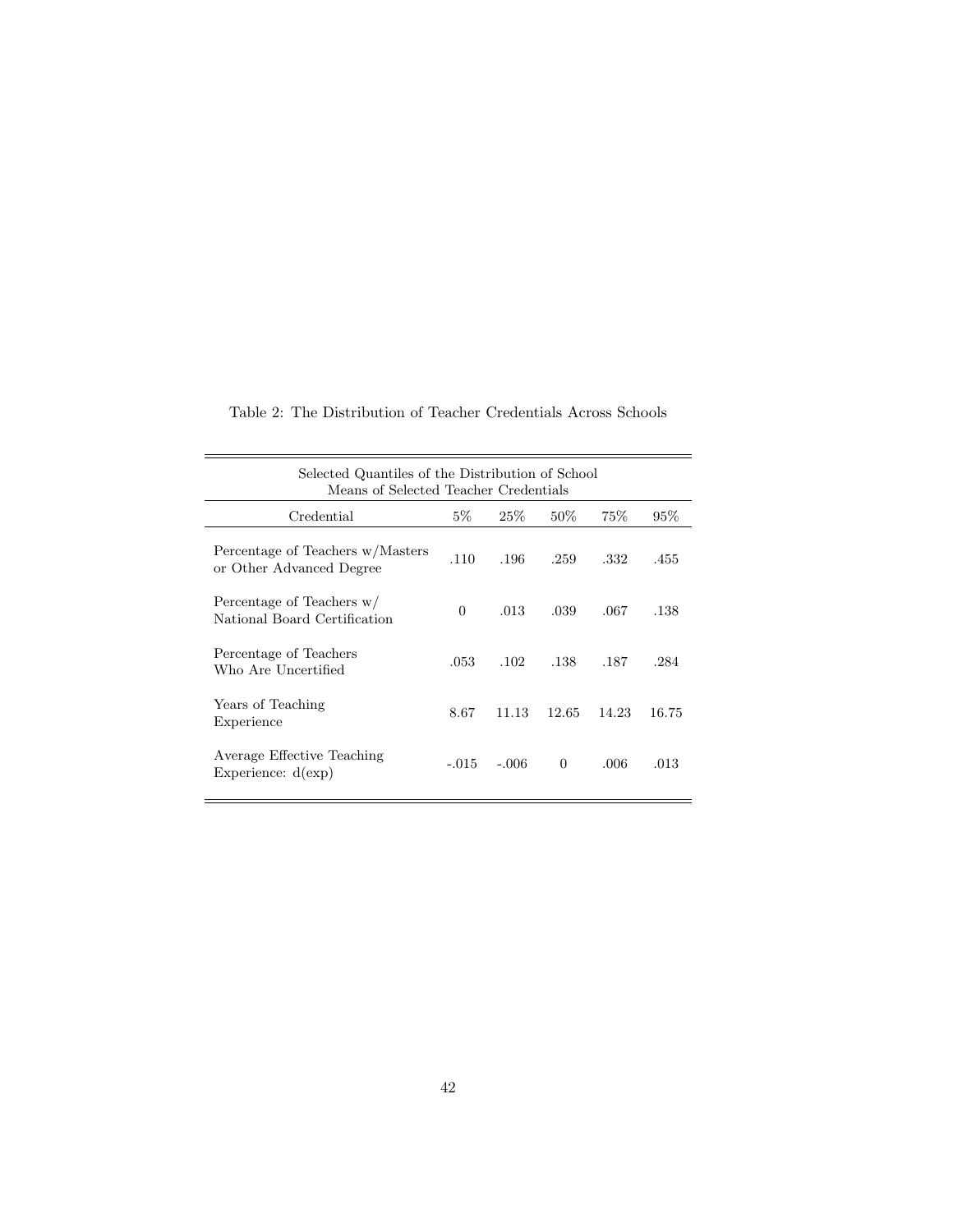|                                                       | Baseline Model<br>$\delta_s + \gamma_s(\mu_r + d(exp_r))$ |                |                |                | Uniform Sensitivity<br>$\delta_s + \mu_r + d(exp_r)$ |        |        |        |  |
|-------------------------------------------------------|-----------------------------------------------------------|----------------|----------------|----------------|------------------------------------------------------|--------|--------|--------|--|
| Parameter                                             | Raw                                                       | Error          | True           | True           | Raw                                                  | Error  | True   | True   |  |
|                                                       | Var.                                                      | Var.           | Var.           | Std.           | Var.                                                 | Var.   | Var.   | Std.   |  |
| Teacher Quality $(\mu_r)$                             | .077                                                      | .047           | .030           | .174           | .040                                                 | .010   | .030   | .172   |  |
|                                                       | (.005)                                                    | (.004)         | (.002)         | (.004)         | (.001)                                               | (.000) | (.001) | (.003) |  |
| School Average                                        | .012                                                      | .008           | .004           | .061           | .008                                                 | .002   | .005   | .073   |  |
| Teacher Quality $(\overline{\mu}_e)$                  | (.001)                                                    | (.001)         | (.009)         | (.001)         | (.000)                                               | (.001) | (.005) |        |  |
| School Quality $(\delta_s)$                           | .020                                                      | .007           | .013           | .112           | .011                                                 | .003   | .008   | .090   |  |
|                                                       | (.002)                                                    | (.000)         | (.002)         | (.009)         | (.001)                                               | (.000) | (.001) | (.006) |  |
| School Sensitivity<br>to Teacher Quality $(\gamma_s)$ | .787<br>(.086)                                            | .467<br>(.037) | .320<br>(.057) | .566<br>(.051) | —                                                    |        |        |        |  |

Table 3: Raw and Error-Adjusted Variances in  $\mu_r$ ,  $\overline{\mu}_s$ ,  $\gamma_s$ , and  $\delta_s$ : Baseline and Linear Specifications

Approximate standard errors are in parentheses. They were obtained using bootstrap samples from the combinations of  $\{\hat{\mu}, sd(\hat{\mu})\}, \{\hat{\gamma}, sd(\hat{\gamma})\}, \text{or } \{\hat{\delta}, sd(\hat{\delta})\}$  estimates. Unfortunately, they are likely to be underestimates, since the individual parameter estimates are held fixed across bootstrap samples, rather than re-estimating the model using each bootstrap sample. Re-estimating the model (along with calculating analytical standard errors for individual parameters) for each bootstrap sample was computationally infeasible.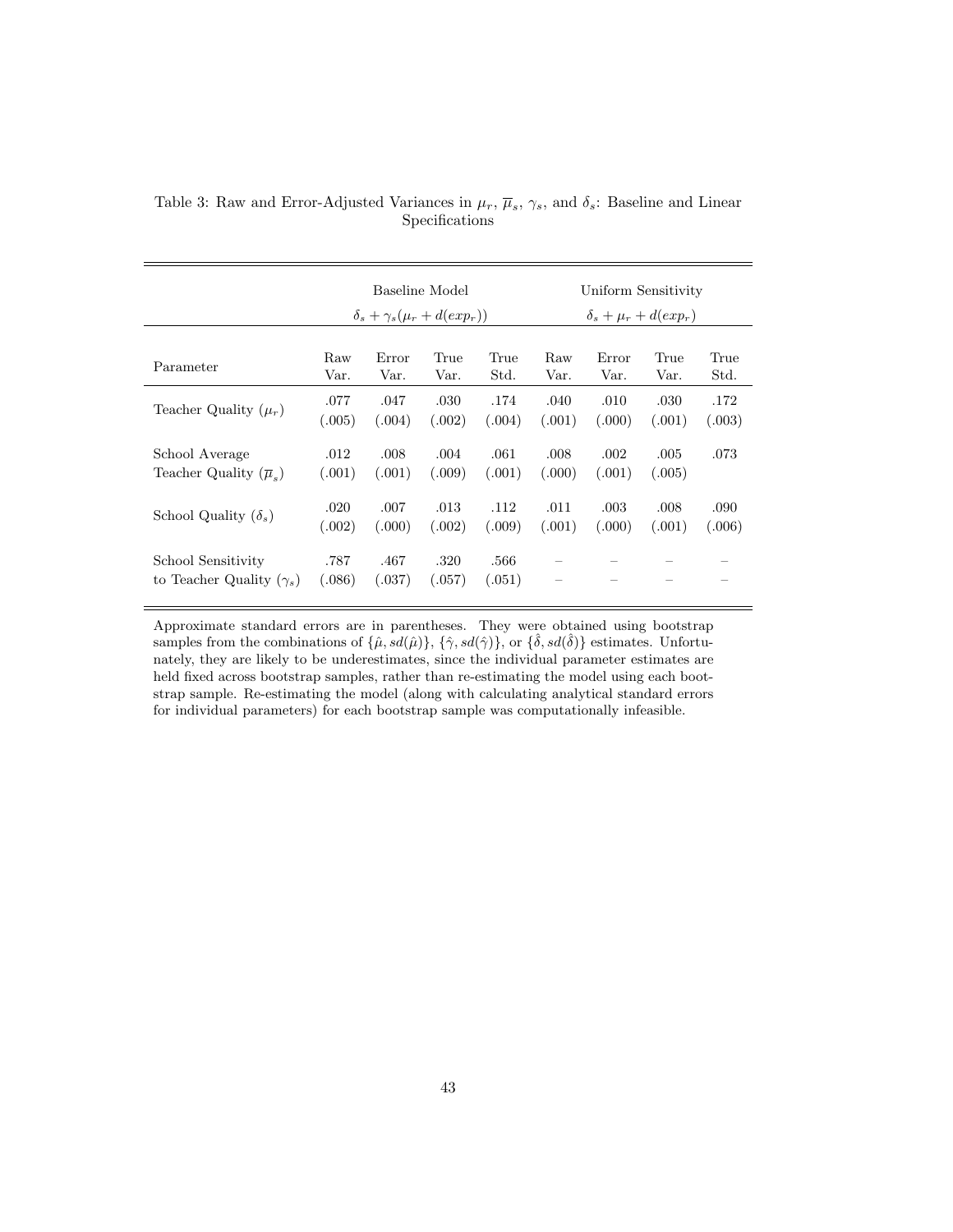|                                                                   | Mean Student<br>Characteristic |      | Mean Teacher<br>Quality $(\hat{\overline{\mu}}_s)$ |         | Mean School<br>Quality $(\delta_s)$ |         | Mean Sens. to<br>Tch. Qual. $(\hat{\gamma}_s)$ |      |
|-------------------------------------------------------------------|--------------------------------|------|----------------------------------------------------|---------|-------------------------------------|---------|------------------------------------------------|------|
|                                                                   | <b>Bottom</b>                  | Top  | <b>Bottom</b>                                      | Top     | <b>Bottom</b>                       | Top     | <b>Bottom</b>                                  | Top  |
| Mean 8th Grade<br>Math Score                                      | $-.155$                        | .548 | $-.032$                                            | .025    | $-.028$                             | .021    | 1.33                                           | 0.70 |
| Percent Black                                                     | .058                           | .608 | $-.002$                                            | $-.032$ | .026                                | $-.019$ | .735                                           | 1.32 |
| Percent Hispanic                                                  | .010                           | .086 | $-.002$                                            | .020    | $-.005$                             | $-.018$ | 1.05                                           | 1.00 |
| Percent Eligible<br>for Free Lunch                                | .139                           | .516 | .004                                               | $-.029$ | .037                                | $-.018$ | 0.87                                           | 1.34 |
| Stu. Backgr. Index<br>$(X_i\ddot{\beta} + Y_i^{t-1}\hat{\alpha})$ | $-.382$                        | .260 | $-.037$                                            | .018    | $-.042$                             | .034    | 1.38                                           | 0.70 |

Table 4: Average Teacher Quality, Average Sensitivity to Teacher Quality, and Average School Quality among Schools in the Top Quartile Versus Bottom Quartile of Various Student Characteristics

Mean Student Characteristic is the average value of the student characteristic associated with a given row among the schools in either the bottom or top quartile of schools sorted by their values of that characteristic.

Mean Teacher Quality is the average value of estimated average teacher quality  $(\hat{\overline{\mu}}_s)$  among schools in either the top or bottom quartile of schools sorted by their values of the student background measure associated with a given row.

Mean School Quality is the average value of estimated school quality  $(\hat{\delta}_s)$  among schools in either the top or bottom quartile of schools sorted by their values of the student background measure associated with a given row.

Mean Sens. to Tch. Qual. is the average value of estimated sensitivity to teacher quality  $(\hat{\gamma}_s)$  among schools in either the top or bottom quartile of schools sorted by their values of the student background measure associated with a given row.

Stu. Backgr. Index is an index of student background composed of the predicted test score based solely on the student's current observable characteristics and test scores collected prior to high school.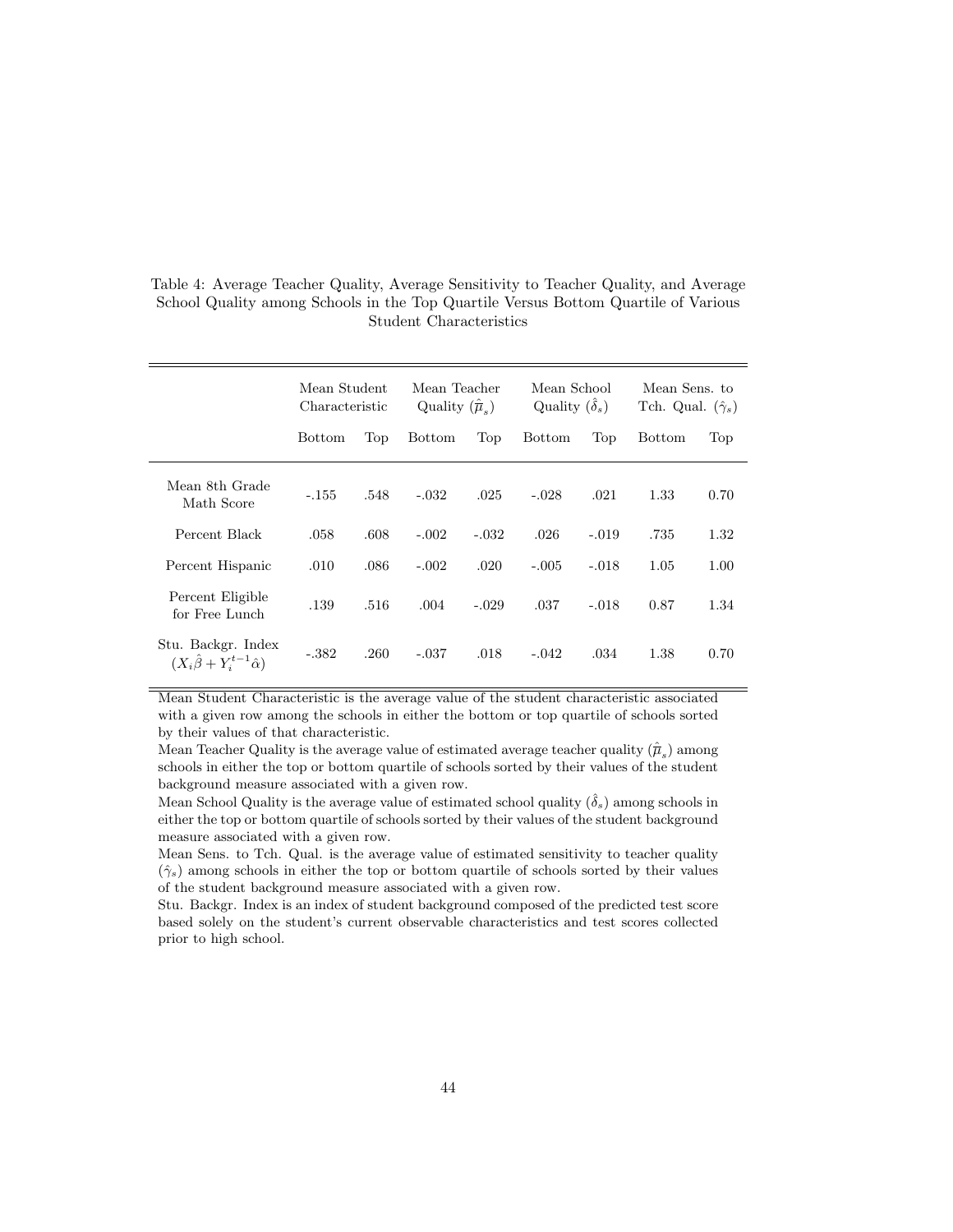# 13 Figures



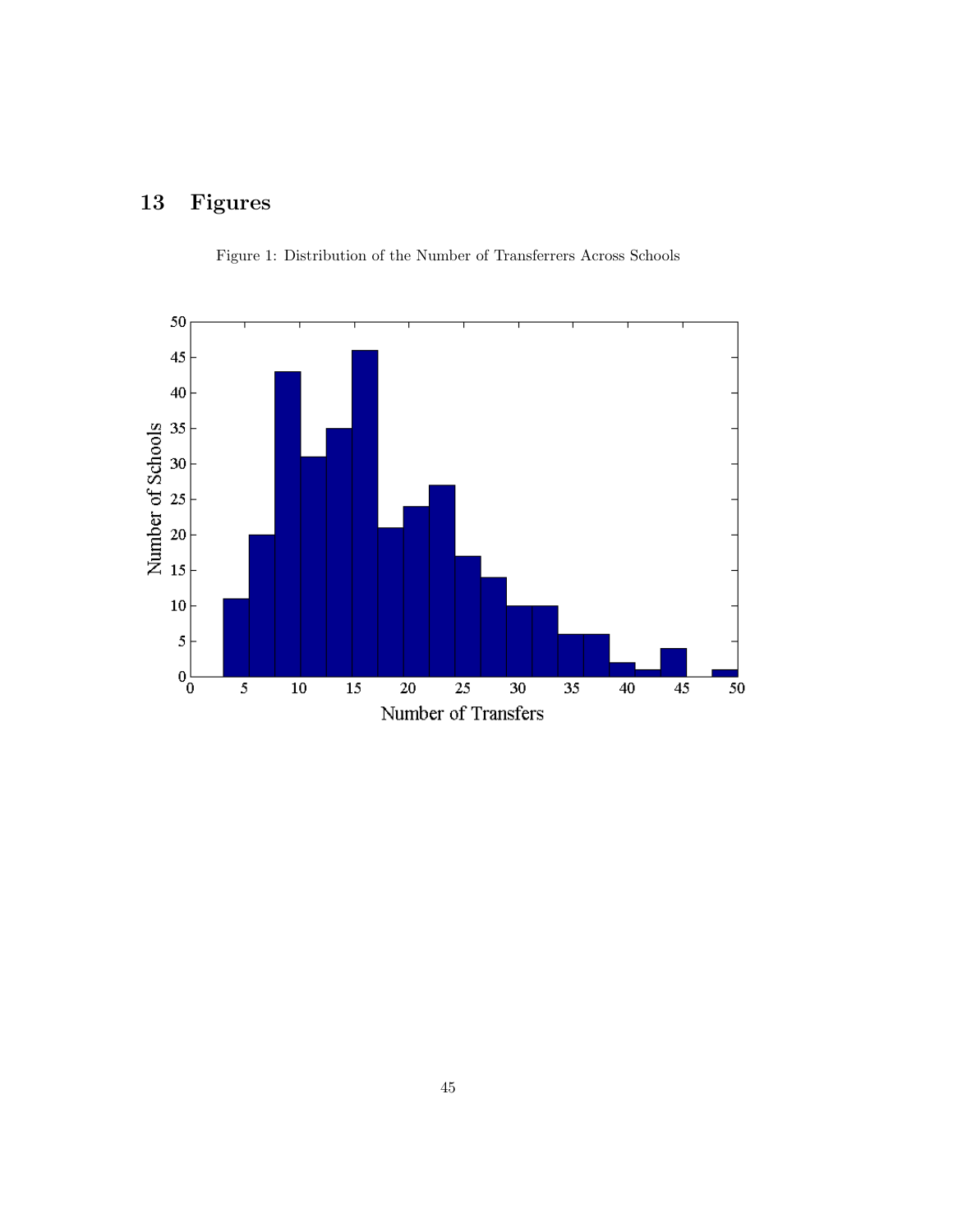Figure 2: Distribution of Number of Exams Administered Across Teachers

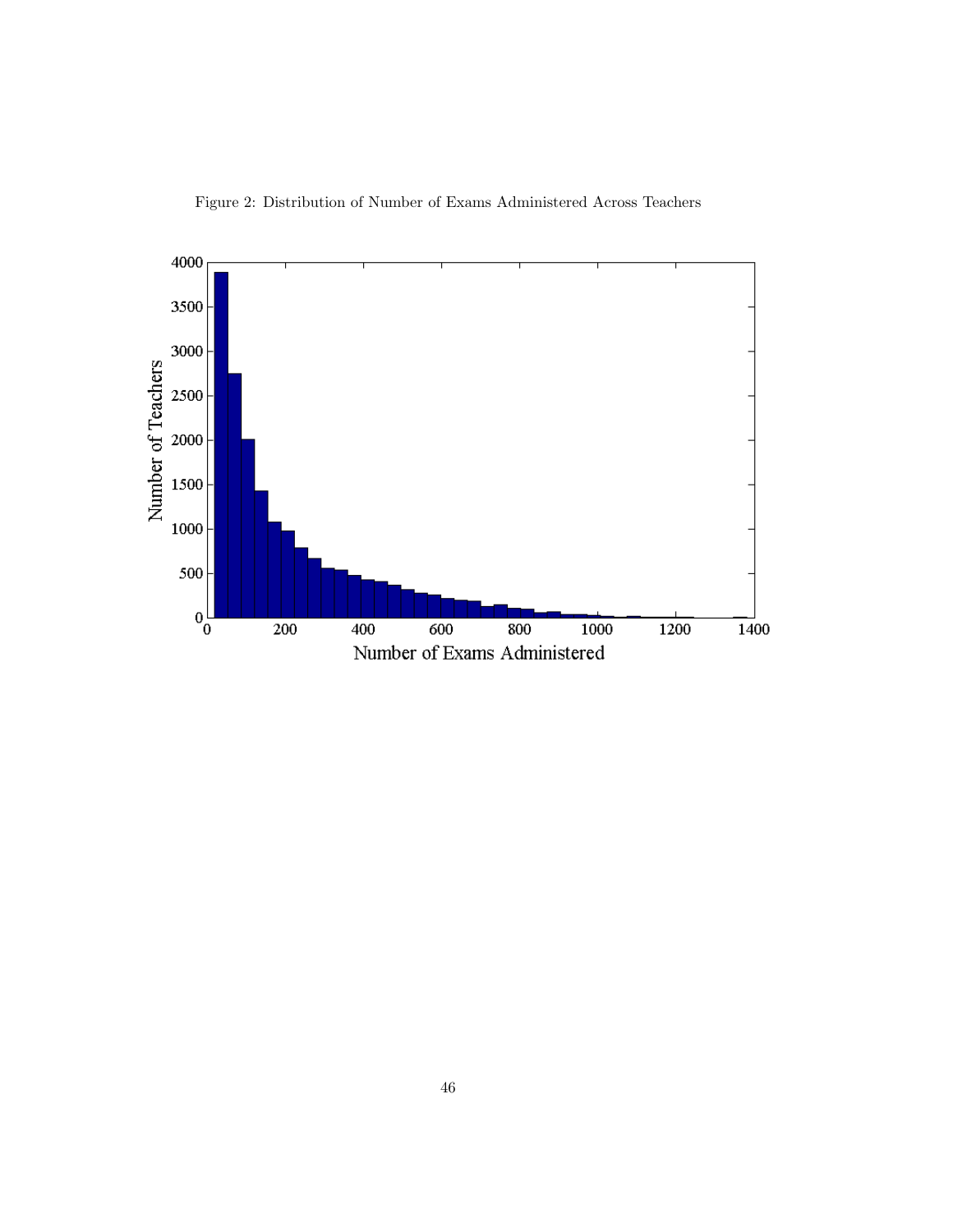

Figure 3: Distribution of  $\rm{Min}(\rm{Total\ Students}_{1}, \rm{Total\ Students}_{2})$  for  $\rm{Transferring\ Teachers}$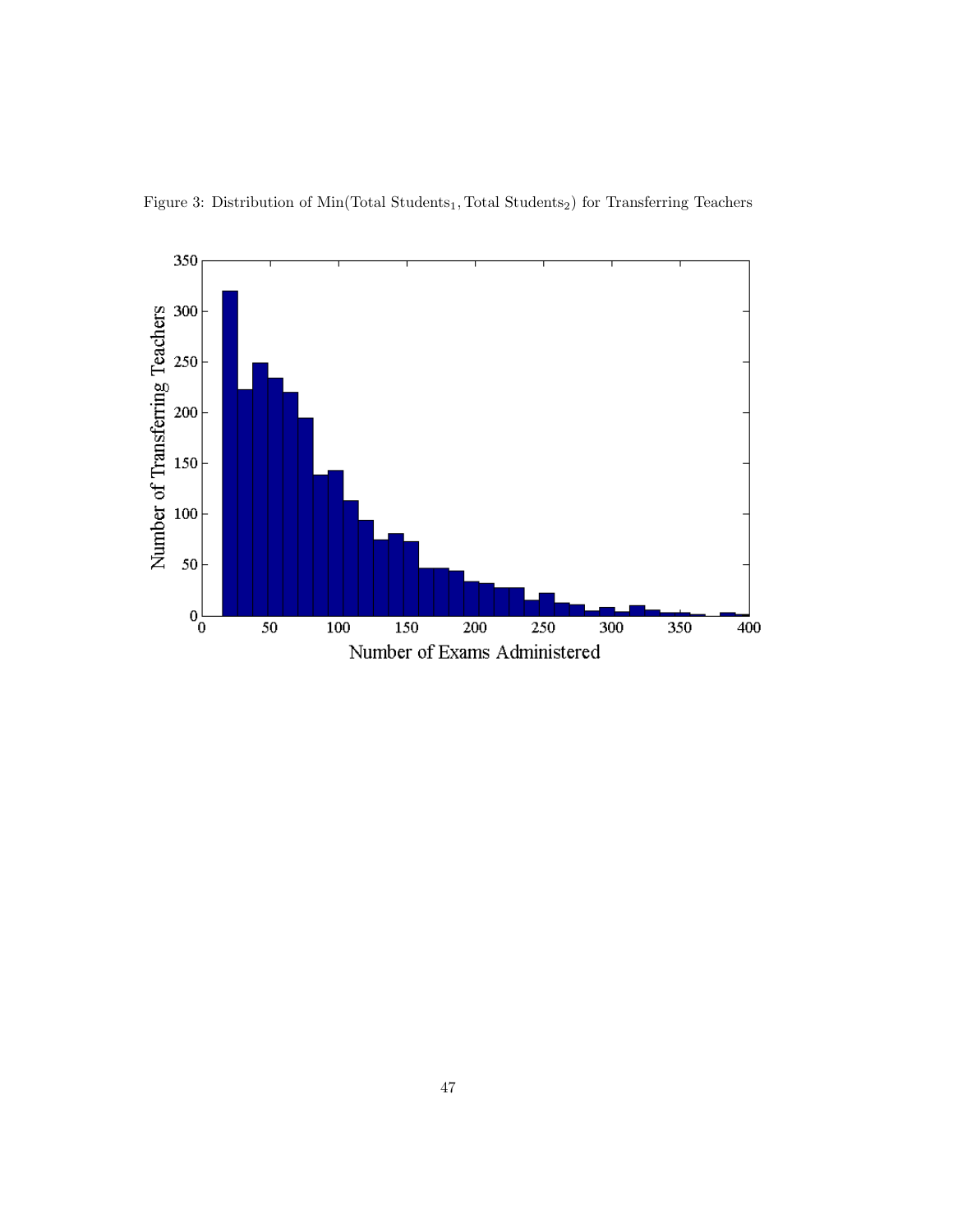



Figure 5: The Distribution of Bayesian Posterior Means of Teacher Quality  $(\mu^B)$ 

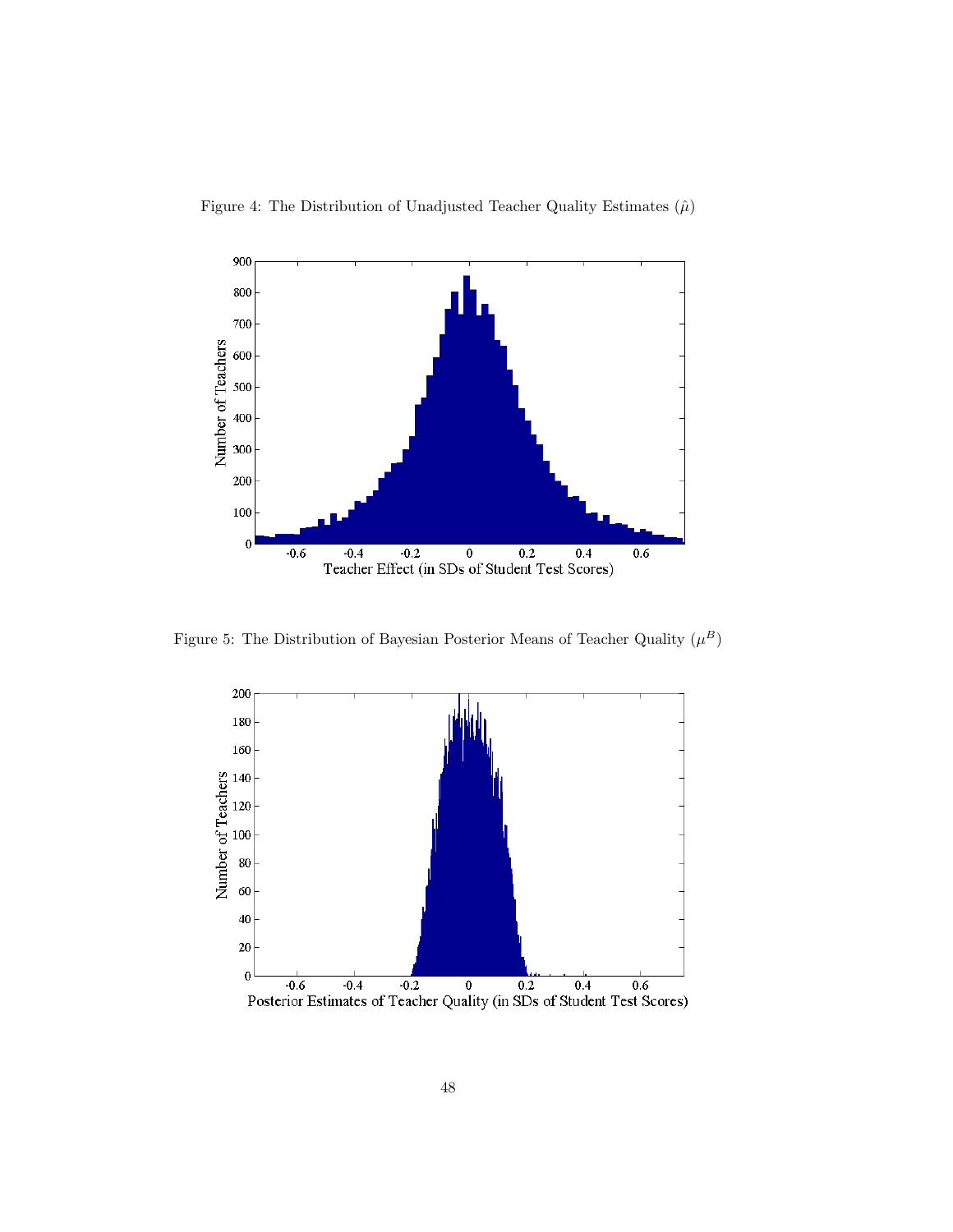



Figure 7: The Distribution of Bayesian Posterior Means of Average Teacher Quality Across Schools  $(\overline{\mu}^B)$ 

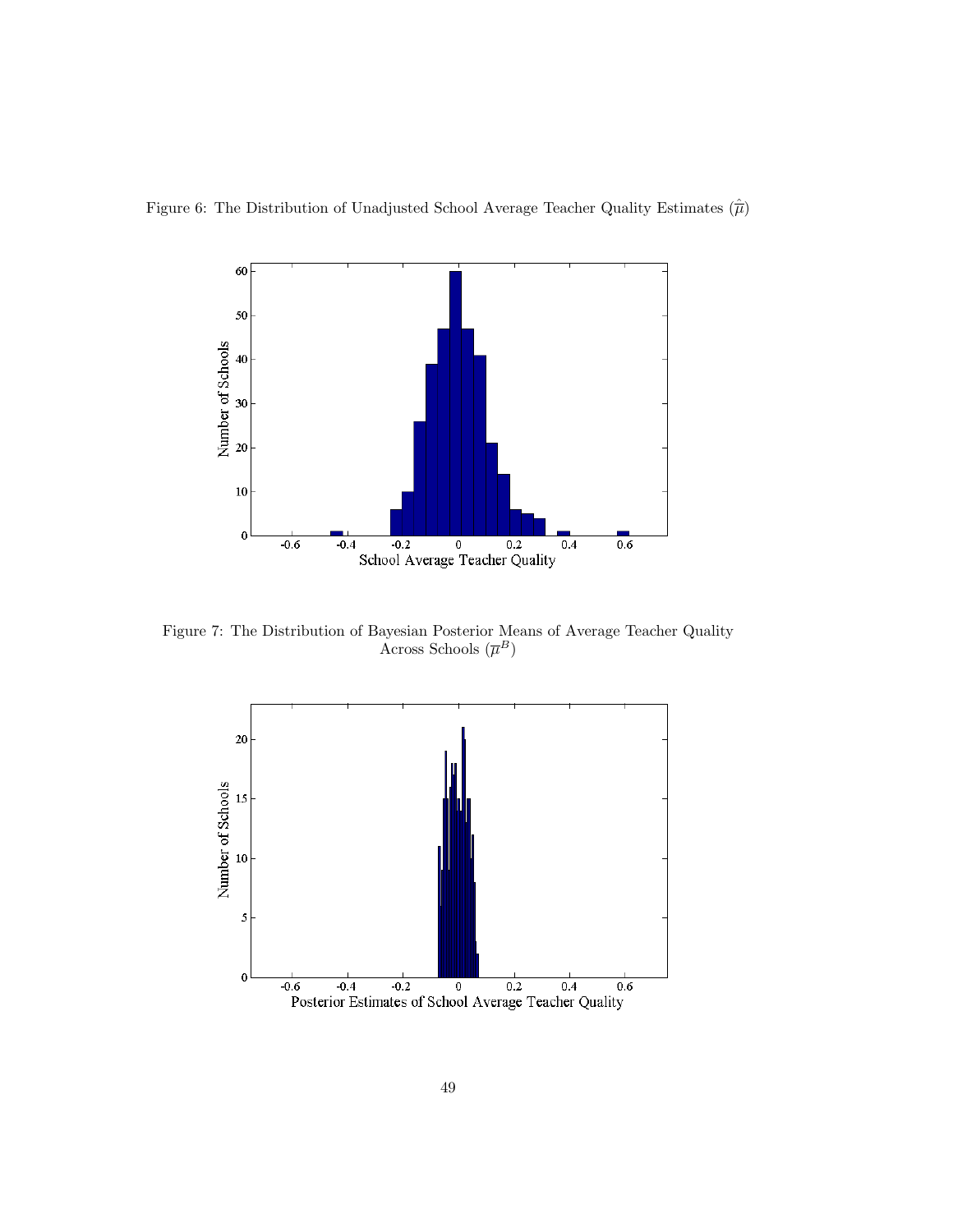



Figure 9: The Distribution of Bayesian Posterior Means of School Sensitivity  $(\gamma^B)$ 

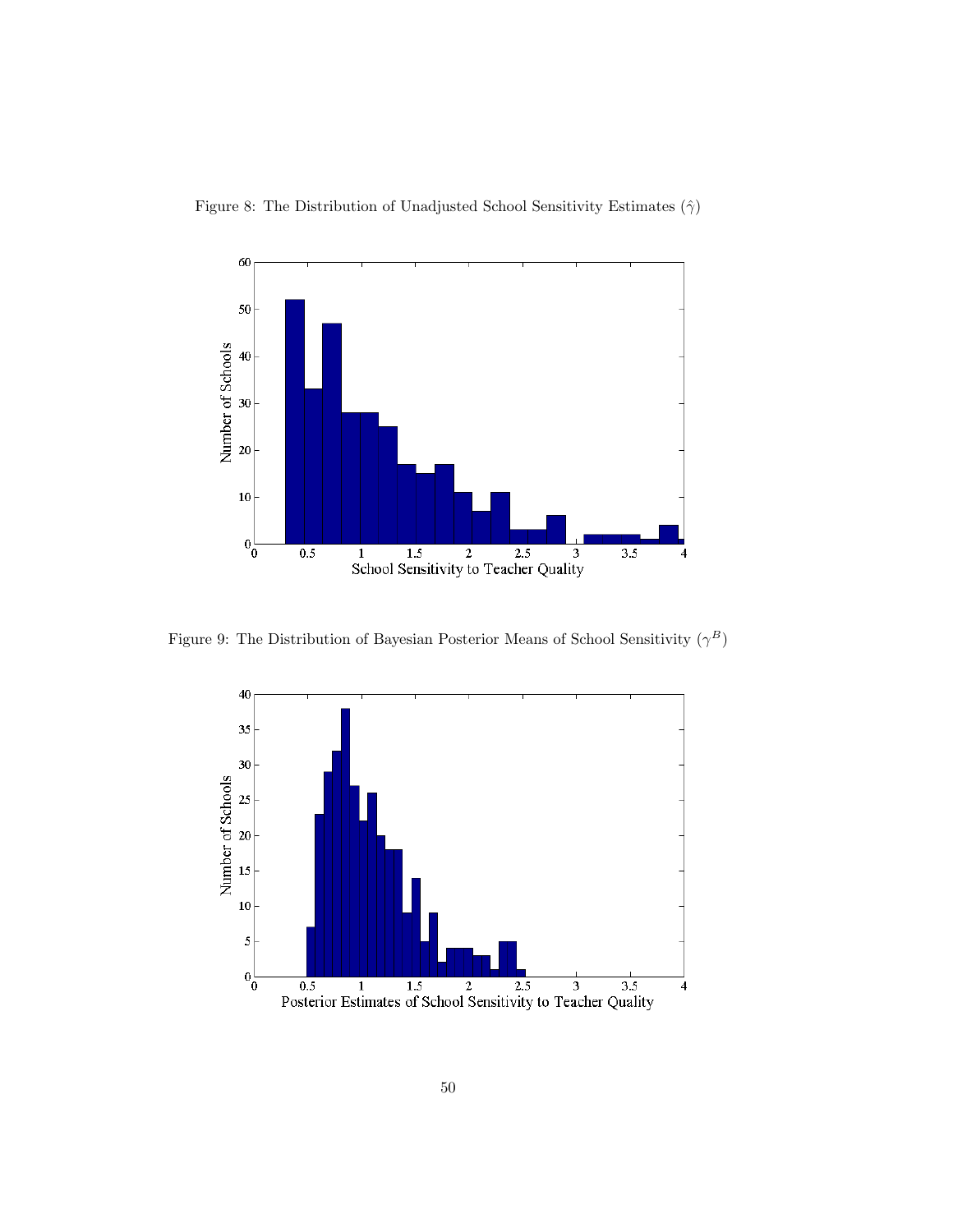Figure 10: The Distribution of Unadjusted School Quality Estimates  $(\hat{\delta})$ 



Figure 11: The Distribution of Bayesian Posterior Means of School Quality  $(\delta^B)$ 

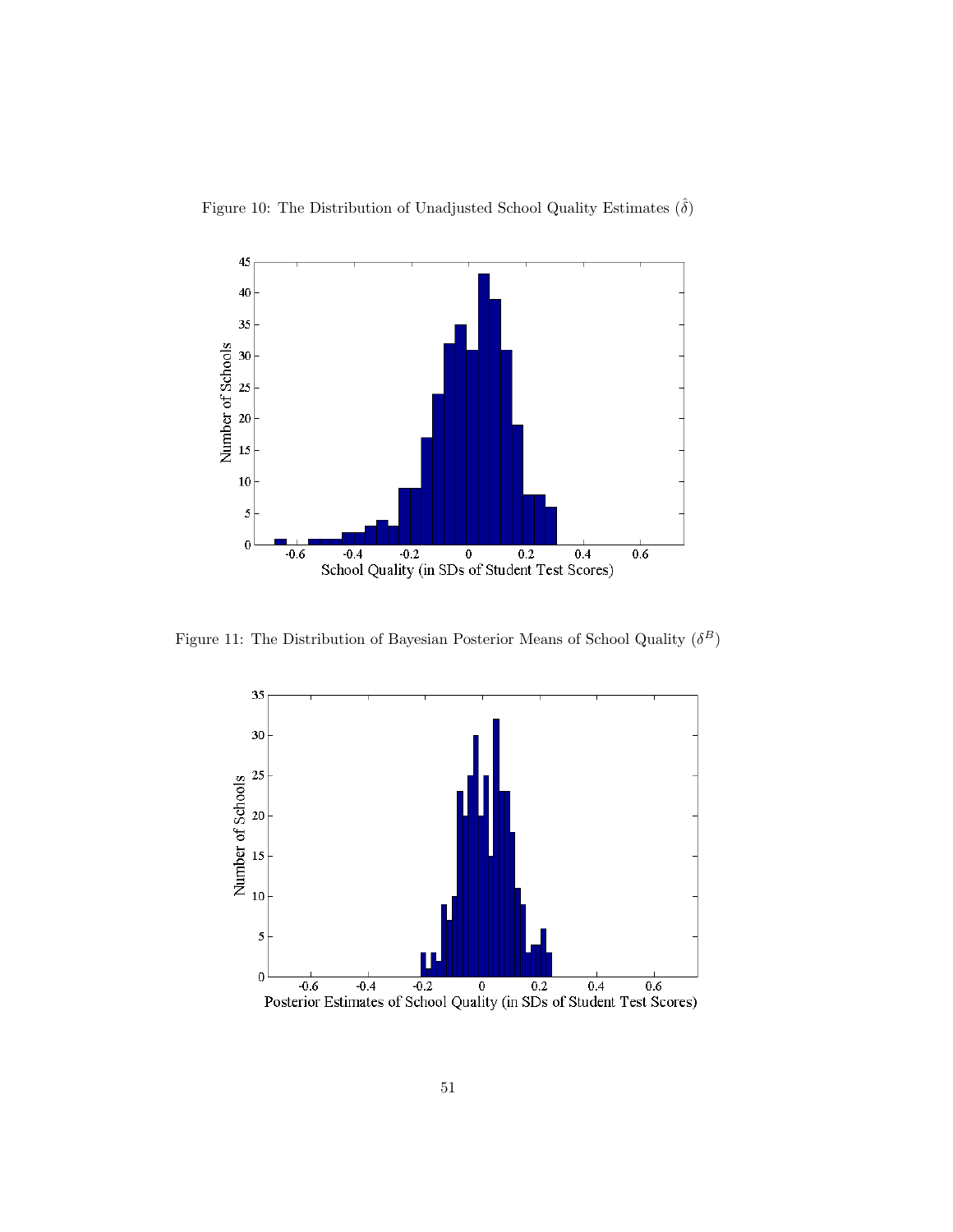Figure 12: Testing for the Existence of a Job Ladder: A Plot of the Distribution Across Schools of the Fraction of Associated Transferring Teachers That Are Leavers (vs. Arrivers) Using Sample Data, Simulation with No Ladder, and Simulation with Ladder

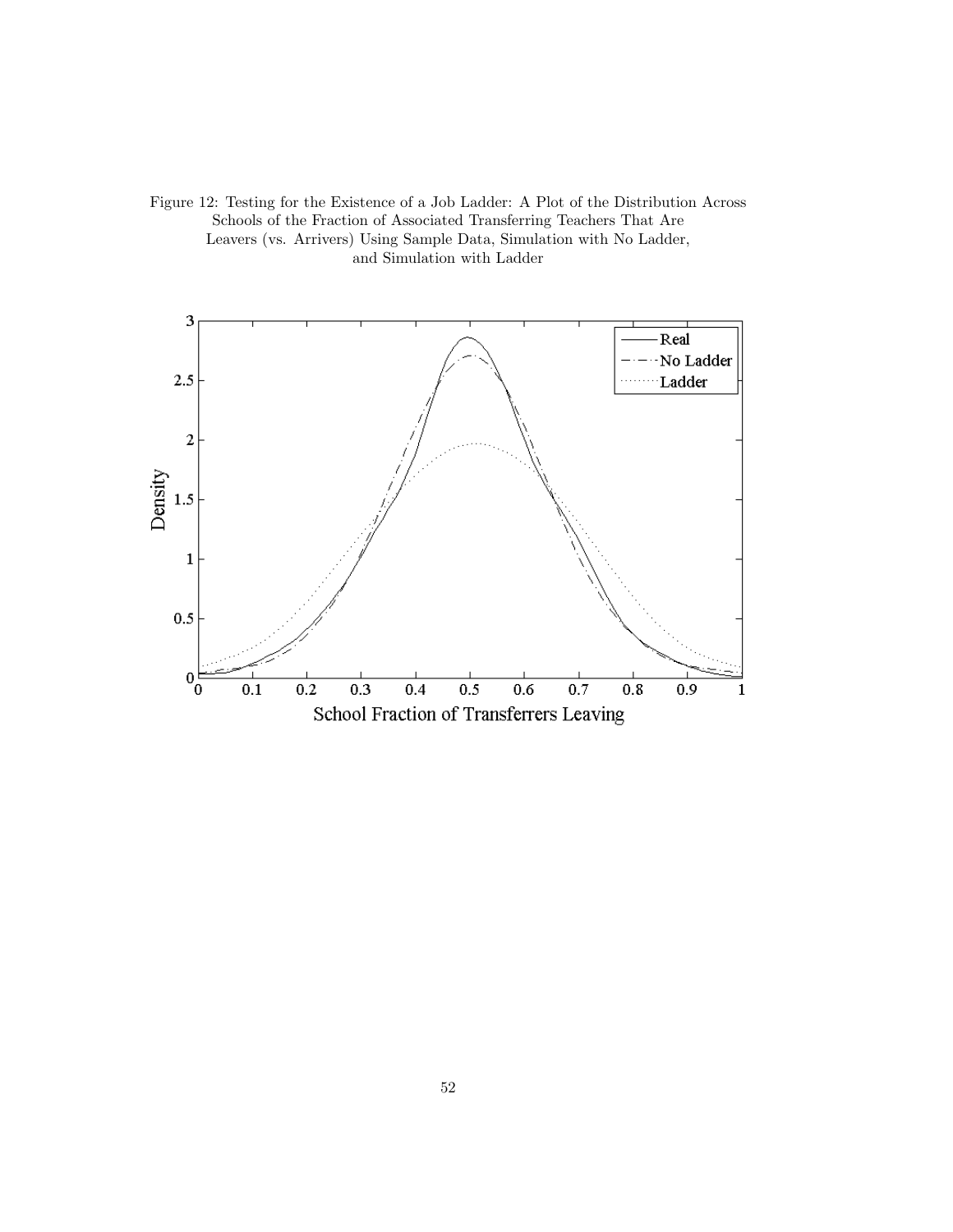# Appendix

# 1 Proof of Identification

#### Proposition:

Consider a set  $S$  of S schools and a set  $R$  of R teachers, each of whom has taught at a school in S. Suppose there exists a subset of teachers,  $\tilde{\mathcal{R}} \subset \mathcal{R}$ , who have taught at multiple schools in  $S$  in such a way that a connected graph may be formed with the schools in S as vertices and the transfers of the members of  $\tilde{\mathcal{R}}$  as edges. Suppose further that teachers improve or decline over time for some interval of experience ( $\exists x \neq x'$  such that  $d(x) \neq d(x')$ , and that there exists a teacher in each school in S who is observed at both experience levels x and x'. Finally, suppose that  $\gamma_s \neq 0$  for any  $s \in \mathcal{S}$ . Then  $\gamma_s$  and  $\delta_s$  are identified up to scale for all  $s \in \mathcal{S}$ ,  $\mu_r$  is identified up to scale for all  $r \in \mathcal{R}$ , and  $d(ex)$  is identified up to scale for all levels of experience observed.

#### Proof:

Consider two teachers,  $R_{11}$  and  $R_{21}$ , who teach in schools  $S_1$  and  $S_2$ , respectively.  $R_{11}$  is observed at the experience levels x and  $x'$  in  $S_1$ , and  $R_{21}$  is observed at the same experience levels x and x' in school  $S_2$ . Let  $Z_{ict} = Y_{ict} - X_{ict}\beta_c - \tilde{Y}_i^{t-1}\alpha_c$ .<sup>31</sup> Suppose without loss of generality that each teacher is observed at experience levels x and  $x'$  at times t and  $t'$ , respectively. Comparing the performance of students taught by  $R_{11}$  at time t with students taught by  $R_{11}$  at time  $t'$ , we have:

$$
E[Z_{ict}|s(i,t) = S_1, r(i,c,t) = R_{11}] - E[Z_{ict'}|s(i,t') = S_1, r(i,c,t') = R_{11}] = \gamma_1[d(x) - d(x')](22)
$$

Making the same comparison for teacher  $R_{21}$ , we have:

 $E[Z_{ict}|s(i,t) = S_2, r(i,c,t) = R_{21}] - E[Z_{ict'}|s(i,t') = S_2, r(i,c,t') = R_{21}] = \gamma_2[d(x) - d(x')]$  (23)

<sup>&</sup>lt;sup>31</sup>note that  $\beta$  and  $\alpha$  can be identified separately from within teacher-year variation.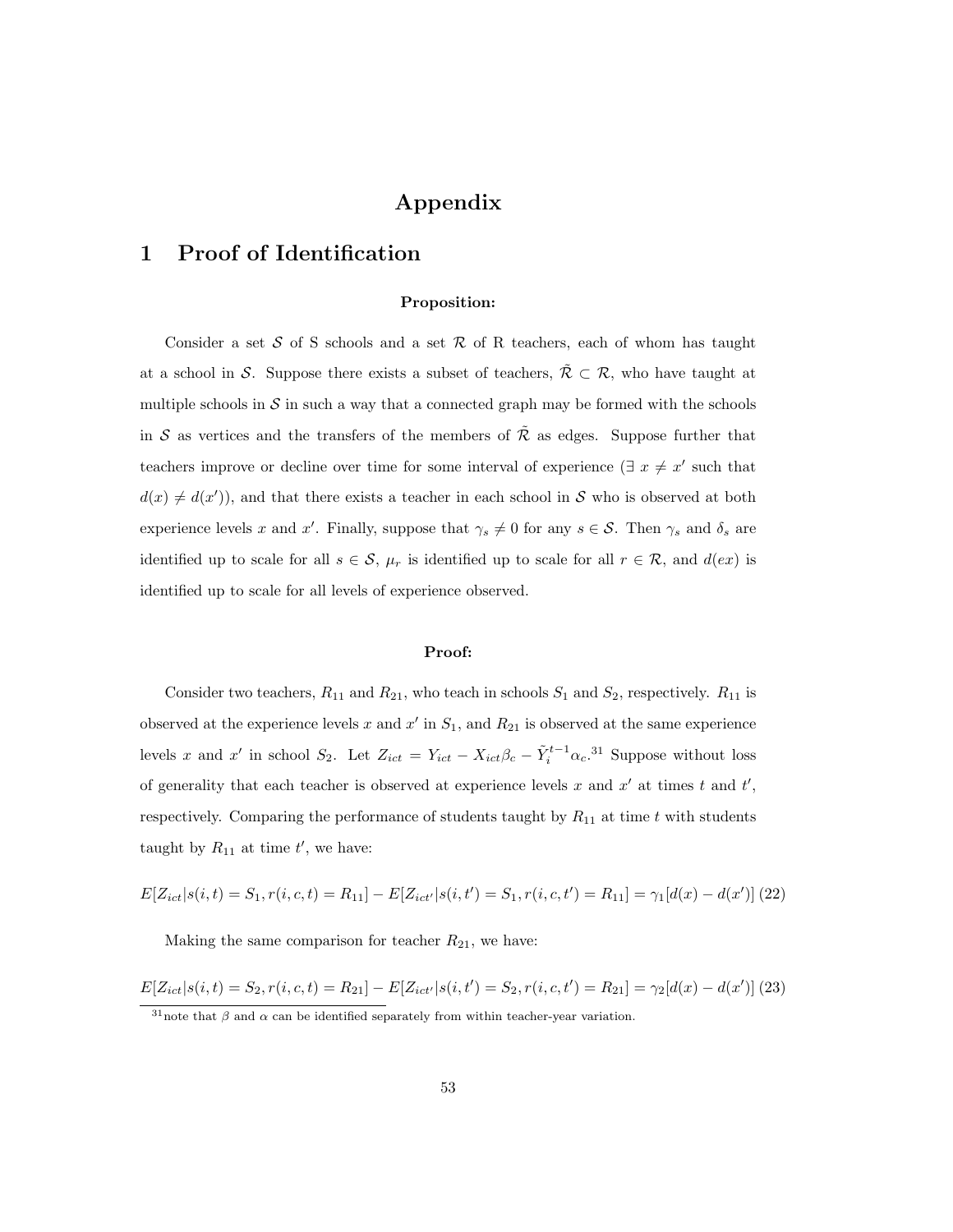Taking the ratio of these two moments gives:

$$
\frac{E[Z_{ict}|s(i,t) = S_2, r(i,c,t) = R_{21}] - E[Z_{ict'}|s(i,t') = S_2, r(i,c,t') = R_{21}]}{E[Z_{ict}|s(i,t) = S_1, r(i,c,t) = R_{11}] - E[Z_{ict'}|s(i,t') = S_1, r(i,c,t') = R_{11}]} = \frac{\gamma_2[d(x) - d(x')]}{\gamma_1[d(x) - d(x')]} = \frac{\gamma_2}{\gamma_1}
$$
\n(24)

Thus, if we normalize  $\gamma_1 = 1$ , we can identify the relative sensitivity of  $S_2$ ,  $\gamma_2$ , since  $\gamma_1 \neq 0$  and  $d(x) - d(x') \neq 0$  by assumption. Making such a comparison for each school in S identifies the distribution of sensitivities  $\{\gamma^S\}$ , relative to the sensitivity of the normalized school,  $\gamma_1$ .

Reconsider equation 22 above. With the distribution of  $\{\gamma^s\}$  identified by ratios of difference moments as shown above, the levels of these differences now identify  $d(x) - d(x')$ . Thus, if we normalize the average quality of first year teachers to be 0, so that  $d(0) = 0$ , then we can identify  $d(x)$  by comparing teachers' performance in subsequent years to their performance in the first year.<sup>32</sup>

Now, consider the level of student performance of teacher  $R_{11}$  with experience x in an arbitrarily chosen year, t:

$$
E[Z_{ict}|s(i,t) = S_1, r(i,c,t) = R_{11}] = \delta_1 + \gamma_1(d(x) + \mu_{11})
$$
\n(25)

If we normalize  $\delta_1 = 0$ , the level of performance of  $R_{11}$  while at  $S_1$  identifies  $\mu_{11}$ . Now, let  $R_{12}$  be a second teacher who taught at  $S_1$  at time t, in this case at experience level  $x''$ . Comparing the performance at time t of  $R_{12}$  with  $R_{11}$ , we have:

$$
E[Z_{ict}|s(i,t) = S_1, r(i,c,t) = R_{12}] - E[Z_{ict}|s(i,t) = S_1, r(i,c,t) = R_{11}]
$$
  
=  $\gamma_1(d(x'') - d(x) + \mu_{12} - \mu_{11})$  (26)

Since  $d(*)$ ,  $\mu_{11}$ , and  $\{\gamma^s\}$  have already been identified, this difference moment identifies  $\mu_{12}$ . Similar comparisons identify the qualities of all teachers at school  $S_1$ ,  $\{\mu_{1*}\}.$ 

Finally, since we have a connected graph, there must be some teacher at  $S_1$ ,  $R_{1j}$ , who is a member of  $\tilde{\mathcal{R}}$ , and thus has taught at another school,  $S_k$ . Comparing her performance

<sup>&</sup>lt;sup>32</sup>Once  $d(x)$  has been identified for some values of x, comparisons can be made relative to these levels of experience.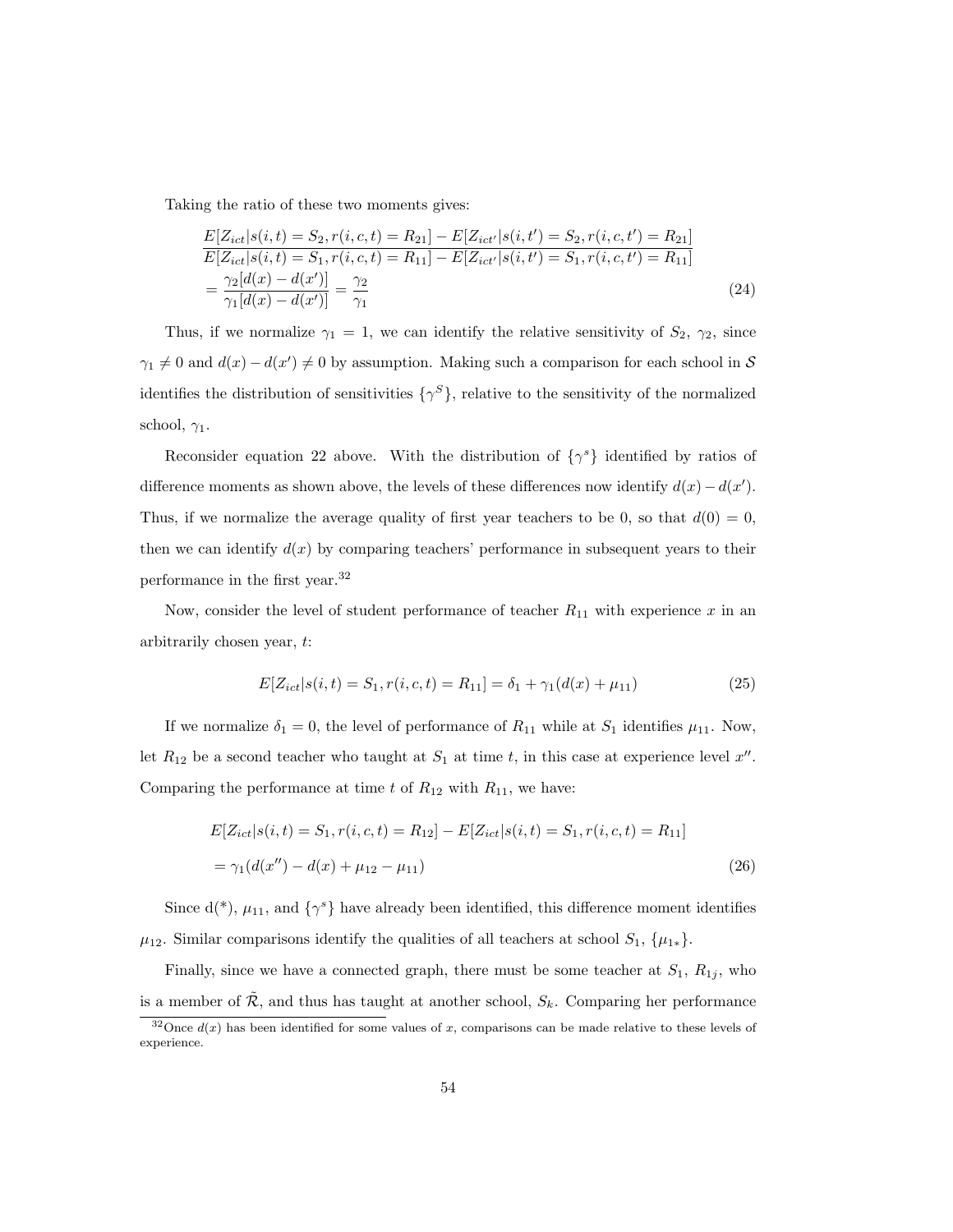while at  $S_k$  with another teacher at the school,  $R_{k1}$ , in an arbitrary year t' with experiences  $x''$  and  $x'''$  respectively, we have:

$$
E[Z_{ict'}|s(i, t') = S_k, r(i, c, t') = R_{1j}] - E[Z_{ict'}|s(i, t') = S_k, r(i, c, t') = R_{k1}]
$$
  
=  $\gamma_k(d(x'') - d(x''') + \mu_{1j} - \mu_{k1})$  (27)

Since  $d(*)$ ,  $\mu_{1j}$ , and  $\gamma_k$  have been identified above, this difference identifies  $\mu_{k1}$ . Similar comparisons identify  $\mu_{k*}$  for the other teachers of  $S_k$ , including any teacher at school  $S_k$ who is member of  $\tilde{\mathcal{R}}$ . The level of test scores for any teacher l in a given year at school k gives:

$$
E[Z_{ict'}|s(i, t') = S_k, r(i, c, t') = R_{kl}] = \delta_k + \gamma_k(d(x) + \mu_{kl})
$$
\n(28)

which identifies  $\delta_k$ . By continuing to move along the connected graph as we have just done, we can identify  $\mu_r$  and  $\delta_s$  for any teacher  $r \in \mathcal{R}$  and any school  $s \in \mathcal{S}$ .

### 2 Details of Normalization

Recall from Appendix 1 that if the identification conditions are satisfied for S networked schools, only  $S-1$   $\gamma$  and  $S-1$   $\delta$  parameters,  $T-1$   $\mu$  parameters, and  $J-1$  experience cell effects are identified. Thus, a key consideration is how to choose the normalization so as to ensure that the parameters can be interpreted in a meaningful way. Suppose (w.l.o.g) that for estimation  $\gamma_l^e$  is normalized to 1,  $\delta_l^e$  is normalized to 0, and  $d^e(0)$  is normalized to 0, where the "e" superscript indicates the estimated value before final normalization.<sup>33</sup> NLLS is choosing  $\gamma^e$ ,  $\delta^e$ ,  $d^e(ex)$  and  $\mu^e$  to fit school-teacher-experience level unpredicted means, which, according to the model, are produced by  $\gamma$ ,  $\delta$ ,  $d(ex)$ , and  $\mu$ . Thus, the following equation should hold for a teacher j teaching in school l in year t, subject to sampling error:

$$
\delta_l + \gamma_l[\mu_j + d(ex_{jt})] \approx \delta_l^e + \gamma_l^e[\mu_j^e + d^e(ex_{jt})]
$$
\n(29)

<sup>&</sup>lt;sup>33</sup>Normalizing so that the parameters average to 0 before estimation eliminates the sparsity of the design matrices.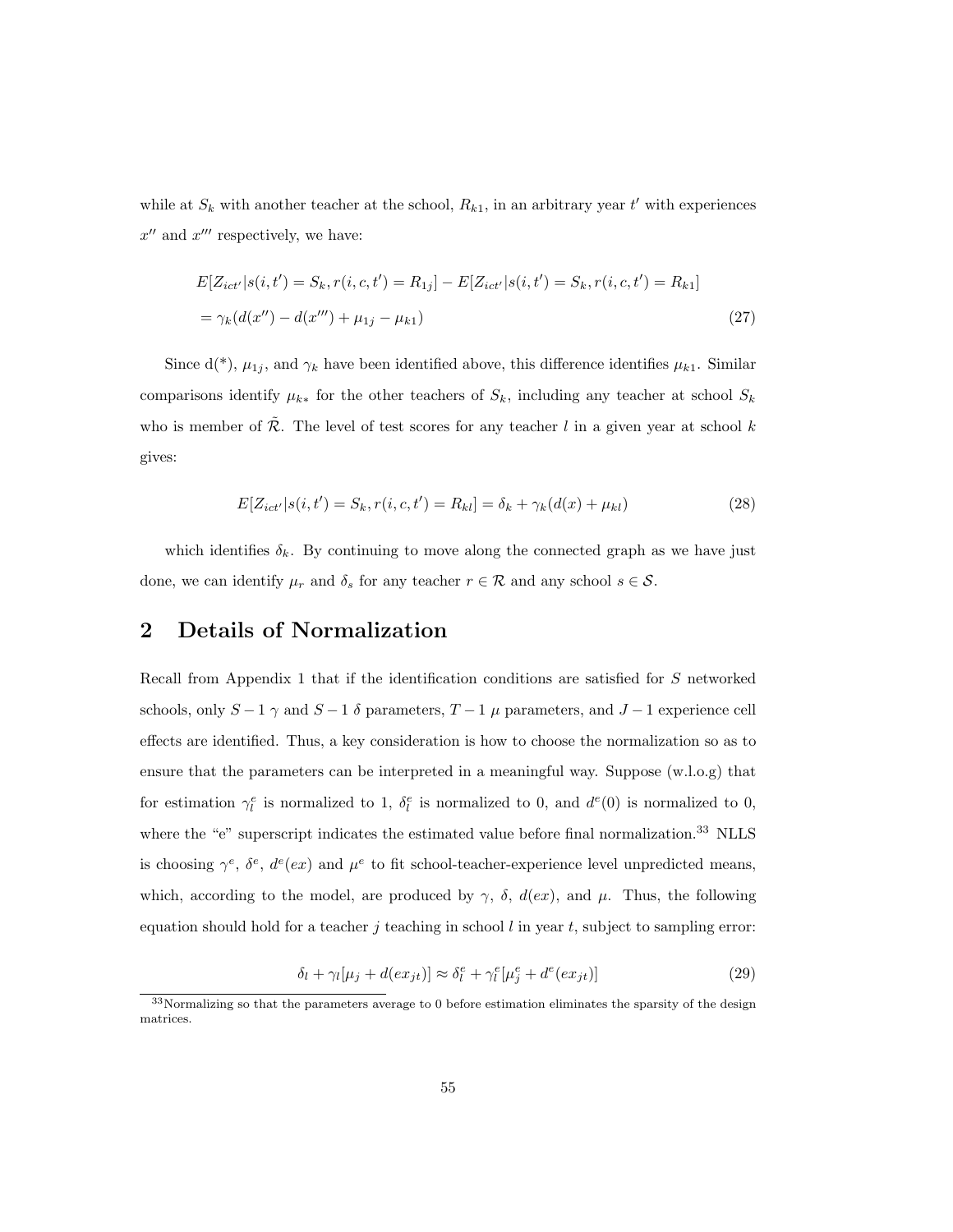Consider a second teacher,  $h$ , with the same experience, and imagine that both j and  $h$ switch from school  $l$  to school  $m$  at the same time. Comparing the teachers to each other both at school l and then again at school  $m$ , we have, using the above approximation:

$$
\gamma_l^e(\mu_j^e - \mu_h^e) \approx \gamma_l(\mu_j - \mu_h) \tag{30}
$$

$$
\gamma_m^e(\mu_j^e - \mu_h^e) \approx \gamma_m(\mu_j - \mu_h) \tag{31}
$$

Recalling that  $\gamma_l^e$  has been normalized to 1, if we take the ratio of these two difference equations, we obtain:

$$
\gamma_m^e = \frac{\gamma_m}{\gamma_l} \tag{32}
$$

Note that this equation could be iteratively substituted when comparisons are made at any two schools, so it holds for all  $m$ . Thus, the estimated sensitivity of a given school is actually the sensitivity relative to the sensitivity of the normalized school. Rather than choose an arbitrary school as the standard, we take each estimated sensitivity and divide it by the median of the estimated sensitivities:  $\!{}^{34}$ 

$$
\hat{\gamma}_m = \frac{\gamma_m^e}{\text{med}_k(\gamma_k^e)} = \frac{\gamma_m/\gamma_l}{\text{med}_k(\gamma_k/\gamma_l)} = \frac{\gamma_m}{\text{med}_k(\gamma_k)}\tag{33}
$$

So one can recover the sensitivity of each school relative to the median school (implying that the median of  $\gamma_m^e = 1$ ). Next, focus on just teacher j, and choose another year t':

$$
\delta_l + \gamma_l[\mu_j + d(ex_{jt'})] \approx \delta_l^e + \gamma_l^e[\mu_j^e + d^e(ex_{jt'})]
$$
\n(34)

Then taking the difference between the year-specific mean unpredicted test scores of teacher j across t and  $t'$  gives:

$$
\gamma_l[d(ex_{jt} - d(ex_{jt'})] \approx \gamma_l^e[d^e(ex_{jt}) - d^e(ex_{jt'})]
$$
\n(35)

Let  $ex_{jt} = x$  and  $ex_{jt'} = 0$  (so that  $d^e(ex_{jt'}) = 0$ ), and recall that  $\gamma_l^e = 1$ . Then we have:

$$
d^{e}(x) = \gamma_{l}[d(x) - d(0)] \qquad (36)
$$

<sup>34</sup>Since the sensitivities are scaling parameters, they are distributed approximately log-normally, so that the mean is considerably larger than the median. Normalizing so that the mean sensitivity is 1 would imply that the clear majority schools have sensitivity greater than 1.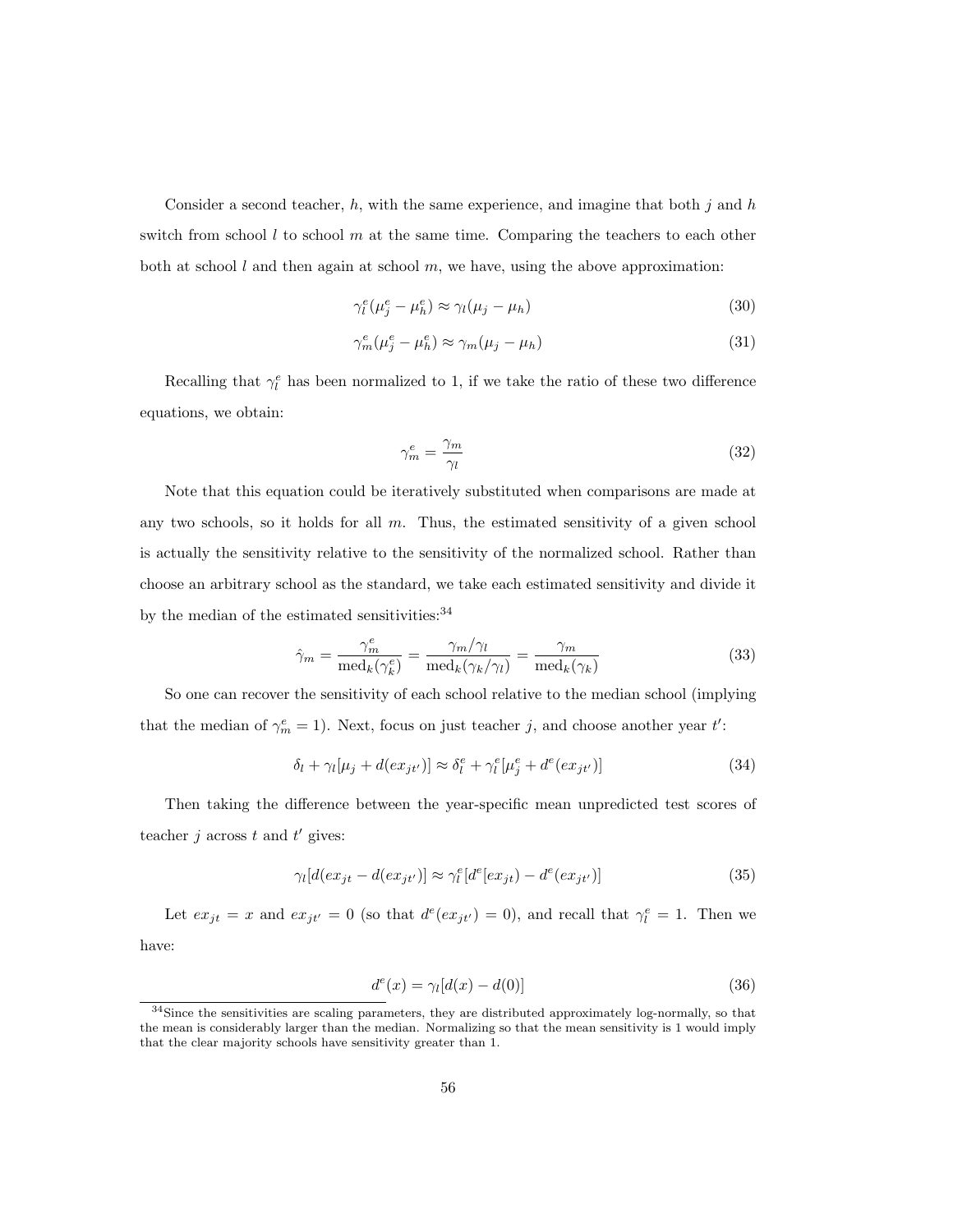One can iteratively substitute this expression into differences evaluated at other experience levels and other schools to show that this formula is general. So the estimated effect of a given experience cell returned by NLLS is the effect of being in that cell relative to the omitted cell, when at a school with the sensitivity of the omitted school. If we multiply our estimate by the median of  $\{\gamma^e\}$ , we obtain:

$$
\hat{d}(x) = \text{med}_k(\gamma_k^e) d^e(x)
$$
  
= 
$$
\text{med}_k(\frac{\gamma_k}{\gamma_l})\gamma_l[d(x) - d(0)] = \text{med}_k(\gamma_k)[d(x) - d(0)]
$$
 (37)

Thus, one can recover the expected increase in test scores associated with being in a given experience cell, relative to being a first-year teacher, when teaching at a school of median sensitivity.

Next, reconsider equation 29, but evaluated for teacher  $j$  when teaching at the normalized school,  $l$ , at the normalized level of experience,  $0$ :

$$
\delta_l + \gamma_l[\mu_j + d(0)] \approx \delta_l^e + \gamma_l^e[\mu_j^e + d^e(0)] = \mu_j^e \tag{38}
$$

Revisiting equation 31, and substituting for  $\mu_j^e$  and  $\gamma_m^e$ , we have:

$$
\gamma_m^e(\mu_j^e - \mu_h^e) = \frac{\gamma_m}{\gamma_l} (\delta_l + \gamma_l[\mu_j + d(0)] - \mu_h^e) \approx \gamma_m(\mu_j - \mu_h)
$$
\n(39)

Solving for  $\mu_h^e$  gives:

$$
\mu_h^e = \delta_l + \gamma_l[\mu_h + d(0)] \tag{40}
$$

By continuing to make such comparisons between teachers along the connected graph of schools, one can verify that this formula holds for any teacher  $h$ . If we compare the difference in estimated qualities for any two teachers, we find:

$$
\mu_h^e - \mu_j^e = \gamma_l(\mu_h - \mu_j) \tag{41}
$$

To eliminate dependence on the choice of normalized school, we follow the procedure used for  $\hat{d}(ex)$ , and multiply by the median of  $\{\gamma^e\}$ :

$$
\hat{\mu}_j - \hat{\mu}_h = \text{med}_k(\gamma_k^e)(\mu_j^e - \mu_h^e) = \text{med}_k(\frac{\gamma_k}{\gamma_l})\gamma_l(\mu_j - \mu_h) = \text{med}_k(\gamma_k)(\mu_j - \mu_h) \tag{42}
$$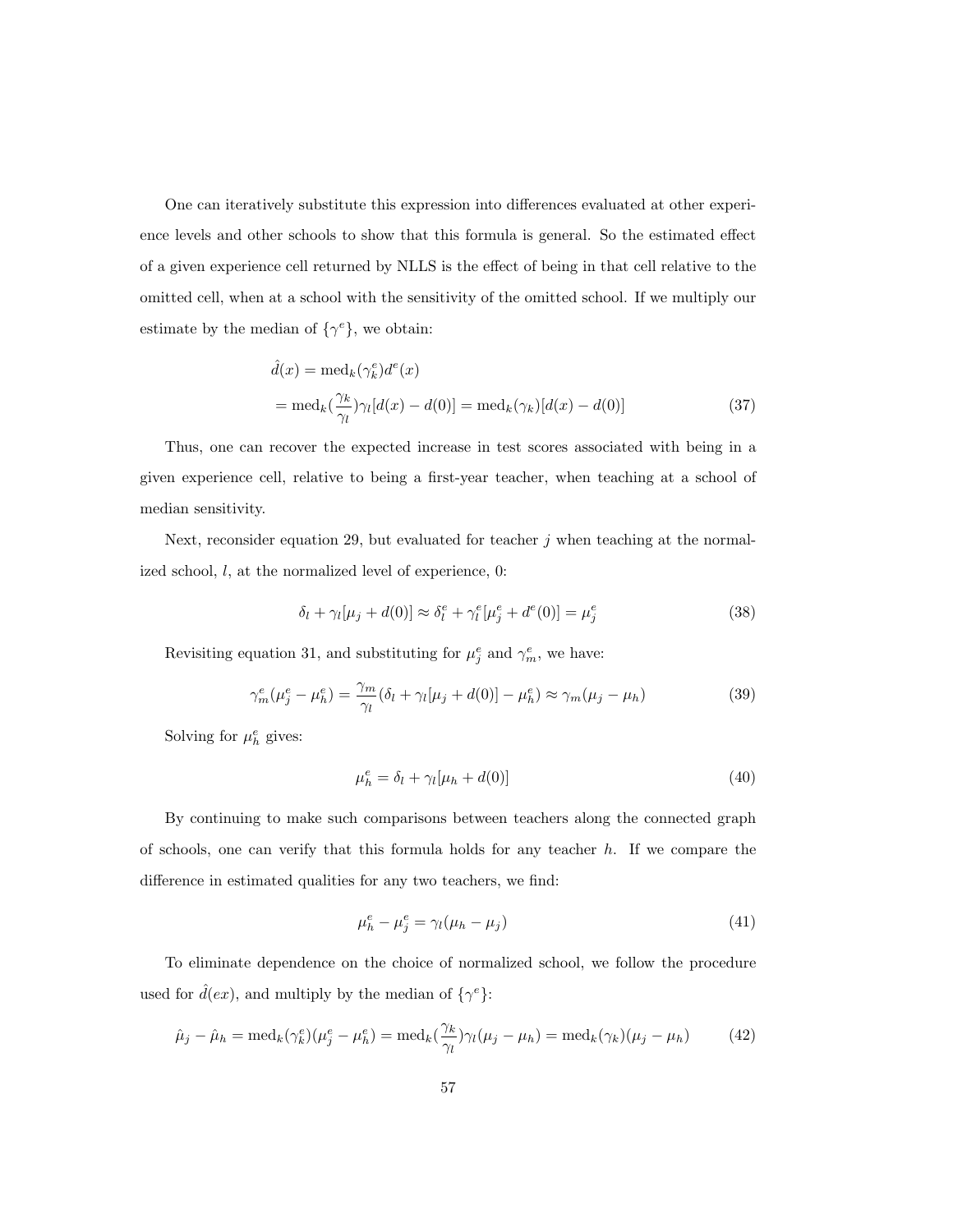Thus, computing the left hand side for each pair of teachers gives the difference in the ability of the two teachers to increase test scores when both are placed in a neutral school context. We can normalize one  $\mu$  parameter to be 0, use this equation to trace out the entire distribution, then renormalize the distribution to have a zero mean.

Unfortunately, recovering an interpretable version of the  $\delta$  parameters is not as easy. Consider again equation 29, evaluated again for teacher  $j$  at experience 0, but this time while teaching at school  $m$ :

$$
\delta_m + \gamma_m[\mu_j + d(0)] \approx \delta_m^e + \gamma_m^e[\mu_j^e + d^e(0)] \tag{43}
$$

If we plug in the expressions found above for  $\gamma_m^e$  and  $\mu_j^e$ , and solve for  $\delta_m^e$ , we obtain:

$$
\delta_m^e = \delta_m - \frac{\gamma_m}{\gamma_l} \delta_l \tag{44}
$$

To eliminate dependence on the choice of normalized school, we add the school's estimated teacher sensitivity multiplied by the mean estimated teacher quality  $(\gamma_m^e \frac{1}{R} \sum_r \mu_r^e)$ :

$$
\hat{\delta}_m = \delta_m^e + \gamma_m^e \frac{1}{R} \sum_r \mu_r^e = \delta_m - \frac{\gamma_m}{\gamma_l} \delta_l + \frac{\gamma_m}{\gamma_l} \frac{1}{R} \sum_r (\delta_l + \gamma_l [\mu_r + d(0)])
$$
  
=  $\delta_m + \gamma_m ((\frac{1}{R} \sum_r \mu_r) + d(0))$  (45)

Thus, our estimates of the additive school qualities unfortunately also reflect the true sensitivity of the school to a new teacher of average quality. A strange feature of this nonlinear model is that seemingly meaningless assumptions about the decompositions of the level of average test scores in the sample into contributions due to average school quality, average school sensitivity to teacher quality, average teacher quality, and average teacher experience drive components of the estimated variance in school quality. It seems bizarre to claim that the average teacher in North Carolina is increasing student test scores by some amount x, but that the average school is decreasing test scores by the same amount x, or vice versa. Schools can only be compared relative to schools, teachers relative to other teachers, and experience levels relative to other experience levels. Furthermore, the test scores used as a dependent variable do not actually have a natural scale (they have all been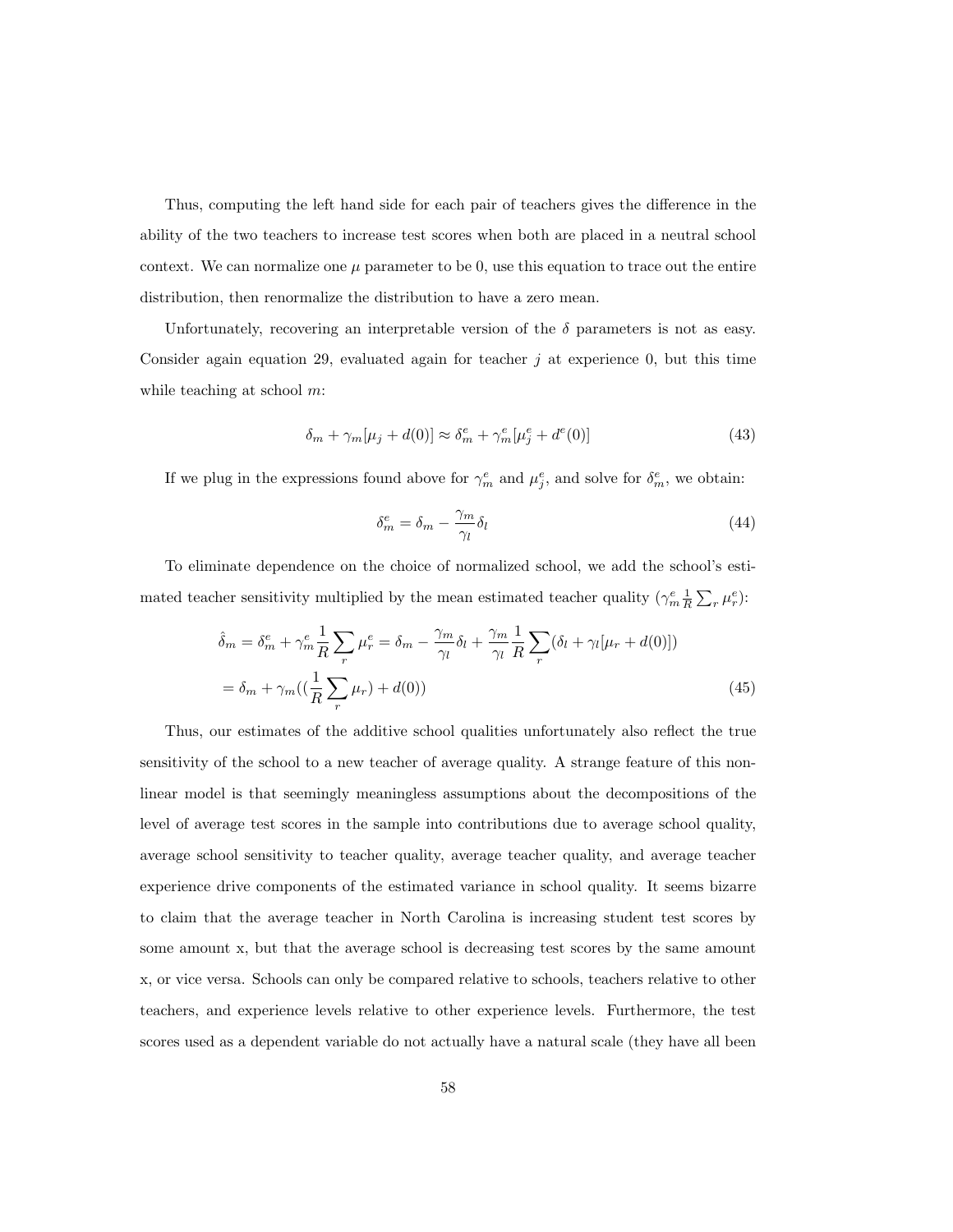standardized to have zero mean and unit variance to facilitate comparison across subjects), so the level of the average test score in the sample is meaningless as well. We will assume in interpreting school additive effects that the true average teacher with no experience neither increases nor decreases test scores:  $\sum_{r} (\mu_r) + d(0) = 0$ . Then, differences in estimated school additive effects can be interpreted as differences in the two schools' abilities to increase test scores. The equation above reveals, however, that a different arbitrary assumption regarding decomposition of the level of state average test scores would result in a different variance in school additive effects. Given that  $\delta$  is already an amalgam of actual school effects and average unobservable student quality, from this point forward we will focus very little on the estimates of  $\delta$ .

# 3 Details of Estimation

Recall that we are estimating the following equation:

$$
\mathbf{Y} = \mathbf{X}\boldsymbol{\beta} + \tilde{\mathbf{Y}}\boldsymbol{\alpha} + \mathbf{C}\boldsymbol{\delta} + \mathbf{C}\boldsymbol{\gamma}[\mathbf{M}\boldsymbol{\mu} + \mathbf{E}\mathbf{x} * \mathbf{d}] + \epsilon
$$
 (46)

where:

 $\bf{Y}$  is a vector of N test scores, aggregated across classes, courses, schools, and years.

 $X$  is an  $NxK$  matrix of covariates. Some covariates are at the classroom level and some are at the student level. All covariates are fully interacted with subject indicators. Note that many students have test scores in a number of high school subjects.

 $\tilde{\mathbf{Y}}$  is an NxL matrix of prior test scores and squares of prior test scores.

**C** is an NxS design matrix in which  $\mathbf{C}(i, j) = 1$  if test score i is associated with a class taken in school  $j$ .

**M** is an  $NxR$  design matrix in which  $\mathbf{M}(i, j) = 1$  if test score i is associated with a class taught by teacher  $j$ .

Ex is an NxJ design matrix in which  $\mathbf{Ex}(i, j) = 1$  if test score i is associated with a class in which the teacher was in experience cell j.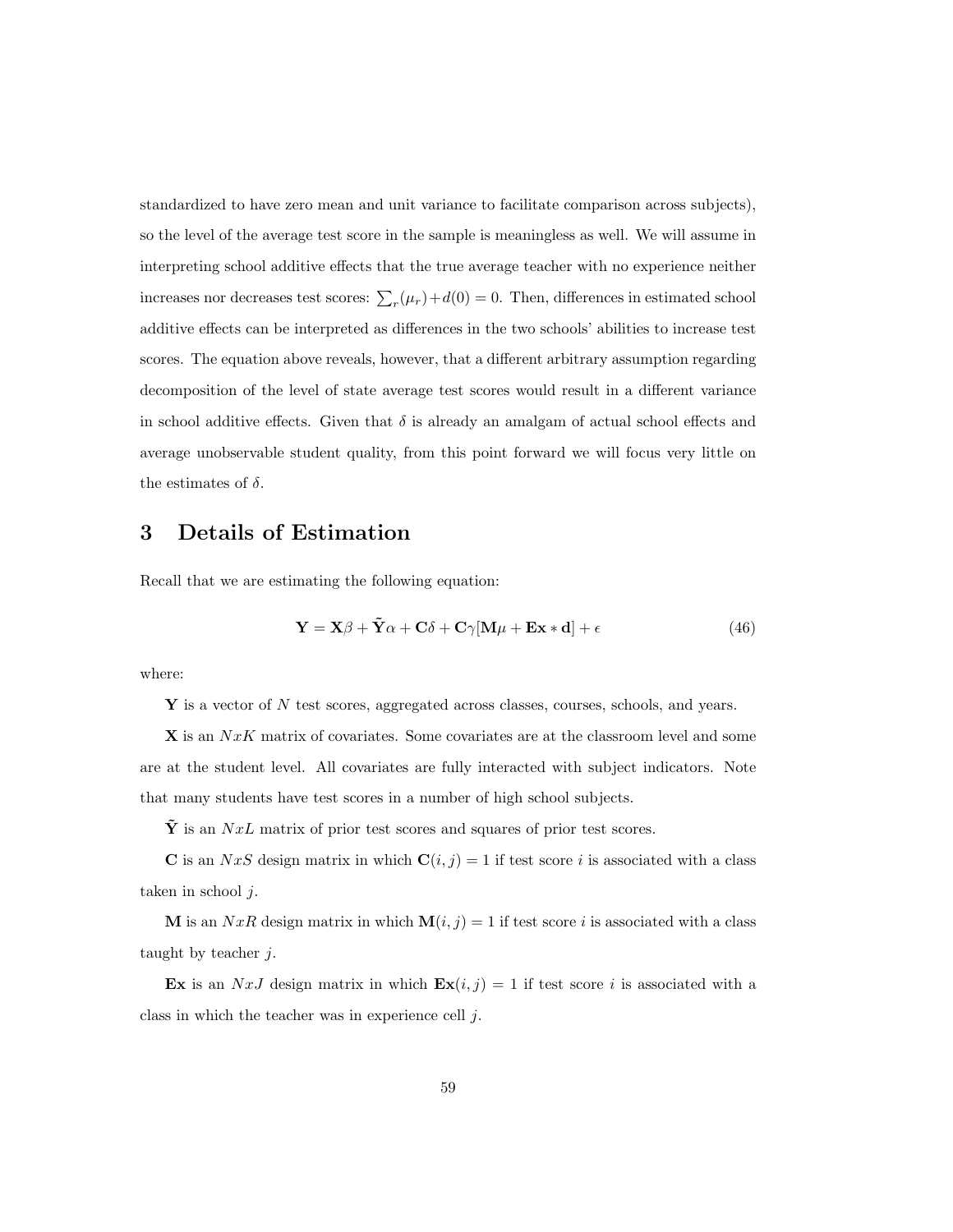d is a vector of J parameters that indicates how much an average teacher in the corresponding experience cell increases test scores, relative to a first year teacher.

First, note that while  $C$  and  $M$  are huge matrices, they are extremely sparse, so that employing algorithms designed for sparse matrices considerably reduces the amount of memory required. Second, note that equation 6 can be rewritten in the following way:

$$
Y_{ict} = \mathbf{X_{it}} \beta_{\mathbf{c}} + \tilde{\mathbf{Y}}_i^{\mathbf{t}-1} \alpha_{\mathbf{c}} + \lambda_{ct} + \epsilon_{ict}
$$
 (47)

where

$$
\lambda_{ct} = \lambda_{srj} = \delta_{s(i,t)} + \gamma_{s(i,t)}[d(ex_{r(i,c,t)}) + \mu_{r(i,c,t)}]
$$
\n(48)

In other words, one can first think of each test score as a combination of current and past family, individual, and peer inputs, and a school-teacher-experience-specific effect. This suggests a two-stage approach, in which the first stage estimates school-teacher-experience combination effects, and the second stage decomposes these combination effects into additive school effects (δ), school sensitivities ( $\gamma$ ), experience profiles  $d(ex)$ , and teacher effects ( $\mu$ ). The first stage estimates the following equation:

$$
Y = \mathbf{X}\beta + \tilde{\mathbf{Y}}\alpha + \mathbf{A}\lambda + \zeta
$$
\n(49)

where  $A$  is an  $NxH$  matrix, with H denoting the number of observed school-teacherexperience level combinations.  $\mathbf{A}(i, j) = 1$  if test score i was achieved in the j-th teacherschool-experience combination.  $\zeta$  is the component of  $\epsilon$  that is within school-teacherexperience combinations.

The second stage estimates the following equation:

$$
\hat{\lambda} = \tilde{\mathbf{C}}\delta + \tilde{\mathbf{C}}\gamma[\tilde{\mathbf{M}}\mu + \tilde{\mathbf{ex}}\mathbf{D}] + \omega \tag{50}
$$

where  $\tilde{C}$  is an  $HxS$  matrix such that  $\tilde{C}(i, j) = 1$  if school-teacher-experience effect i is associated with school  $j$ ,

 $\tilde{M}$  is an  $HxR$  matrix such that  $\tilde{M}(i, j) = 1$  if school-teacher-experience effect i is associated with teacher  $j$ ,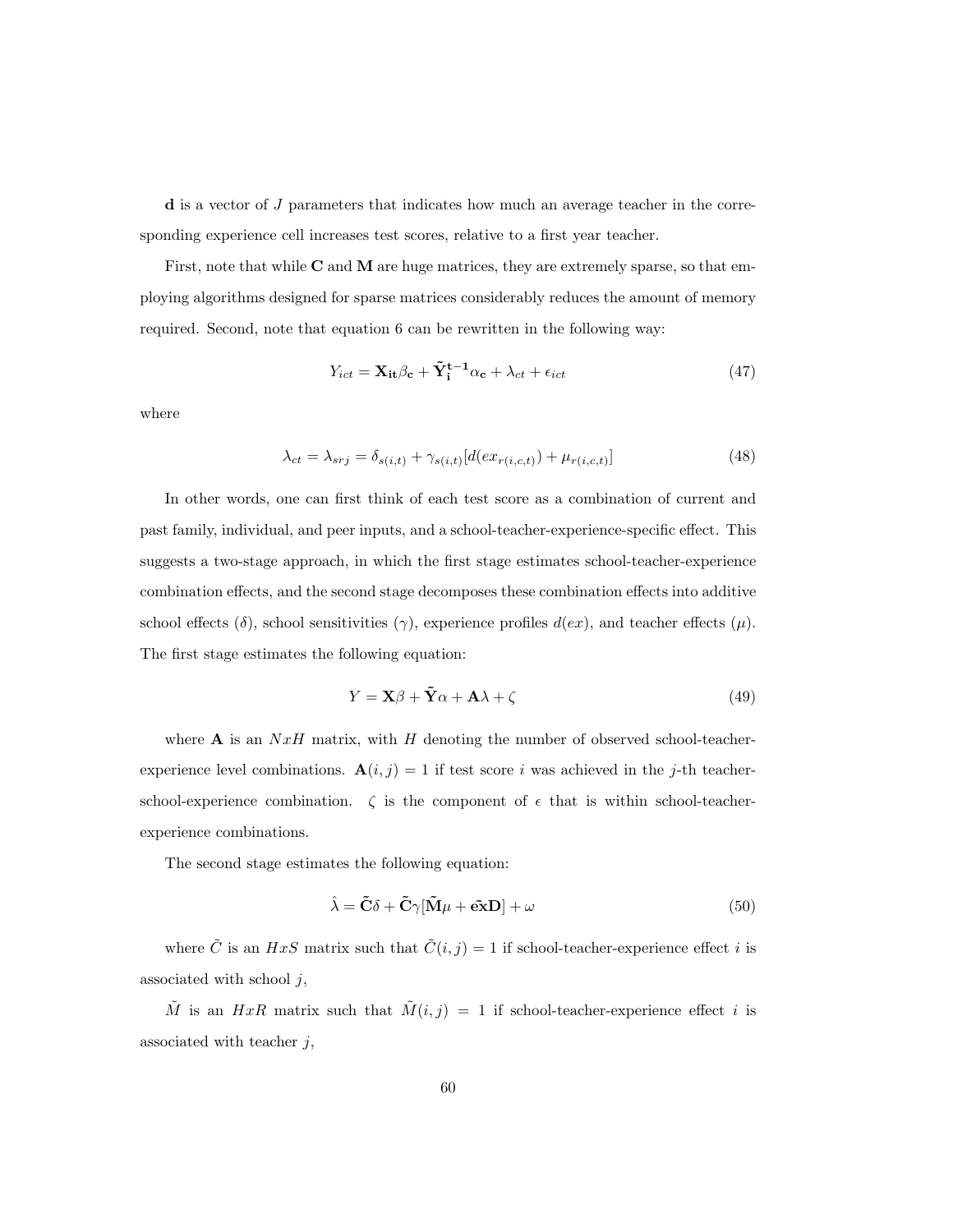$\tilde{ex}$  is an HxJ matrix such that  $\tilde{exp}(i, j) = 1$  if school-teacher-experience effect i is associated with teacher experience cell  $j$ , and

 $\omega(i)$  is the component of  $\epsilon$  common to students in school-teacher-experience combination i.

Given that  $\beta$  and  $\alpha$  are very precisely estimated using only within teacher-schoolexperience cell variation, estimating equation 46 using a two-stage approach results in virtually no loss of efficiency relative to the one stage approach. However, this approach has a couple of important computational advantages. First, the first stage is linear, and can thus be estimated by OLS. Abowd et al. (2002) show that by expressing the OLS estimator as  $(X'X)B = X'Y$ , one can use row-reduction to solve for B without needing to calculate  $(X'X)^{-1}$ , which would impose a considerable computational burden. The resulting estimates  $\hat{\lambda}$  equal the mean test scores associated with a given school-teacher-experience combination, net of the effects of the X covariates and the  $\tilde{Y}$  vector of prior test scores:

$$
\hat{\lambda}_h = \frac{1}{N_j} \sum_{i \in h} (Y_i - X_i \hat{\beta} - \tilde{Y}_i^{t-1} \hat{\alpha})
$$
\n(51)

Second, the second stage, where nonlinear estimation is necessary, now involves  $\tilde{D}$  and  $\tilde{M}$ , which are  $HxS$  and  $HxR$  instead of  $NxS$  and  $NxR$ . Third, notice that the identification argument given above relied exclusively on across school-teacher and across-experience cellwithin teacher variation. Teachers that are only observed teaching within one experience cell contribute nothing to the identification of  $\delta$ ,  $d(exp)$ ,  $\gamma$ , nor the  $\mu$  parameters associated with any other teachers. Specifically, the quality of each single experience cell teacher can be chosen to match exactly the mean unpredicted test score associated with that teacher. Thus, first stage means associated with single experience cell teachers can be dropped during second stage estimation, along with the columns in  $\tilde{M}$  associated with single experience cell teachers. Once the  $\gamma$  and  $\delta$  parameters have been estimated, one can then estimate the remaining  $\mu$  parameters of the single experience cell teachers by choosing  $\mu$  to fit their mean unpredicted test score. This greatly reduces the number of parameters being estimated, since about 27% of the teachers in my sample are only observed in one experience cell,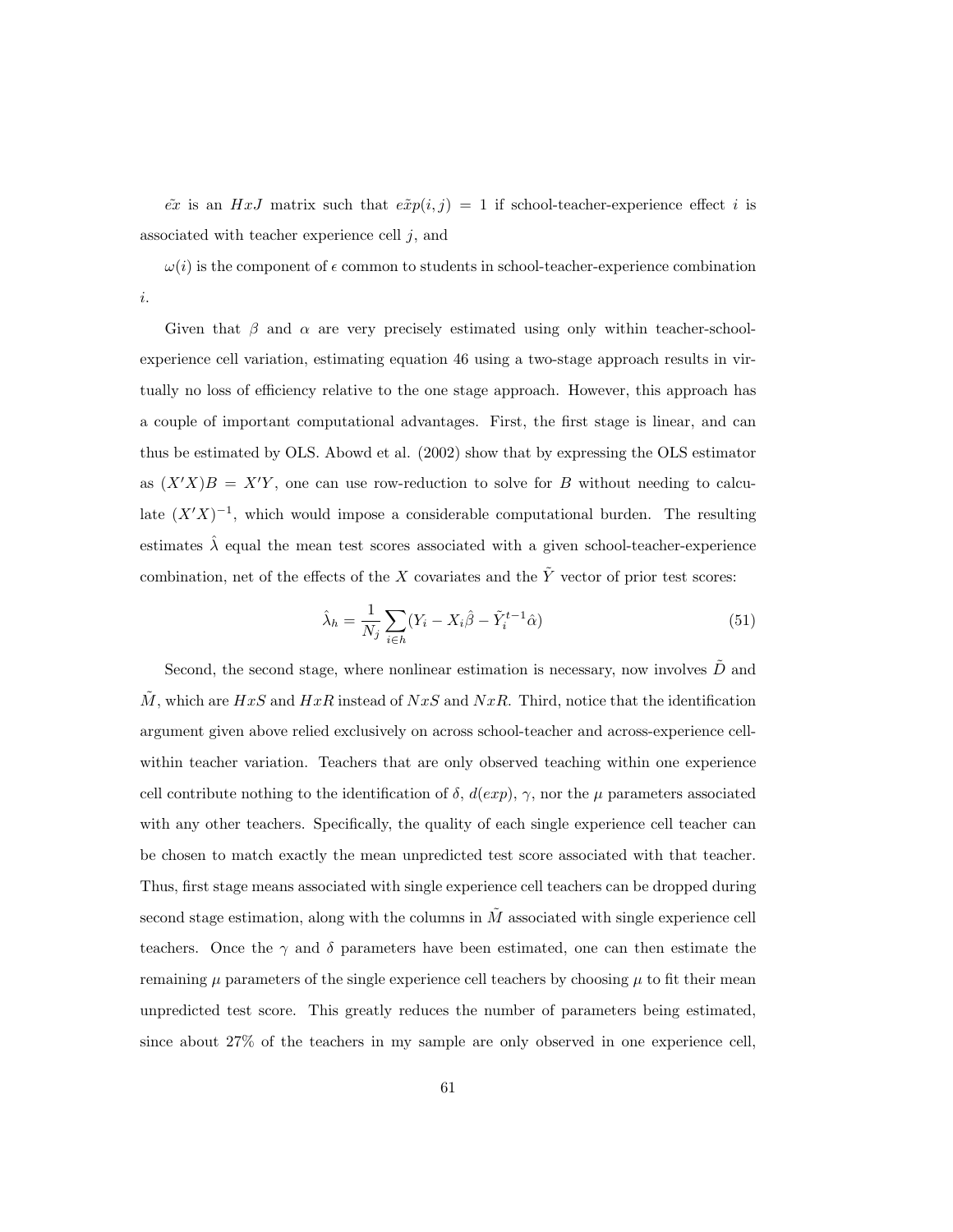which makes non-linear least squares computationally feasible.<sup>35</sup>

# 4 Matching Teachers to Students

The NCERDC raw data contains two distinct types of files. The End of Course (EOC) files contain test score level observations for a certain subject in a certain year. Each observation contains various student characteristics, including, importantly, the race, gender, grade level, and gifted status of the student associated with the test score in question. It also contains the class period, course type (which generally indicates academic level), subject code, test date (which generally indicates the semester), school code, and teacher ID code. Unfortunately, the teacher ID corresponds to the teacher who administered the exam, which, particularly in high school, cannot be assumed to be the teacher that taught the class (although in many cases it will be). However, a unique combination of the latter six pieces of information allows me to group students into classrooms. The Student Activity Report (SAR) files contain classroom level observations for a certain year. Each observation contains a teacher ID code (in this case, the actual teacher that taught the class), school code, subject code, academic level, and section number. It also contains the class size, the number of students in each grade level in the classroom, and the number of students in each race-gender cell. Thus, in order to match students to the teacher who taught them, unique classrooms of students in a given subject-school-year combination in the EOC data need to be matched to the appropriate classroom in the SAR data. In small schools, this is often trivial, because there is only one teacher in a given subject in a year, so any Physics classroom in the EOC dataset can be safely attributed to the single Physics teacher. In large schools, there may be four Physics teachers, each teaching four sections, making this process much more subtle.

To over come this problem, we match the class sizes, grade level totals, and race-gender cell totals of the classrooms in the two datasets. So if one finds exactly one Chemistry class

<sup>35</sup>Note that this does not imply that 27% of my sample only teach in one experience cell, because we only observe teachers when they teach one of ten subjects, so many of the single experience cell teachers are teachers in different subjects called upon to teach one of the ten we observe in only one year or time interval.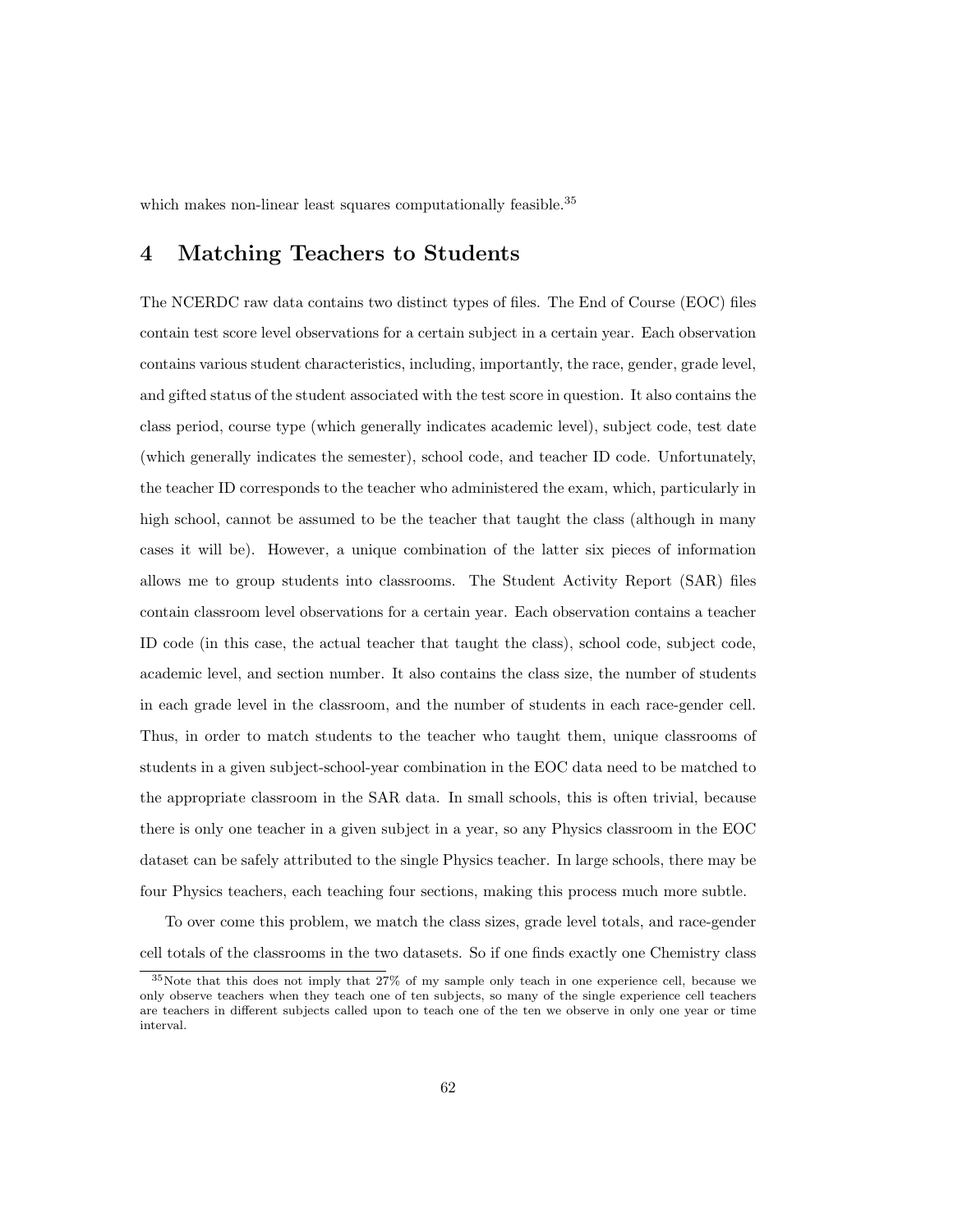in School 1 in 1999 in both files that has 10 white females and 2 black males, with 5 11th graders and 7 10th graders, one declares a match and removes the classes from the list of classes to be matched. Unfortunately, the SAR data is collected at the beginning of the semester, and the EOC data is collected at the end of the semester. Thus, students who change levels, change sections, or change schools mid-semester will prevent a perfect match from being identified. Thus, we have implemented an iterative fuzzy matching algorithm:

- 1. Find the absolute difference between each set of matchable classrooms in the following 11 categories: class size, number in each of 4 grade levels, and number in each of 6 race-gender cells (hispanic/black/white by male/female).
- 2. Find pairs of classes that are identical in all 11 categories. If each member of a given pair is only matched identically to its partner in the other dataset (and not a second SAR classroom, for example), the match is made permanent, and these classes are removed from the set of eligible classrooms in the SAR and EOC, respectively.
- 3. Find remaining pairs of classes that are identical in 10 of the 11 categories. If each member of a given pair only meets this standard with respect to its partner in the other dataset, the match is made permanent, and these classes are removed from the set of eligible classrooms in the SAR and EOC, respectively.
- 4. Find remaining pairs of classes that are within one unit of each other in all 11 categories. If each member of a given pair only meets this standard with respect to its partner in the other dataset, the match is made permanent, and these classes are removed from the set of eligible classrooms in the SAR and EOC, respectively.
- 5. Continue lowering the standard in the manner of steps 3) and 4), until there is no pair of remaining classes for which 9 categories are within 5 units of each other. Classrooms that remain are deemed unmatchable, and discarded.
- 6. If more than one classroom in the SAR dataset is matched to a given classroom in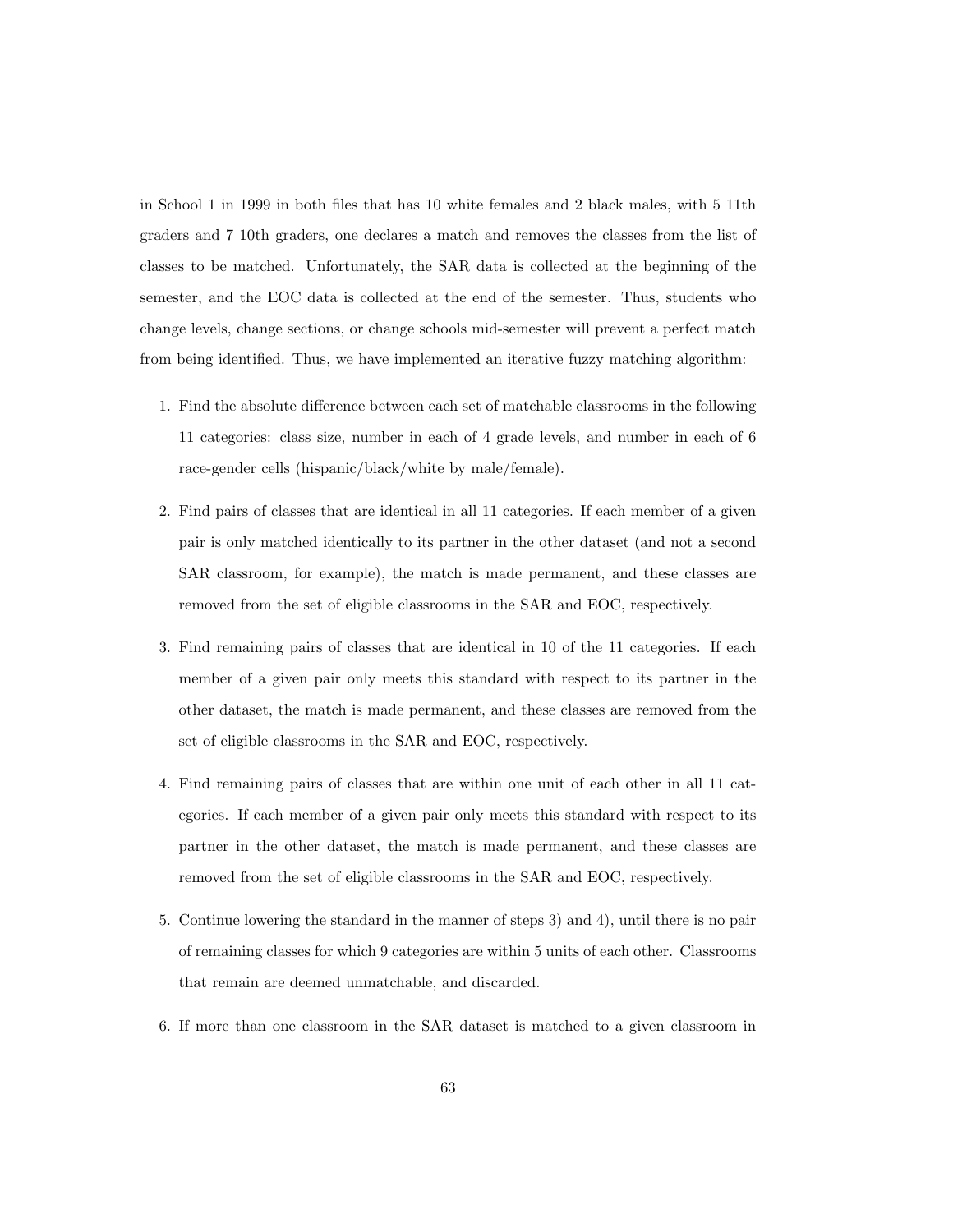the EOC dataset at a given standard, but the teacher is the same in each of the SAR classrooms, that teacher is matched to the EOC classroom.<sup>36</sup>

- 7. If two classes do not meet the match standard, but they are the only two remaining classes in the school-subject-year cell, and the teacher id's match, this teacher is matched to the EOC classroom.
- 8. For those classes that remain unmatched because they meet the exact same standard with multiple classes in the opposing dataset, repeat steps 1-7, except replace differences in grade totals with indicators for whether the course type in the EOC data matches the academic level in the SAR data, and whether the test date in the EOC data matches the semester in the SAR data.
- 9. Repeat steps 1-8, but with percentage differences in each race-gender cell (from the beginning), and percentage differences in each grade level total. This provides a second set of classroom matches.
- 10. Compare the matches from steps 1-8 with the matches from step 9. If a given classroom is matched to distinct opposing classrooms in the two match algorithms, dissolve the matches. If it is matched to the same opposing classroom in each algorithm, retain the match. If a pair of classrooms are matched in one algorithm, but unmatched in the other, retain the match.<sup>37</sup>
- 11. Redo 1-10, but decrease the standard more quickly at each iteration. Compare the final matches from this version of the algorithm to the final matches from 10, and dissolve matches where a classroom is matched to different opposing classrooms in the different algorithms.  $^{38}$

<sup>36</sup>Note that this implies that we don't always know what academic level an EOC classroom was taught at, since we can't always uniquely identify the classroom in the SAR dataset, even if we can uniquely identify the teacher.

<sup>&</sup>lt;sup>37</sup>We hope to dissolve these matches, and reestimate the model using only classrooms paired in both algorithms as a robustness check.

 $^{38}$ The reason for this step is that if two different classrooms at a school have very similar makeups, dropouts and transfers may make classroom 1 in the EOC dataset, measured at the beginning of the semester, actually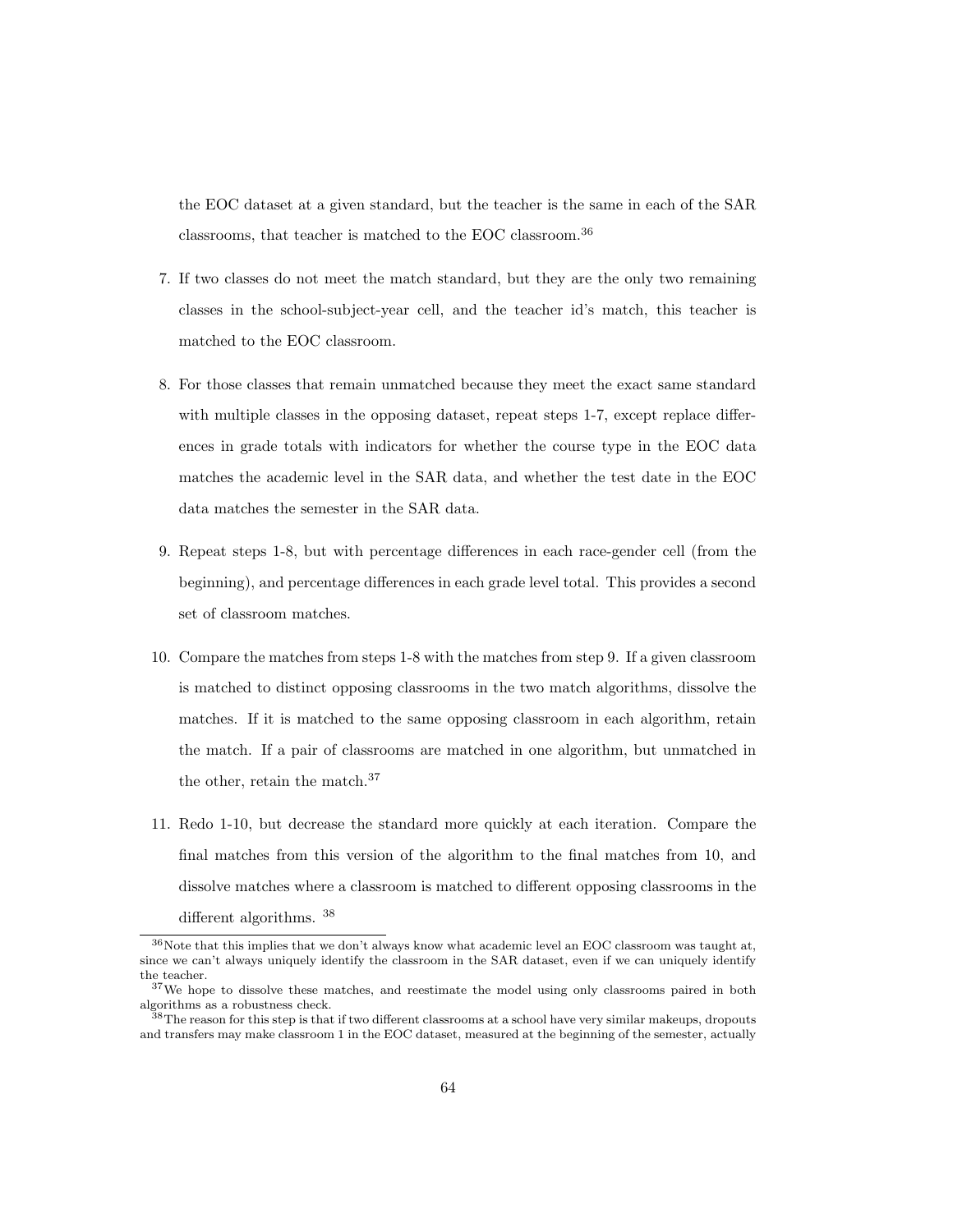Frequently, fuzzy matching algorithms like these use a continuous weighting function over the 11 categories to evaluate the quality of the match, and relax the function value iteratively, instead of imposing a strict difference standard for each category, adding up the number of categories that meet this standard, and relaxing this standard iteratively. We chose the latter approach because of its tolerance for typos. Standard weighting functions are usually convex in differences in each category, so that having a large difference in one category severely reduces the quality of the match. However, there were a number of cases in which a classroom in one dataset would have zeros for all the race-gender totals, or an outlandish class size, and we wanted an algorithm that would not punish too much matches which generally fit well, but had one or two categories with large differences. The fraction of classrooms matched varied with the subject, ranging from around 79% for Algebra 1 to 92% for Physics (since fewer people take Physics, there are many fewer sections and teachers, making it much easier to match). If we imposed a strong match standard, in which the algorithm in steps 1-8, 9, and 11 all had to agree on a given pair in order for the match to be verified, the fraction of classrooms matched ranged from 50% in Algebra 1 to 85% in Physics.<sup>39</sup>

## 5 Teachers and Schools: Complements or Substitutes?

The model we have estimated permits investigation into whether schools and teachers are primarily complements or substitutes. If they are primarily complements, then improving schools requires both an emphasis on improving teaching quality as well as an emphasis on providing a school environment in which good teachers can be effective. If instead schools and teachers are primarily substitutes, then we can make progress toward closing

match very slightly better with classroom 2 in the SAR dataset, measured at the end of the semester; in steps 1-10, classroom 1 in the EOC dataset will be incorrectly matched to classroom 2 in the SAR dataset, while in this step, a larger standard drop in a given iteration will mean that classroom 1 in EOC will now meet the same new standard with classroom 1 and classroom 2 in SAR at the same time, and the algorithm will let the semester/academic level information decide which classes get matched, instead of the very subtle difference in the quality of the race-gender distribution match.

<sup>39</sup>Recall that the weaker standard still does not tolerate conflicts, but does tolerate one of the algorithms failing to match a class at all, as long as the second does.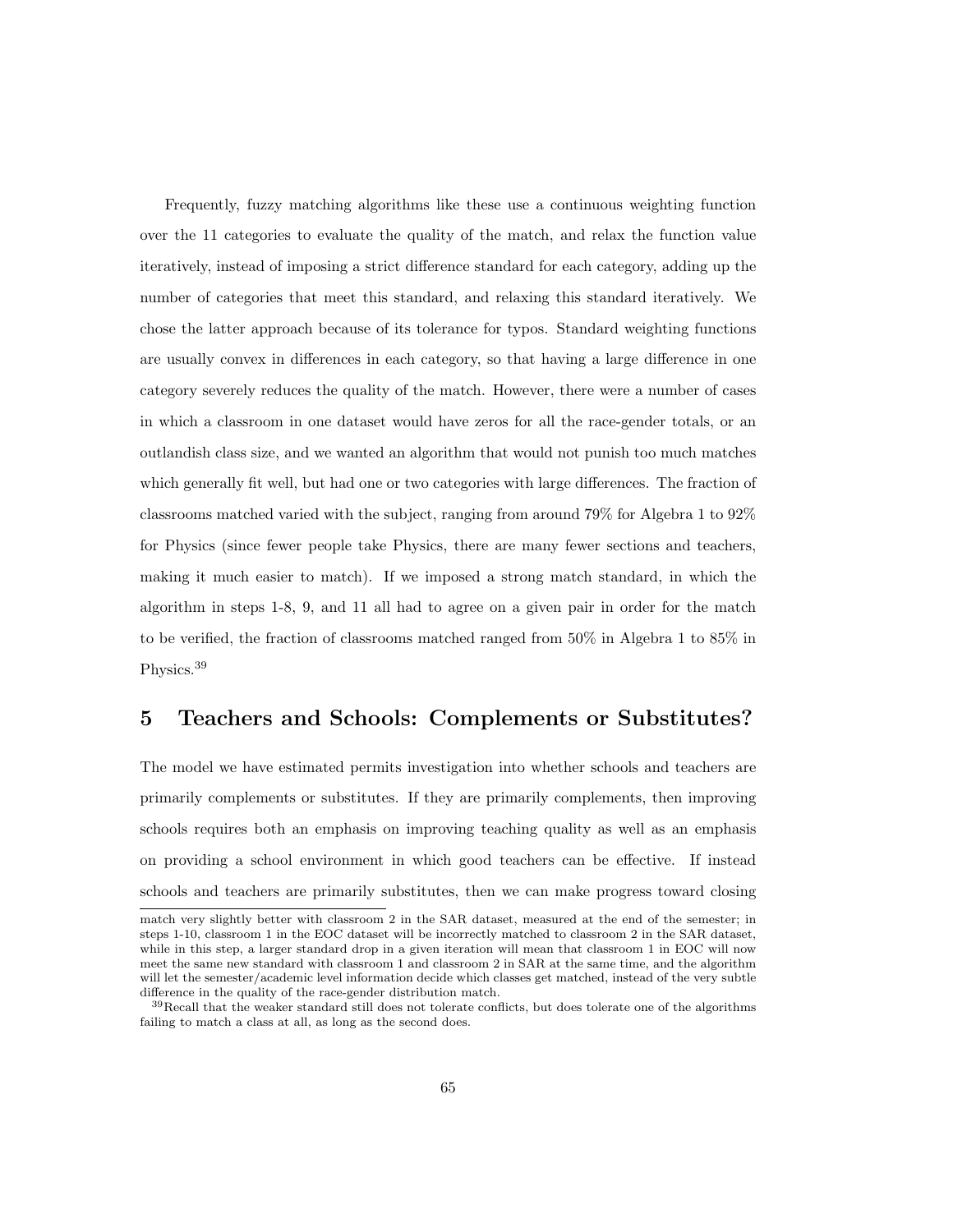test score gaps simply by either improving poor school environments with a given set of teachers or by encouraging excellent teachers to transfer to underperforming schools, without intervening in the schools themselves. Thus, in this section, we attempt to evaluate the extent of complementarity between teachers and schools by isolating the two components of the student test score variance that are attributable directly to schools: a "substitute" component due to  $\delta_s$ , and a "complement" component due to  $\gamma_s$ . Since  $\delta_s$  is an additive component, the substitute component of test score variance is straightforward:  $Var(\delta_s)$ , which we calculated above as .013. However, the effect of the  $\gamma_s$  parameters on student test scores depends not just on  $Var(\gamma_s)$ , but also on the variance in teacher quality,  $Var(\mu_r)$ , its between-school component,  $Var(\overline{\mu}_s)$ , and the extent to which high sensitivity schools have high average teacher quality.<sup>40</sup> To sidestep these issues, we focus on the hypothetical case in which teachers are randomly assigned to schools, so that average teaching quality at each school is approximately the same  $(Var(\overline{\mu}_s) = 0)$ , and  $\gamma_s$  and  $\overline{\mu}_s$  are independent. In this context, the variance in effective teacher quality,  $Var(\gamma_s \mu_r)$ , is given by:

$$
Var(\gamma_s \mu_r) = E[\gamma_s]^2 Var(\mu_r) + E[\mu_r]^2 Var(\gamma_s) + Var(\mu_r) Var(\gamma_s)
$$
\n(52)

First, notice that due to our normalization of the scale of teacher quality,  $E[\mu_r]^2 = 0$ . Second, note that even if all schools were equally sensitive to quality  $(Var(\gamma_s) = 0)$ , the variance in effective teacher quality would still be  $E[\gamma_s]^2 Var(\mu_r) = Var(\mu_r)$ . Thus, the "complement" component can be defined as:

$$
E[\gamma_s]^2 Var(\mu_r) + Var(\mu_r) Var(\gamma_s) - Var(\mu_r) = Var(\mu_r)(E[\gamma_s]^2 + Var(\gamma_s) - 1)
$$
 (53)

Then, given the estimated variance in teacher quality  $Var(\mu_r)$ , if teachers were randomly assigned to schools then the fraction of school-attributable variance that comes from the complementary component would be given by:

$$
\frac{Var(\mu_r)(E[\gamma_s]^2 + Var(\gamma_s) - 1)}{Var(\delta_s) + Var(\mu_r)(E[\gamma_s]^2 + Var(\gamma_s) - 1)}
$$
(54)

<sup>&</sup>lt;sup>40</sup>This is partly captured by  $Cov(\overline{\mu}_s, \gamma_s)$ , but higher moments of the joint distribution of  $\overline{\mu}_s$  and  $\gamma_s$  also contribute to the variance in effective teaching quality,  $Var(\gamma_s \mu_r)$ .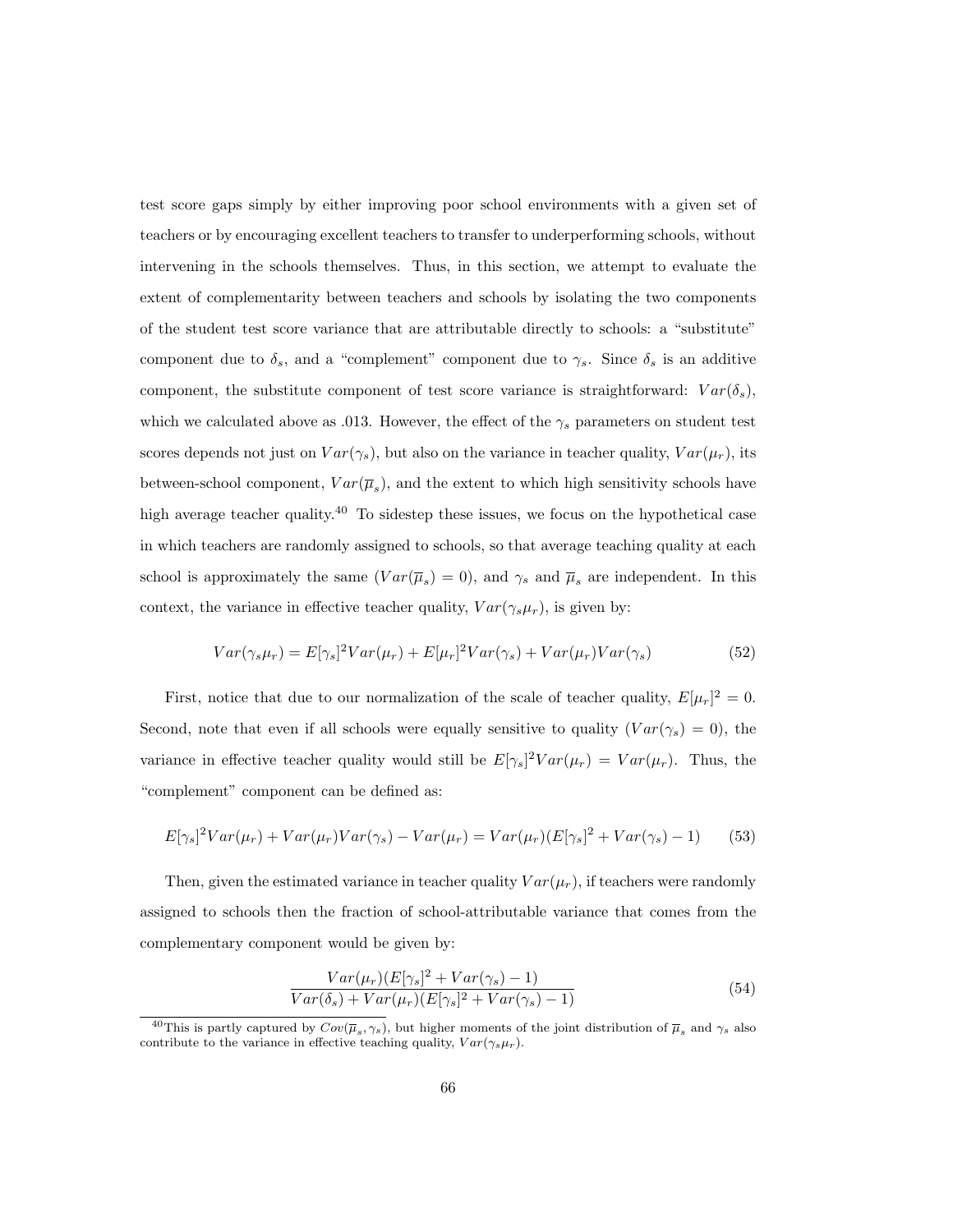Note that  $Var(\mu_r) = .030, Var(\gamma_s) = .320, Var(\delta_s) = .013$  and given that the  $\{\gamma_s\}$  are nearly log-normally distributed,  $E[\gamma_s]^2 = 1.11$ . Evaluating the formula above using these parameters, we find that almost exactly half (.505) of the school-attributable test score variance is due to the complementary component. Thus, while school and teaching inputs do partly substitute for each other, they seem to exhibit substantial complementarity as well.

## 6 Calculation of Standard Errors

Mimicking the estimation procedure documented in Appendix 3, standard errors are estimated in two stages. First, we calculate the variance of student-level observable coefficients ( $\hat{\beta}_c$  and  $\hat{\alpha}_c$ ) and school-teacher-experience cell combinations ( $\hat{\lambda}$ ) using the standard formula for OLS asymptotic variance:  $V = (G'G)^{-1}G' \Omega G (G'G)^{-1}$ , where in our context  $G = [X, \tilde{Y}, A]$  and  $\Omega = var(\zeta)$ . Then, in the second stage, we apply the standard formula for weighted NLLS asymptotic variance, using the estimated school-teacher-experience effects  $\{\hat{\lambda}\}\$ as observations:  $\Sigma = (J'WJ)^{-1}J'WVWJ(J'WJ)^{-1}$ . The weighting matrix W is a diagonal H x H matrix that weighs each estimated school-teacher-experience effect  $\hat{\lambda}$ by the number of exam scores in the corresponding school-teacher-experience cell. J is the  $H \times (2S + R + J)$  Jacobian matrix of partial derivatives of the school-teacher-experience residuals with respect to the parameters  $\{\hat{\delta}\}, \{\hat{\mu}\}, \{\hat{\gamma}\}\$  and  $\{\hat{d}(ex)\}\$ . J can be calculated analytically, given the relatively simple non-linear form of the production function.

However, the relative simplicity of these variance formulas belies the considerable computational difficulty associated with their evaluation. Recall that there are  $N = 4,016,343$ test-score level observations,  $K+L = 800$  subject-specific coefficients on student background characteristics and prior test scores, and  $H = 33,153$  school teacher experience cells. Direct evaluation of V would require both the inversion of a 33, 953 x 33, 953 matrix  $(X'X)$  and the construction of a 4 million x 4 million matrix  $(\Omega)$ . Both of these operations exceed the memory limits of even very powerful servers. A couple of subtle tricks were necessary to